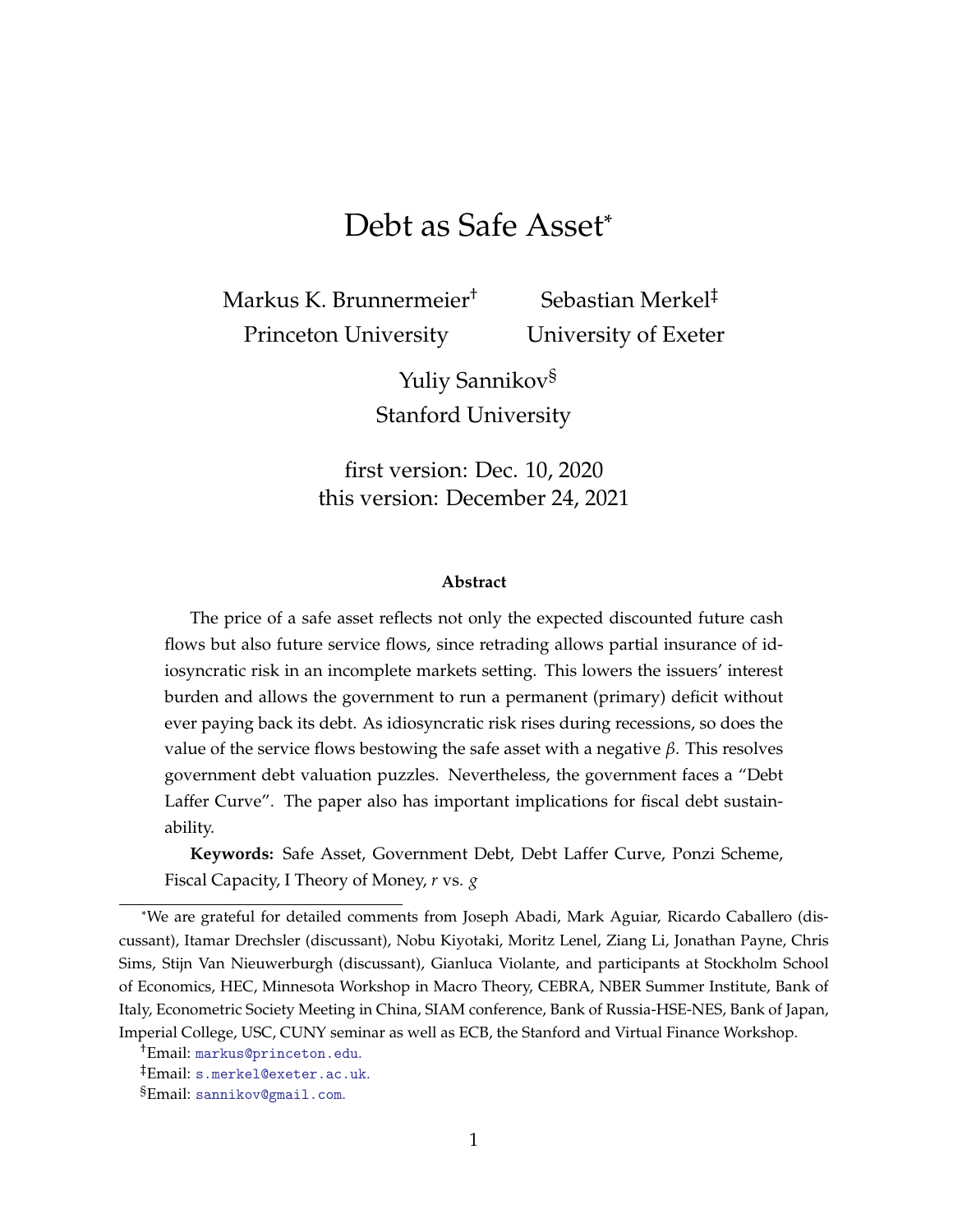## **1 Introduction**

What is a safe asset? What are its features? Why does it have a negative *β*? When does one lose the safe asset status? Why is government debt a safe asset? How much government debt can the market absorb? At what interest rate? Why is there debt valuation puzzle for governments of advanced countries like the US and Japan? Is there a limit, a "Debt Laffer Curve"? When can governments run a permanent (primary) deficit without ever paying back its debt, like a Ponzi scheme, and nevertheless individual citizens' transversality conditions hold? How do we have to modify representative agent asset pricing and the government debt valuation equation?

This paper attempts to address these questions within a setting in which citizens face uninsurable idiosyncratic risks and hence save for precautionary reasons. Each citizen lives forever and adjusts his portfolio consisting of physical capital and the government bond. Idiosyncratic shocks that cannot be diversified away (as well as aggregate shocks) make capital risky. This makes government bonds attractive since they can be sold after an adverse shock. From an individual citizen's perspective it is this ability to retrade which makes the government bond a desirable hedging instrument. His planned dynamic trading strategy generates a payoff stream that is a good hedge. This is the first of the two key characteristics of a safe asset, the *Good Friend Analogy*. [1](#page-0-0) A safe asset is like a good friend, it is around; that is, it is (i) valuable and (ii) liquid when one needs it.<sup>[2](#page-0-0)</sup> Since a safe asset generates this extra service flow in the form of self-insurance, it is attractive even at a lower real interest rate, *r*, its cash flow return.

The second characteristic feature of safe assets is the *Safe Asset Tautology*. A safe asset is safe when it is perceived to be safe so that in times of crisis investors flock to it. In other words, the safe asset status is highly endogenous and part of a multiple equilibrium structure. A safe asset can have elements of a "bubble" and bubbles can pop. As a consequence, an asset can lose its safe asset status.

The higher the idiosyncratic risk citizens face, the higher is the precautionary savings demand and the lower is the required real rate of cash flow return *r*. When the interest rate on the safe asset is below the growth rate of the economy,  $r < g$ , the gov-

<sup>&</sup>lt;sup>1</sup>The two key characteristics of a safe asset were first proposed in [Brunnermeier and Haddad](#page-44-0) [\(2012\)](#page-44-0).

<sup>&</sup>lt;sup>2</sup>Hence, it makes sense for central banks to act as market maker of last resort to ensure that bid-ask spreads remain low. Viewed this way John Law's big achievement was to create a safe asset status for English and French government debt early in the 18*th* century.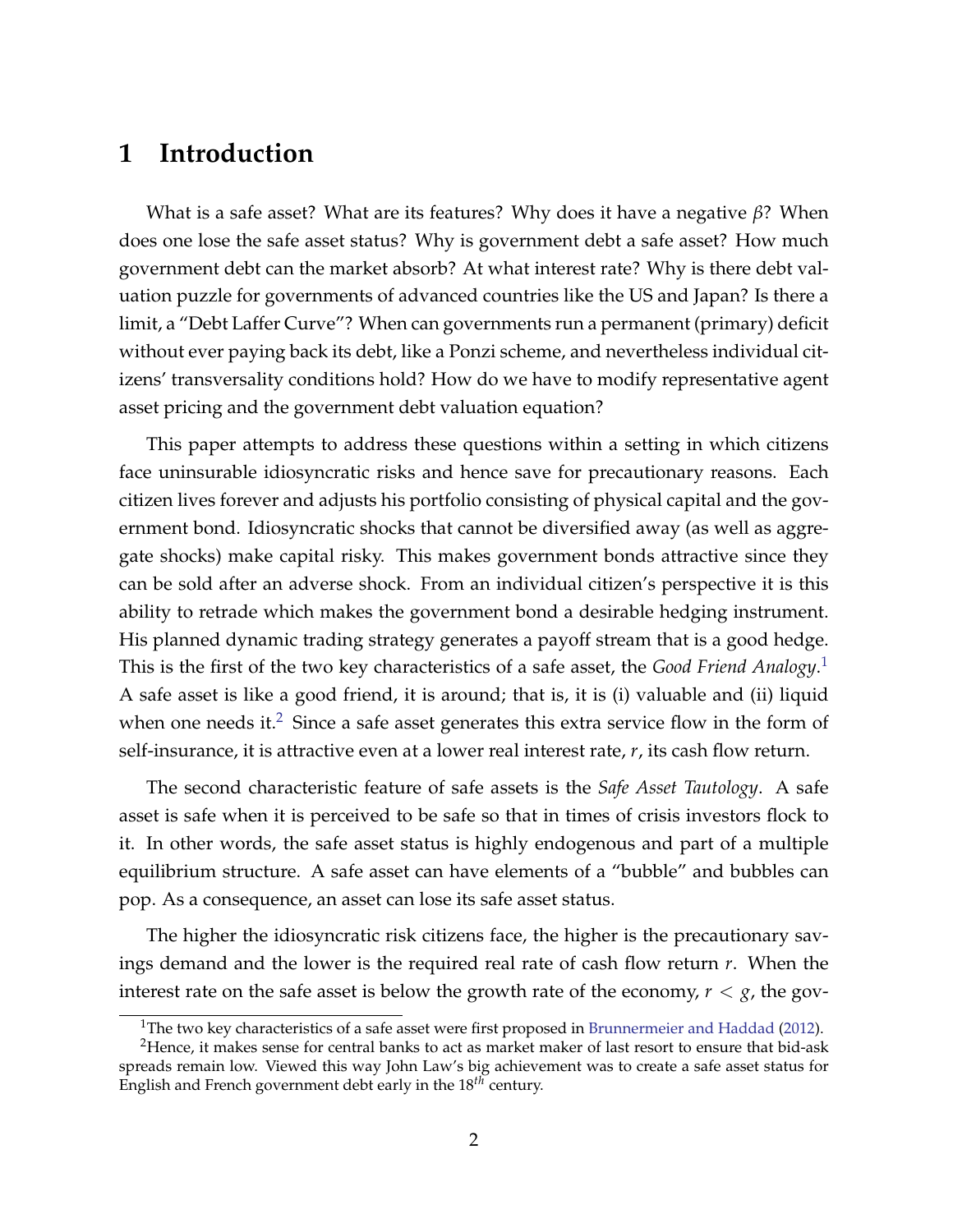ernment can run a sustainable Ponzi scheme: pay off the maturing bonds with newly issued debt and issue more for additional expenditures. In such a setting, the standard asset pricing formula carries a bubble term and the government can "mine the bubble." Nevertheless citizens are willing to hold the bubbly safe asset given its service flow and their individual transversality conditions are satisfied.

A simple example is a setting in which the primary deficit of a government is a fixed fraction of GDP. That is, cash flows all bondholders earn as a group is always negative and growth at a rate of *g*. Discounting the future cash flows at *r* < *g* yields a present value of minus infinity. The bubble term in the asset pricing equation is plus infinity. Such a debt valuation equation – or Fiscal Theory of the Price Level (FTPL) equation – is not very useful and one has to rely on the other equilibrium conditions to obtain the value of the government debt. Is there a different discount rate that is more economically meaningful and resurrects the power of the asset pricing (FTPL) equation? We show that *r*<sup>\*\*</sup> has these desired features. *r*<sup>\*\*</sup> is the risk-free rate excluding the component that is due to precautionary demand driven by the exposure to uninsurable idiosyncratic risk. *r*<sup>\*\*</sup> still reflects the time-preference rate, expected consumption growth rate as well as precautionary demand due to aggregate risk but not due to uninsurable idiosyncratic risk. We also show that *r* ∗∗ exceeds *g* and can be viewed as a "representative agent interest rate".

Using  $r^{**}$  as discount rate rate, we have to complement the discounted cash flow stream with a discounted stream of service flows – instead of a bubble term. Both terms are always finite, as  $r^{**} > g$ . Importantly, both are economically meaningful as they nicely separate the two benefits of the safe asset: cash flows, possibly negative, and a service flow that results from the ability to retrade. In other words, the real value of government debt, i.e. the nominal value  $\beta$  divided by the price level  $\mathcal{P}$ , is

$$
\mathcal{B}/\mathcal{P} = \mathbb{E}[PV_{r^{**}}[primary \, surpluses]] + \mathbb{E}[PV_{r^{**}}[service \, flows]].
$$

When adding aggregate shocks the full feature of safe assets emerges. We consider economies when entering a recession, aggregate output declines and at the same time idiosyncratic risk rises. The first term reflects the mainstream view, prevalent in the representative agent asset pricing. A drop in output reduces payoffs and increases the marginal utility, leading to the traditional positive *β* in the asset pricing equation. The second term, the service flow term, behaves very differently. As idiosyncratic risk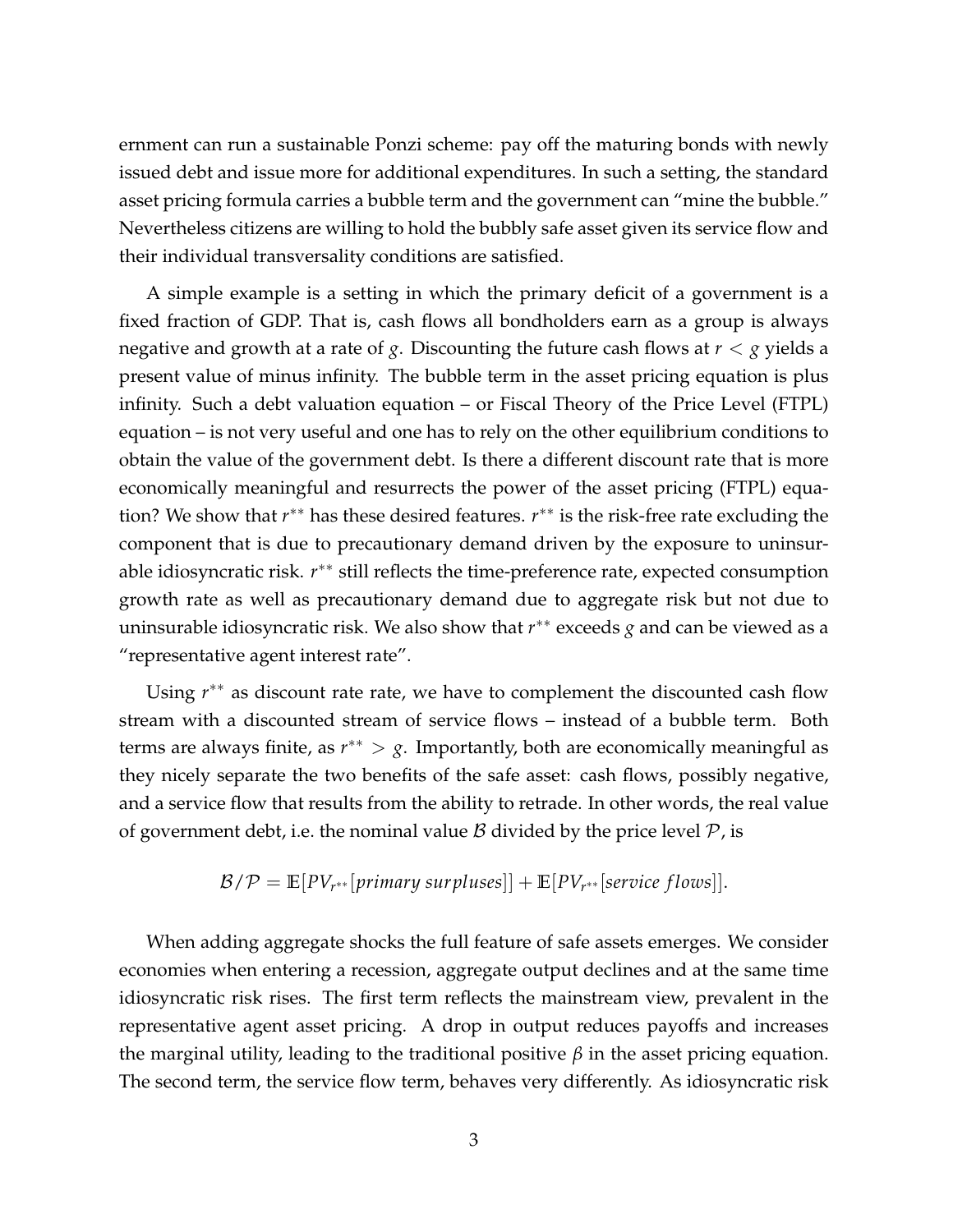rises in recessions, citizens prefer to shift their portfolio away from capital towards the government bond, resulting in a force that pushes up the real value of government debts. That is, the second term due to the discounted stream of service flows has a negative *β*. In a sense, [Jiang et al.](#page-45-0) [\(2019\)](#page-45-0)'s "debt valuation puzzle" for the US can be seen as an empirical vindication of the importance of the second term in our analysis. Even more pronounced the primary surplus in Japan was negative for more than 50 out of the last 60 years, also suggesting a large second term overpowering the first term. Moreover, the issuer of a safe asset enjoys an exorbitant privilege which goes beyond the traditional convenience yield perspective as e.g. emphasized in [Krishnamurthy and](#page-46-0) [Vissing-Jorgensen](#page-46-0) [\(2012\)](#page-46-0) since the presence of the safe asset affects not only the riskfree rate but also the yield of certain private bonds. It is thus not visible in the spread between the two.

Our safe asset perspective sheds not only a different light on the valuation of government debt but has also important implications for debt sustainability analysis (DSA). First, as the government issues bonds at a faster pace citizens' cash-flow return of holding the government bonds declines. "Printing" bonds at a faster rate acts like a tax on bond holdings or, better said, on partial self-insurance through holding and retrading the safe asset. Increasing the tax rate increases the tax revenue, but erodes the "tax base", the value of the bonds. A "*Debt Laffer Curve*" emerges. When tax exceeds a certain level overall tax revenue from bubble mining declines. Second, any DSA should take the fragility of the safe asset status into account. Government debt is special as long as the government has sufficient fiscal space to fend off a possible jump to an nonsafe asset equilibrium. Note that the ability alone to permanently raise taxes to back the debt is sufficient to prevent such a jump. This ability should be an important element in any debt sustainability analysis. Private companies do not have taxing power and hence can not fully replicate the off-equilibrium backing.

Our model has also interesting stock market asset pricing implications due to "flightto safety" phenomena. During recessions idiosyncratic risk is assumed to rise. While for outside equity, idiosyncratic risk can be diversified away, each household who manages her firm is exposed to her idiosyncratic risk via her inside equity holding. Hence, each citizen demands a higher insider risk premium during recessions which depresses payouts to outside equity holders. As a consequence, the (outside) equity stock index depreciates relative to the safe asset.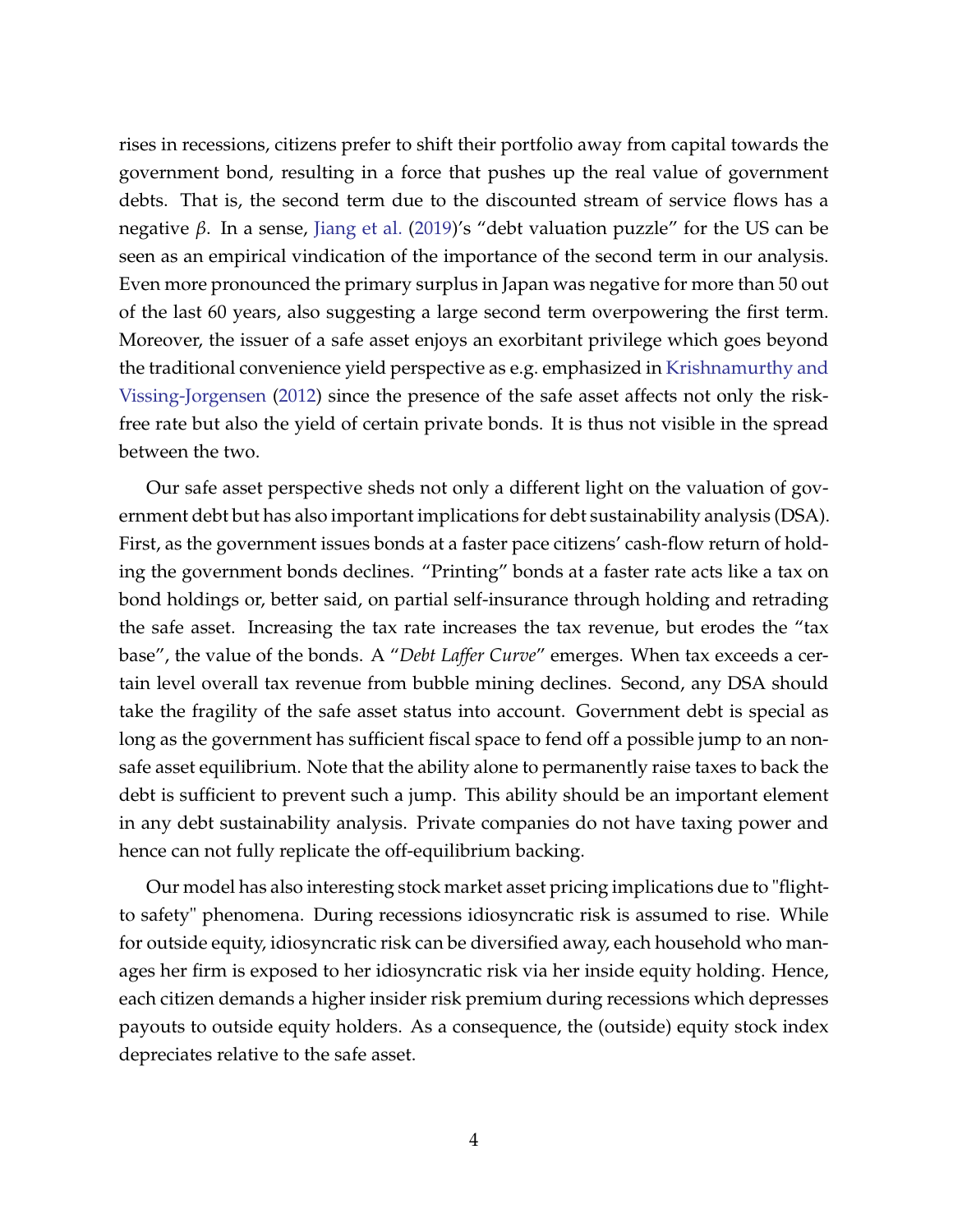**Literature.** This paper touches upon many strands of classic and recent economic literature. We follow the safe asset definition outlined in [Brunnermeier and Haddad](#page-44-0) [\(2012\)](#page-44-0). [Dang et al.](#page-45-1) [\(2015\)](#page-45-1) emphasize the information insensitivity of safe assets. In [Gorton and Pennachi](#page-45-2) [\(1990\)](#page-45-2), [Dang et al.](#page-45-3) [\(2017\)](#page-45-3), and [Greenwood et al.](#page-45-4) [\(2016\)](#page-45-4) intermediaries create information insensitive assets. In [He et al.](#page-45-5) [\(2019\)](#page-45-5) model safe asset tautology within a generalized global games setting. [Caballero et al.](#page-44-1) [\(2017\)](#page-44-1) stress the importance of safe asset shortage. [Brunnermeier et al.](#page-44-2) [\(2017,](#page-44-2) [2016\)](#page-44-3) propose the creation of a safe asset via securitization and argue that the main problem is the asymmetric supply of safe assets leading to eruptive cross-border capital flows. [Brunnermeier et al.](#page-44-4) [\(2021b\)](#page-44-4) discusses the loss of safe asset status in the context of an international framework for emerging market economies. Emerging market government bonds' safe asset status competes with advanced economies safe assets and hence are deeply affected by spillovers from US monetary policy.

This paper resolves the "Public Debt Valuation Puzzle" proposed in [Jiang et al.](#page-45-0) [\(2019\)](#page-45-0), which argues that the value of government debt should be significantly lower not least because primary surpluses, the total payments to all bond holders, are procyclical. In our setting, the price of debt is procyclical since the bubble-term rises in bad times, resulting in a negative *β* asset. Second, it also resolves the "Government Debt Risk Premium Puzzle" [\(Jiang et al.,](#page-45-6) [2020\)](#page-45-6), the puzzle that the government debt appears to insure simultaneously bond holders and taxpayers whereas in standard models, it can insure only one of the two groups. Our analysis shows that the bubble term can make the bond a negative *β*-asset, a good hedge for bond holders, while primary surpluses are procyclical at the same time, thus providing insurance for taxpayers. Surprisingly, traded equity in our model exhibits excess volatility and predictability.

The value of government debt is inherently linked with fiscal debt sustainability. In deterministic models, debt is sustainable and a Ponzi scheme is feasible if the risk free interest rate *r* is lower than the economic growth rate *g*. [Bohn](#page-44-5) [\(1995\)](#page-44-5) questions the simple *r* vs. *g* comparison for economies with aggregate risk. Papers generating *r* < *g* with Overlapping Generations (OLG) include [Samuelson](#page-46-1) [\(1958\)](#page-46-1), [Diamond](#page-45-7) [\(1965\)](#page-45-7) with capital, [Tirole](#page-46-2) [\(1985\)](#page-46-2) with a bubble and most recently by [Blanchard](#page-43-0) [\(2019\)](#page-43-0). Models in which the risk-free rate is depressed due to uninsurable idiosyncratic risk go back to [Bewley](#page-43-1) [\(1980\)](#page-43-1). [Aiyagari and McGrattan](#page-43-2) [\(1998\)](#page-43-2) calibrate the optimal debt level in a [Aiyagari](#page-43-3) [\(1994\)](#page-43-3)-type model without aggregate risk. In these models no bubble can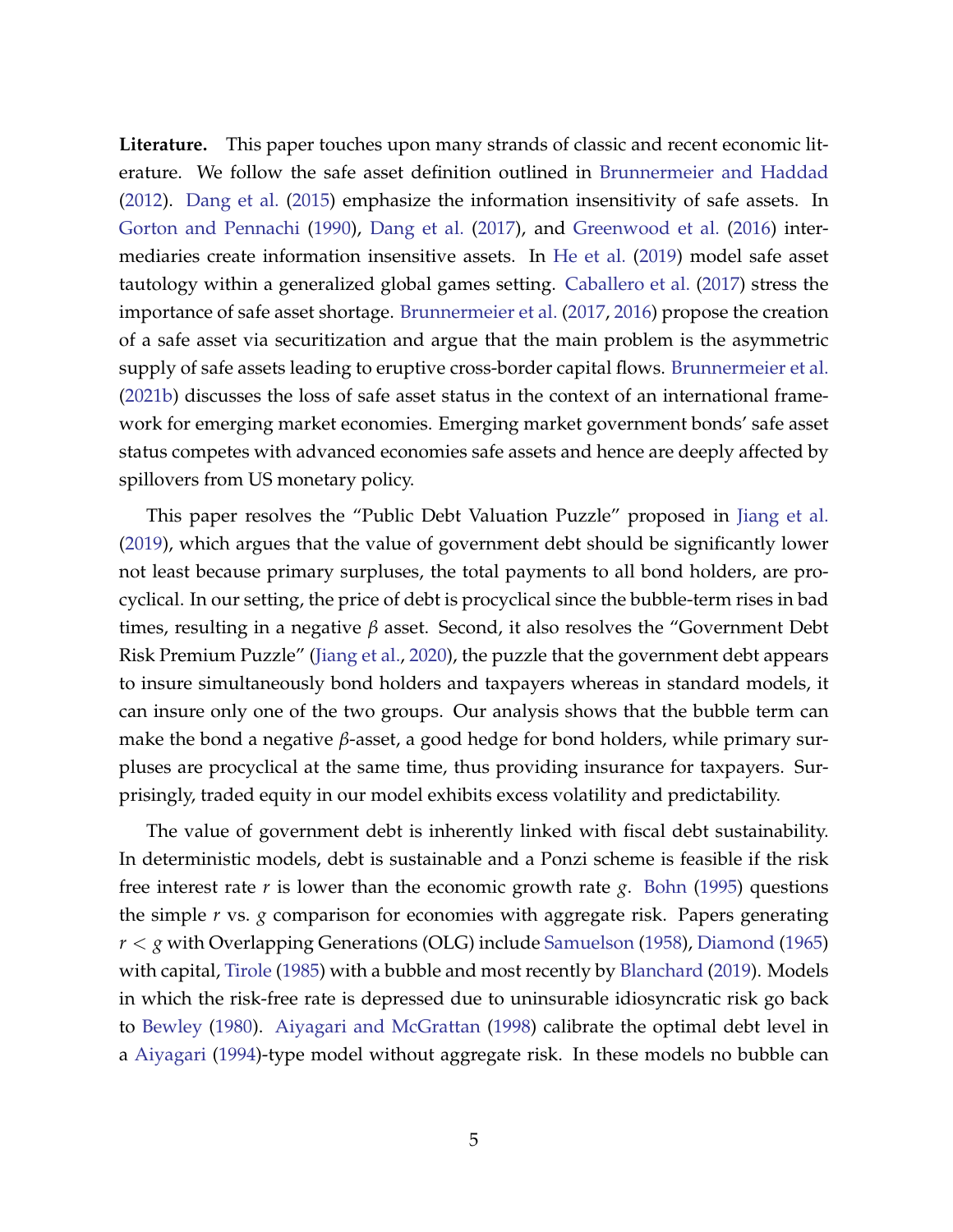exist.<sup>[3](#page-0-0)</sup> [Angeletos](#page-43-4) [\(2007\)](#page-43-4) studies idiosyncratic investment risks. [Brunnermeier and San](#page-44-6)[nikov](#page-44-6) [\(2016a,](#page-44-6)[b\)](#page-44-7) include a 'bubbly' safe asset in the form of government debt or money and allow for aggregate risk. [Bassetto and Cui](#page-43-5) [\(2018\)](#page-43-5) and [Brunnermeier et al.](#page-44-8) [\(2021a\)](#page-44-8) study the FTPL in low-interest rate environments. [Brunnermeier et al.](#page-44-8) [\(2021a\)](#page-44-8) show that the resulting bubble on government debt represents a fiscal resource that can be mined. [Reis](#page-46-3) [\(2021\)](#page-46-3) studies fiscal debt capacity in a related framework with a bubble on government debt. $4$  To avoid the opposite infinity problems in the FTPL equation when  $r < g$ , [Reis](#page-46-3) [\(2021\)](#page-46-3) discounts at the higher marginal product of capital  $m > g$ , which, unlike *r* ∗∗-discounting, does not have a simple economic interpretation. In [Di Tella](#page-46-4) [\(2020\)](#page-46-4) the safe asset is money and yields additional utility so that  $r > g$ . In [Kiyotaki and](#page-46-5) [Moore](#page-46-5) [\(2008\)](#page-46-5) citizens self-insure against investment opportunity shocks. There is an extensive literature on rational bubbles. Survey papers include [Miao](#page-46-6) [\(2014\)](#page-46-6) and [Martin](#page-46-7) [and Ventura](#page-46-7) [\(2018\)](#page-46-7).

[Constantinides and Duffie](#page-44-9) [\(1996\)](#page-44-9) study incomplete markets setting in which agents face persistent idiosyncratic endowment shocks to resolve several asset pricing puzzles, but focus exclusively on the no-bubble equilibrium.

## <span id="page-5-0"></span>**2 Model**

#### **2.1 Model Setup**

There is a continuum of households indexed by  $i \in [0,1]$ . All households have identical logarithmic preferences

$$
\mathbb{E}\left[\int_0^\infty e^{-\rho t} \log c_t^i dt\right]
$$

with discount rate *ρ*. [5](#page-0-0)

Each agent operates one firm that produces an output flow  $a_t k_t^i dt$ , where  $k_t^i$  is the

 $^3$ In Aiyagari models the risk-free rate and return on capital is higher than the zero growth rate of the economy.

<sup>&</sup>lt;sup>4</sup>[Reis](#page-46-3) [\(2021\)](#page-46-3) also derives the maximum deficit-debt ratios which represent the right end point of our Debt Laffer Curve where the debt value becomes zero.

 $^5$ In Appendix [A.2,](#page--1-0) we present a generalization with [Duffie and Epstein](#page-45-8) [\(1992\)](#page-45-8) preferences (continuous time [Epstein and Zin](#page-45-9) [\(1989\)](#page-45-9) preferences).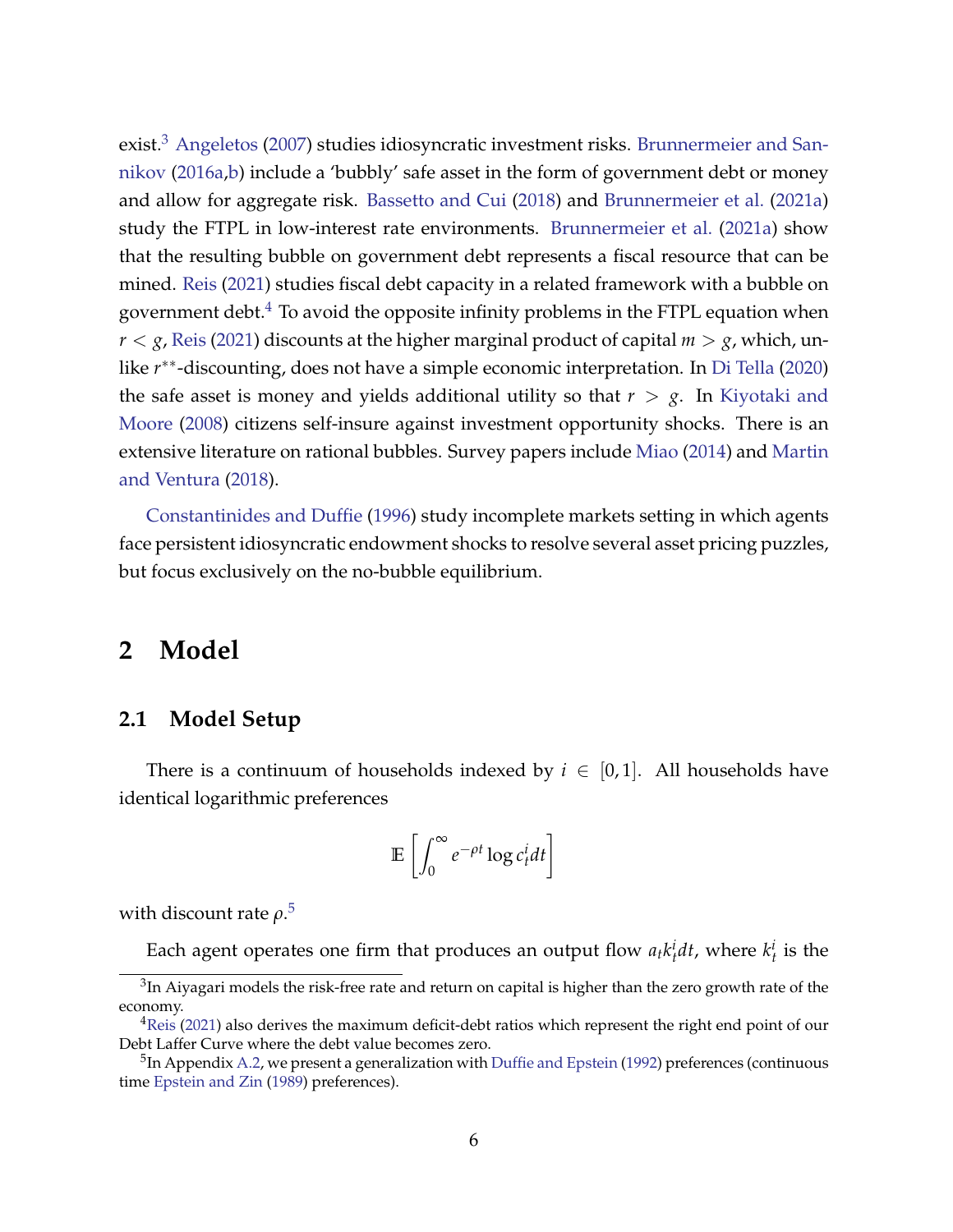capital input chosen by the firm and  $a_t$  is an exogenous productivity process that is common for all agents. Capital of firm *i* evolves according to

$$
\frac{dk_t^i}{k_t^i} = \left(\Phi\left(\iota_t^i\right) - \delta\right)dt + \tilde{\sigma}_t d\tilde{Z}_t^i + d\Delta_t^{k,i},
$$

where  $d\Delta_t^{k,i}$  $t_t^{k,i}$  represents firm *i*'s market transactions in physical capital,  $t_t^i t_t^j dt$  are the firm's physical investment expenditures (in output goods),  $\Phi$  is a concave function that captures adjustment costs in capital accumulation,  $\delta$  is the depreciation rate, and  $\tilde{Z}^i$ is an agent-specific Brownian motion that is i.i.d. across agents *i*.  $\tilde{Z}^i$  introduces firmspecific idiosyncratic risk.  $\tilde{\sigma}_t$  is an exogenous process that governs the magnitude of idiosyncratic risk faced by agents. To obtain simple closed-form expressions, we choose the functional form  $\Phi\left(\iota\right)=\frac{1}{\phi}\log\left(1+\phi\iota\right)$  with adjustment cost parameter  $\phi\geq0$  for the investment technology.

Each agent *i* can sell off some of the risky cash flows generated by capital *k i* to capital markets as outside equity. Outside equity claims on *i*'s capital have the same aggregate and idiosyncratic risk as capital itself, but may pay a lower expected return, reflecting an insider premium that *i* earns for managing the capital stock. Agents can hold a diversified equity portfolio and thereby eliminate idiosyncratic risk.

The key friction in the model is that agents are unable to share idiosyncratic risk perfectly. Specifically, we assume that agents face a skin-in-the-game constraint and must retain at least a fraction  $\bar{\chi} \in (0,1]$  of their capital in undiversified form, i.e. they can sell off at most a fraction  $1-\bar\chi$  of the cash flows generated by capital  $k^i$  as outside equity. As a consequence, agents have to bear the residual idiosyncratic risk *χ*¯*σ*˜*tdZ*˜*<sup>i</sup>* inherent in their physical capital holdings.

Besides this limit on idiosyncratic risk sharing, there are no further financial frictions. Agents are allowed to trade physical capital and any type of claim contingent on aggregate risk.

In addition to households, there is a government that funds government spending, imposes taxes on firms, and issues nominal government bonds. The government has an exogenous need for real spending  $\mathfrak{g}_t K_t dt$ , where  $K_t$  is the aggregate capital stock and  $\mathfrak{g}_t$ is an exogenous process. The government imposes a proportional output tax (subsidy, if negative)  $\tau_t$  on firms. Outstanding nominal government debt has a face value of  $\mathcal{B}_t$ and pays nominal interest  $i_t$ .  $\mathcal{B}_t$  follows a continuous process  $d\mathcal{B}_t = \mu_t^{\mathcal{B}}\mathcal{B}_t dt$ , where the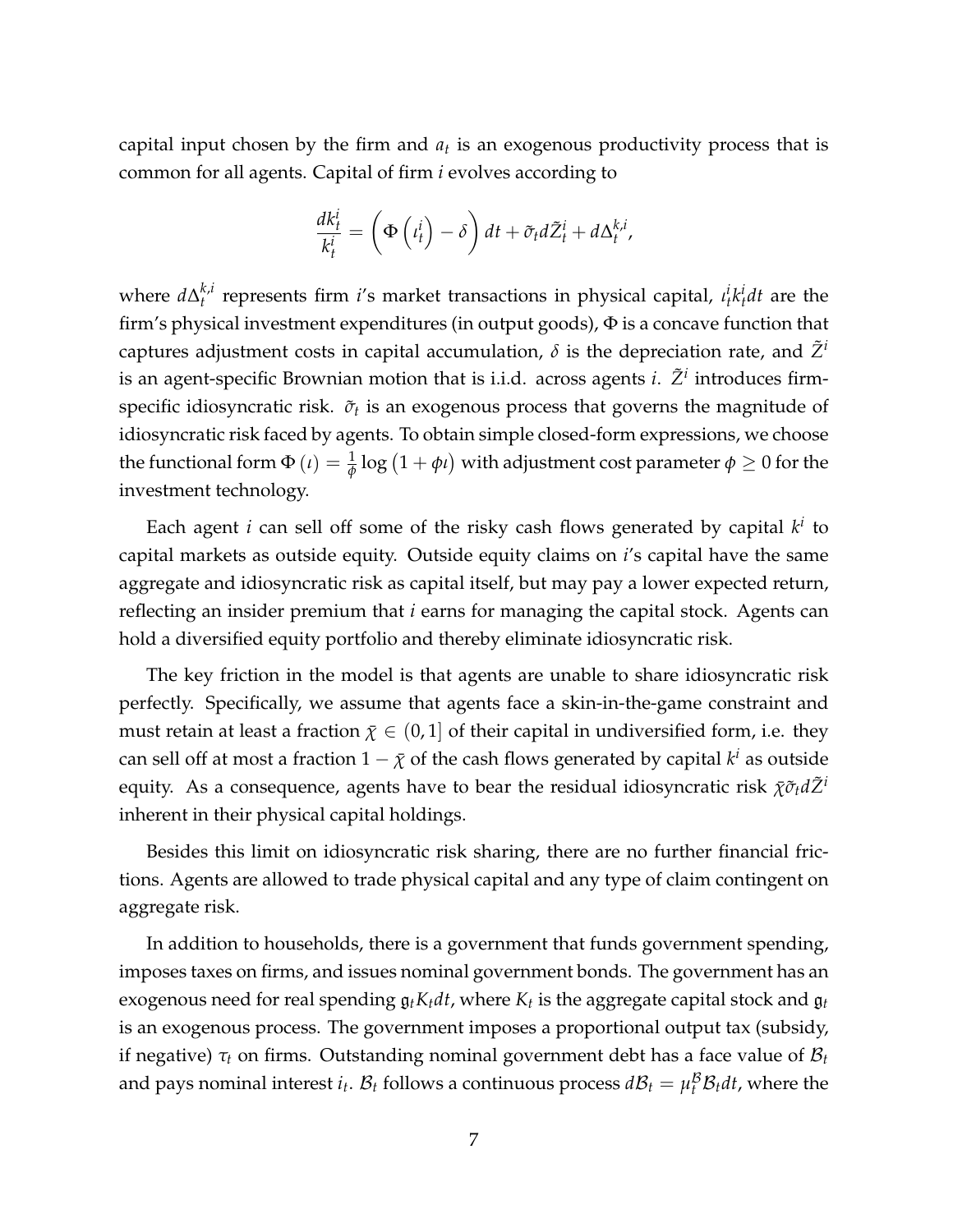growth rate  $\mu_t^\mathcal{B}$  $t$ <sup> $t$ </sup> is a policy choice of the government. In short, the government chooses the policy instruments  $\tau_t$ ,  $i_t$ ,  $\mu_t^\mathcal{B}$  $t$ <sup>*b*</sup> contingent on histories of prices taking  $\mathfrak{g}_t$  as given and subject to the nominal budget constraint

<span id="page-7-0"></span>
$$
i_t B_t + \mathcal{P}_t \mathfrak{g}_t K_t = \mu_t^{\mathcal{B}} B_t + \mathcal{P}_t \tau_t a_t K_t, \qquad (1)
$$

where  $P_t$  denotes the price level.

We assume that the exogenous processes  $a_t$ ,  $\tilde{\sigma}_t$ ,  $\mathfrak{g}_t$  follow a joint Markov diffusion process that is driven by some Brownian motion *Z<sup>t</sup>* , which captures aggregate risk and is independent of all the idiosyncratic Brownian motions  $\tilde{Z}_{t}^{i}$ .

The model is closed by the aggregate resource constraint

<span id="page-7-1"></span>
$$
C_t + \mathfrak{g}_t K_t + \iota_t K_t = a_t K_t, \qquad (2)
$$

where  $C_t := \int c_t^i dt$  is aggregate consumption and  $\iota_t = \int t_t^i k_t^i / K_t dt$  is the average investment rate.

#### **2.2 Model Solution**

**Price Processes and Returns.** Let  $q_t^K$  be the market price of a single unit of physical capital. Then,  $q_t^K K_t$  is private capital wealth. Let further  $q_t^B := \frac{\mathcal{B}_t/\mathcal{P}_t}{K_t}$  $\frac{H}{K_t}$  be the ratio of the real value of government debt to total capital in the economy.<sup>[6](#page-0-0)</sup> Then, the real value of the total stock of government bonds is  $q_t^B K_t$  and the real value of a single government bond is  $\frac{q_t^B K_t}{\mathcal{B}_t}$  $\frac{d^{i}N_{t}}{\mathcal{B}_{t}}$ . It is convenient to define the share of total wealth in the economy that is due to bond wealth,

$$
\vartheta_t := \frac{q_t^B K_t}{\left(q_t^B + q_t^K\right) K_t}.
$$

We postulate that  $q_t^B$  and  $q_t^K$  have a generic Ito evolution

$$
dq_t^B = \mu_t^{q,B} q_t^B dt + \sigma_t^{q,B} q_t^B dZ_t, \qquad dq_t^K = \mu_t^{q,K} q_t^K dt + \sigma_t^{q,K} q_t^K dZ_t.
$$

 ${}^{6}$ It is more convenient to work with this normalized version of the inverse price level  $1/\mathcal{P}_t$ , because the latter depends on the scale of the economy and the nominal quantity of outstanding bonds in equilibrium, whereas  $q_t^B$  does not.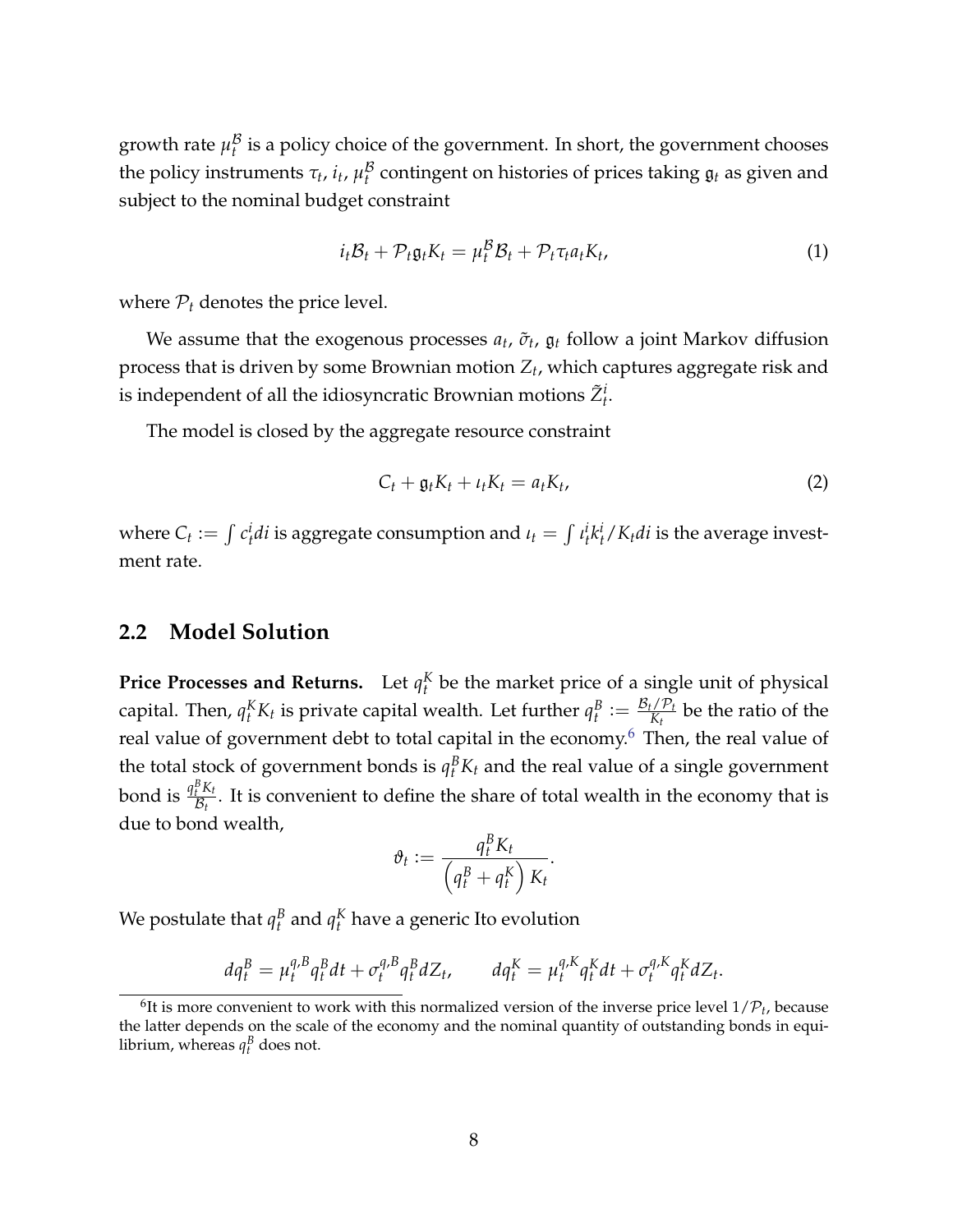Whenever  $q_t^B$  ,  $q_t^K \neq 0$ , the unknown (geometric) drifts  $\mu_t^{q, B}$ *t* , *µ q*,*K*  $\sigma_t^{q,R}$  and volatilities  $\sigma_t^{q,B}$ *t* , *σ q*,*K t* are uniquely determined by the local behavior of  $q_t^B$  and  $q_t^K$ , respectively. In the following, we also use the notation  $\mu_t^{\vartheta}$  and  $\sigma_t^{\vartheta}$  for the (geometric) drift and volatility of  $\vartheta_t$ .<sup>[7](#page-0-0)</sup>

Households can trade two assets in positive net supply (if  $q_t^B\neq 0$ ), bonds and capital. Assume that in equilibrium  $\iota_t = \iota_t^i$  for all  $i$  (to be verified below) such that aggregate capital grows locally deterministically at rate  $\Phi(t_t) - \delta$ . Then, the return on bonds is

$$
dr_t^{\mathcal{B}} = i_t dt + \frac{d\left(q_t^{\mathcal{B}} K_t / \mathcal{B}_t\right)}{q_t^{\mathcal{B}} K_t / \mathcal{B}_t} = \frac{d\left(q_t^{\mathcal{B}} K_t\right)}{q_t^{\mathcal{B}} K_t} - \overbrace{\left(\mu_t^{\mathcal{B}} - i_t\right)}^{\equiv : \mu_t^{\mathcal{B}}} dt
$$

$$
= \left(\Phi(t_t) - \delta + \mu_t^{q, \mathcal{B}} - \mu_t^{\mathcal{B}}\right) dt + \sigma_t^{q, \mathcal{B}} dZ_t.
$$
(3)

The return on agent *i*'s capital is

$$
dr_t^{K,i} \left( t_t^i \right) = \frac{\left( 1 - \tau_t \right) a_t - t_t^i}{q_t^K} + \frac{d \left( q_t^K k_t^i \right)}{q_t^K k_t^i}
$$
  
= 
$$
\left( \frac{\left( 1 - \tau_t \right) a_t - t_t^i}{q_t^K} + \Phi \left( t_t^i \right) - \delta + \mu_t^{q,K} \right) dt + \sigma_t^{q,K} dZ_t + \tilde{\sigma}_t d\tilde{Z}_t^i.
$$

Using the government budget constraint [\(1\)](#page-7-0) to substitute out  $\tau_t a$  yields

$$
dr_t^{K,i} \left( t_t^i \right) = \left( \frac{a_t - \mathfrak{g}_t - t_t^i}{q_t^K} + \frac{q_t^B}{q_t^K} \breve{\mu}_t^B + \Phi \left( t_t^i \right) - \delta + \mu_t^{q,K} \right) dt + \sigma_t^{q,K} dZ_t + \tilde{\sigma} d\tilde{Z}_t^i.
$$

Outside equity claims issued by household *i* have the same risk characteristics as the capital return  $dr^{K,i}_t$  but may have a different expected return. The return on outside equity issued by agent *i* is therefore

$$
dr_t^{E,i} = \mathbb{E}_t[dr_t^{E,i}] + \sigma_t^{q,K} dZ_t + \tilde{\sigma} d\tilde{Z}_t^i,
$$

where the expected return component  $\mathbb{E}_t[d r_t^{E,i}]$  is determined in equilibrium. In equilibrium, all agents optimally hold a perfectly diversified equity portfolio. The return on that portfolio is

$$
d\bar{r}_t^E = \int_0^1 r_t^{E,i} di = \mathbb{E}_t[d\bar{r}_t^E] + \sigma_t^{q,K} dZ_t.
$$

 $^7$ This means,  $d\vartheta_t = \mu_t^{\vartheta} \vartheta_t dt + \sigma_t^{\vartheta} \vartheta_t dZ_t$ .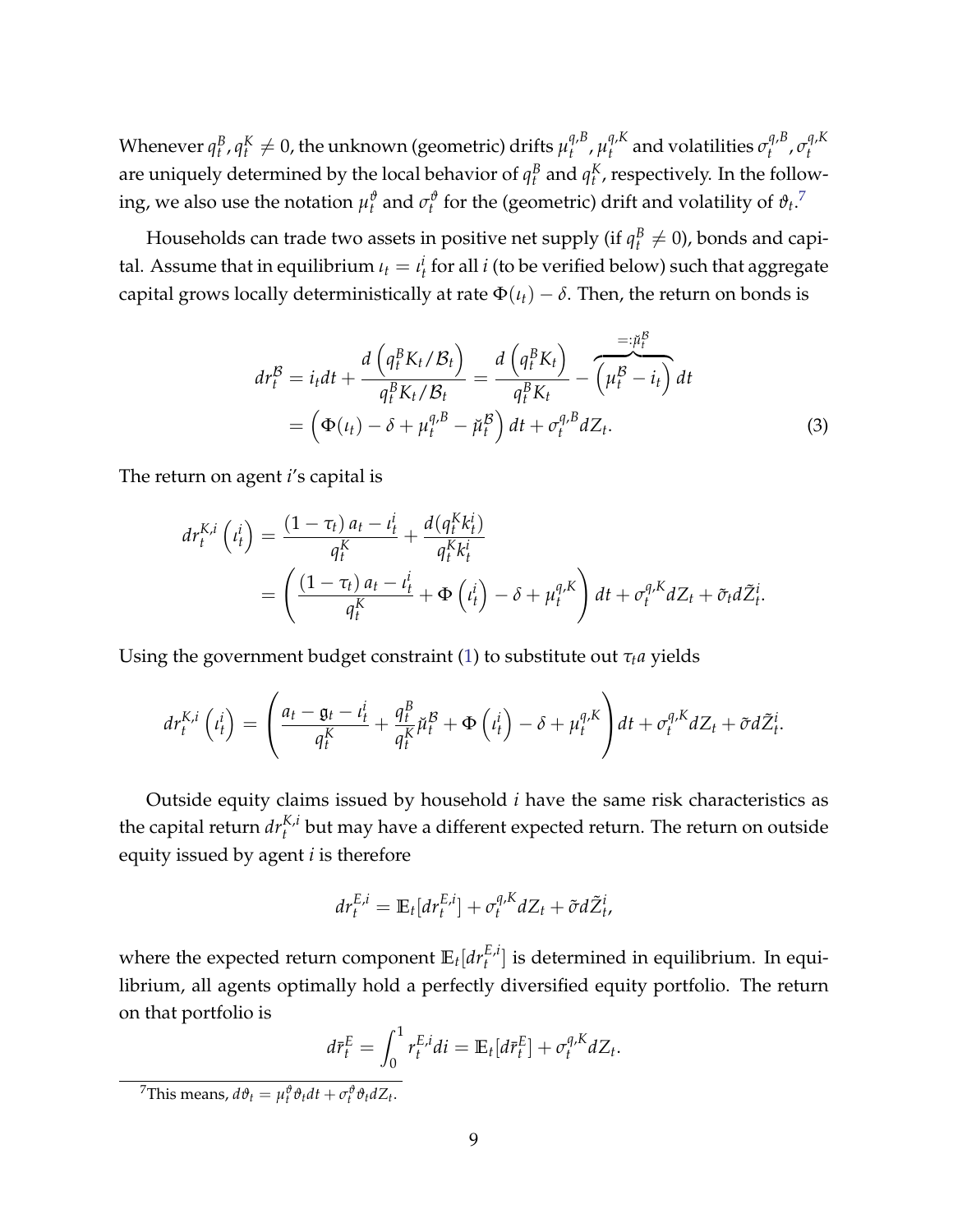Because all individual varieties of outside equity  $dr_t^{E,i}$  generate the same aggregate risk contribution to the overall equity portfolio, it will be the case in equilibrium that  $\mathbb{E}_t[dr_t^{E,i}] = \mathbb{E}_t[d\bar{r}_t^E]$  for all *i*.

**Household Problem and Equilibrium.** We formulate the household problem as a standard consumption-portfolio-choice problem that does not make explicit reference to the capital trading process *d*∆ *k*,*i*  $t_t^{k,i}$  as a choice variable. For this purpose, denote by  $n_t^{i}$ the net worth of household *i* and let  $\theta_t^{k,i}$  $_{t}^{k,i}, \theta_{t}^{E,i}$  $E, i$ ,  $\theta_t^{\bar{E}, i}$  $t^{L,l}$  be the fraction of net worth invested into capital, own outside equity, and the diversified portfolio of equity, respectively. $8$ Then net worth evolves according to

$$
\frac{dn_t^i}{n_t^i} = -\frac{c_t^i}{n_t^i} dt + dr_t^{\mathcal{B}} + \theta_t^{K,i} \left( dr_t^{K,i} \left( t_t^i \right) - dr_t^{\mathcal{B}} \right) \n+ \theta_t^{E,i} \left( dr_t^{E,i} - dr_t^{\mathcal{B}} \right) + \theta_t^{\bar{E},i} \left( d\bar{r}_t^{E,i} - dr_t^{\mathcal{B}} \right).
$$
\n(4)

The household chooses consumption  $c_t^i$ , real investment  $i_t^i$ , and the portfolio shares  $\theta_t^{k,i}$  $_{t}^{k,i}, \theta_{t}^{E,i}$  $t^{E,i}$ , and  $\theta^{E,i}_t$  $t_t^{\mu}$  in capital, own outside equity and the diversified equity portfolio, respectively, to maximize utility *V i*  $\frac{7}{0}$  subject to [\(4\)](#page-9-0) and the skin-in-the-game constraint

<span id="page-9-1"></span><span id="page-9-0"></span>
$$
-\theta_t^{E,i} \le (1 - \bar{\chi})\theta_t^{K,i}.\tag{5}
$$

The HJB equation for this problem is (using the returns expressions from the previous paragraph)

$$
\rho V_t \left( n^{i} \right) - \partial_t V_t \left( n^{i} \right)
$$
\n
$$
= \max_{c^{i}, \theta^{K,i}, \theta^{E,i}, i^{i}} \left\{ \log c^{i} + V'_t \left( n^{i} \right) \left[ -c^{i} + n^{i} \left( \frac{\mathbb{E}_{t} \left[ dr^{\beta}_{i} \right]}{dt} + \theta^{K,i} \left( \frac{\mathbb{E}_{t} \left[ dr^{\beta}_{i} \right]}{dt} - \frac{\mathbb{E}_{t} \left[ dr^{\beta}_{i} \right]}{dt} \right) \right. \right.\left. + \theta^{E,i} \left( \frac{\mathbb{E}_{t} \left[ dr^{\beta}_{i} \right]}{dt} - \frac{\mathbb{E}_{t} \left[ dr^{\beta}_{i} \right]}{dt} \right) + \theta^{\tilde{E},i} \left( \frac{\mathbb{E}_{t} \left[ dr^{\beta}_{i} \right]}{dt} - \frac{\mathbb{E}_{t} \left[ dr^{\beta}_{i} \right]}{dt} \right) \right) \right] \right.\left. + \frac{1}{2} V''_t \left( n^{i} \right) \left( n^{i} \right)^{2} \left( \left( \sigma_t^{q, \beta} - \left( \theta^{K,i} + \theta^{E,i} + \theta^{\tilde{E},i} \right) \frac{\sigma^{\phi}_{t}}{1 - \theta_{t}} \right)^{2} + \left( \theta^{K,i} + \theta^{E,i} \right)^{2} \tilde{\sigma}^{2}_{t} \right) \right\},
$$

 ${}^8$ The own outside equity share  $\theta_t^{E,i}$  is negative as this asset is issued by the household.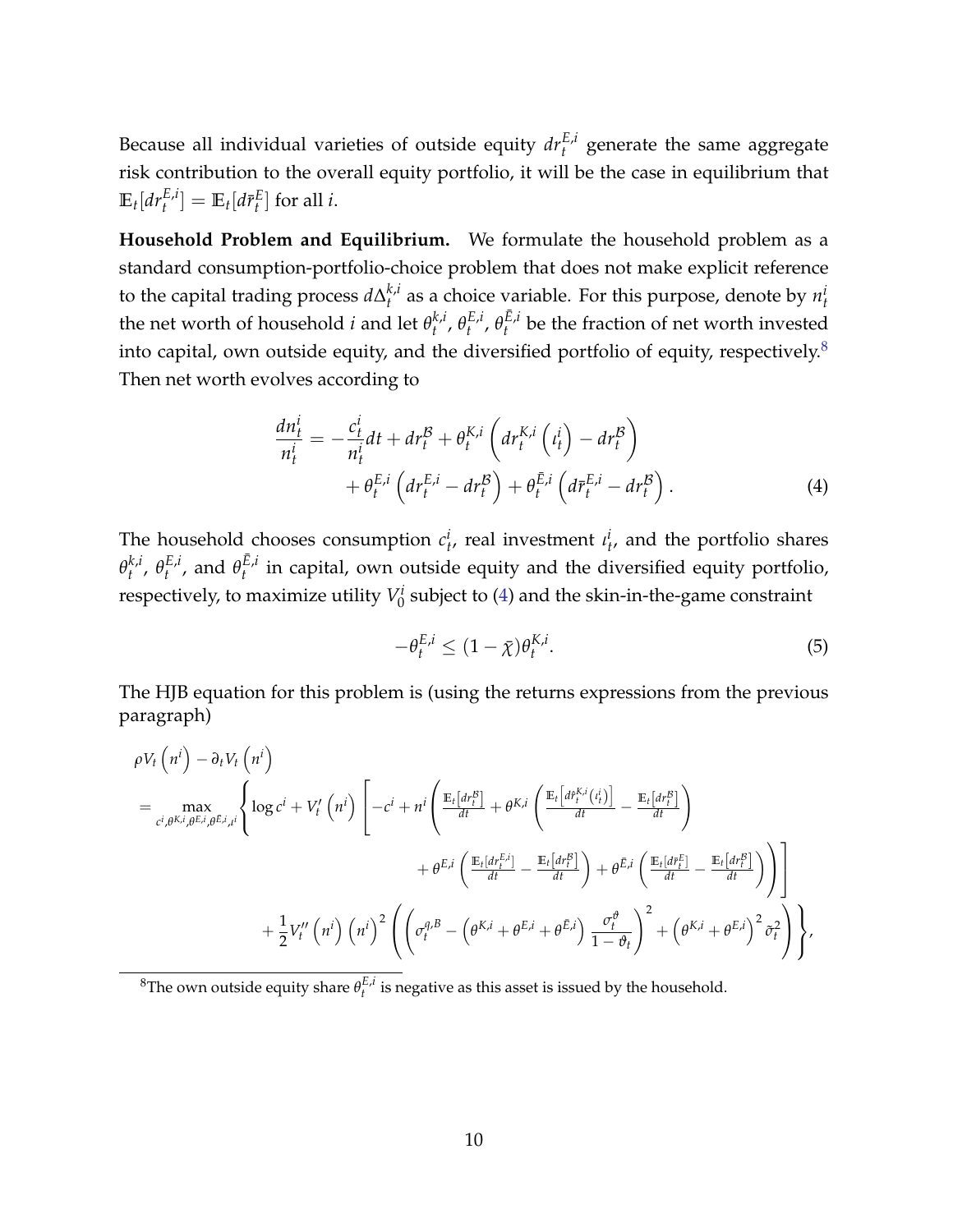where we have used  $\sigma_t^{q,K} - \sigma_t^{q,B} = \frac{\sigma_t^{\theta}}{1-\theta_t}$ . As this is a standard portfolio choice problem, we conjecture a functional form  $V_t\left(n^i\right)=\alpha_t+\frac{1}{\rho}\log n^i$  for the value function,<sup>[9](#page-0-0)</sup> where *α<sup>t</sup>* depends on (aggregate) investment opportunities, but not on individual net worth *n i* .

Substituting this into the HJB and taking first-order conditions with respect to  $c^i$  and *ι <sup>i</sup>* yields the two equations

$$
c_t^i = \rho n_t^i,
$$
  

$$
\frac{d}{dt} \frac{\mathbb{E}_t \left[ d_r^{K,i}(t) \right]}{dt} \Big|_{t=t_t^i} = 0.
$$

The first condition is the familiar permanent income consumption equation for log preferences, the second condition reduces to a standard Tobin's *q* condition when combining it with the explicit formula for  $d\hat{r}_{t}^{K,i}$  $t^{K,i}(t)$  given above:<sup>[10](#page-0-0)</sup>

$$
q_t^K = \frac{1}{\Phi'\left(\iota_t^i\right)}.
$$

Using the functional form  $\Phi\left(\iota\right)=\frac{1}{\phi}\log\left(1+\phi\iota\right)$  and goods market clearing [\(2\)](#page-7-1), the first two equations aggregated across agents imply

$$
u_t = \frac{(1 - \vartheta_t) (a_t - \mathfrak{g}_t) - \rho}{1 - \vartheta_t + \varphi \rho},
$$
  

$$
q_t^B = \vartheta_t \frac{1 + \varphi (a_t - \mathfrak{g}_t)}{1 - \vartheta_t + \varphi \rho},
$$
  

$$
q_t^K = (1 - \vartheta_t) \frac{1 + \varphi (a_t - \mathfrak{g}_t)}{1 - \vartheta_t + \varphi \rho},
$$

which determines the equilibrium uniquely up to the nominal wealth share  $\vartheta_t.$ 

 $\vartheta_t$ , in turn, is determined by agents' portfolio choice. Taking the first-order condition in the HJB with respect to the three portfolio shares  $\theta_t^{k,i}$  $_{t}^{k,i}, \theta_{t}^{E,i}$  $t^{E,i}_t$ , and  $\theta^{E,i}_t$  $t^{L, L}_{t}$  yields three Merton portfolio choice equations

 $9$ The verification argument is entirely standard, see e.g. [Brunnermeier et al.](#page-44-8) [\(2021a\)](#page-44-8), Appendix A.2 for a proof.

<sup>&</sup>lt;sup>10</sup>In particular, this equation implies that  $\iota_t^i = \iota_t$ .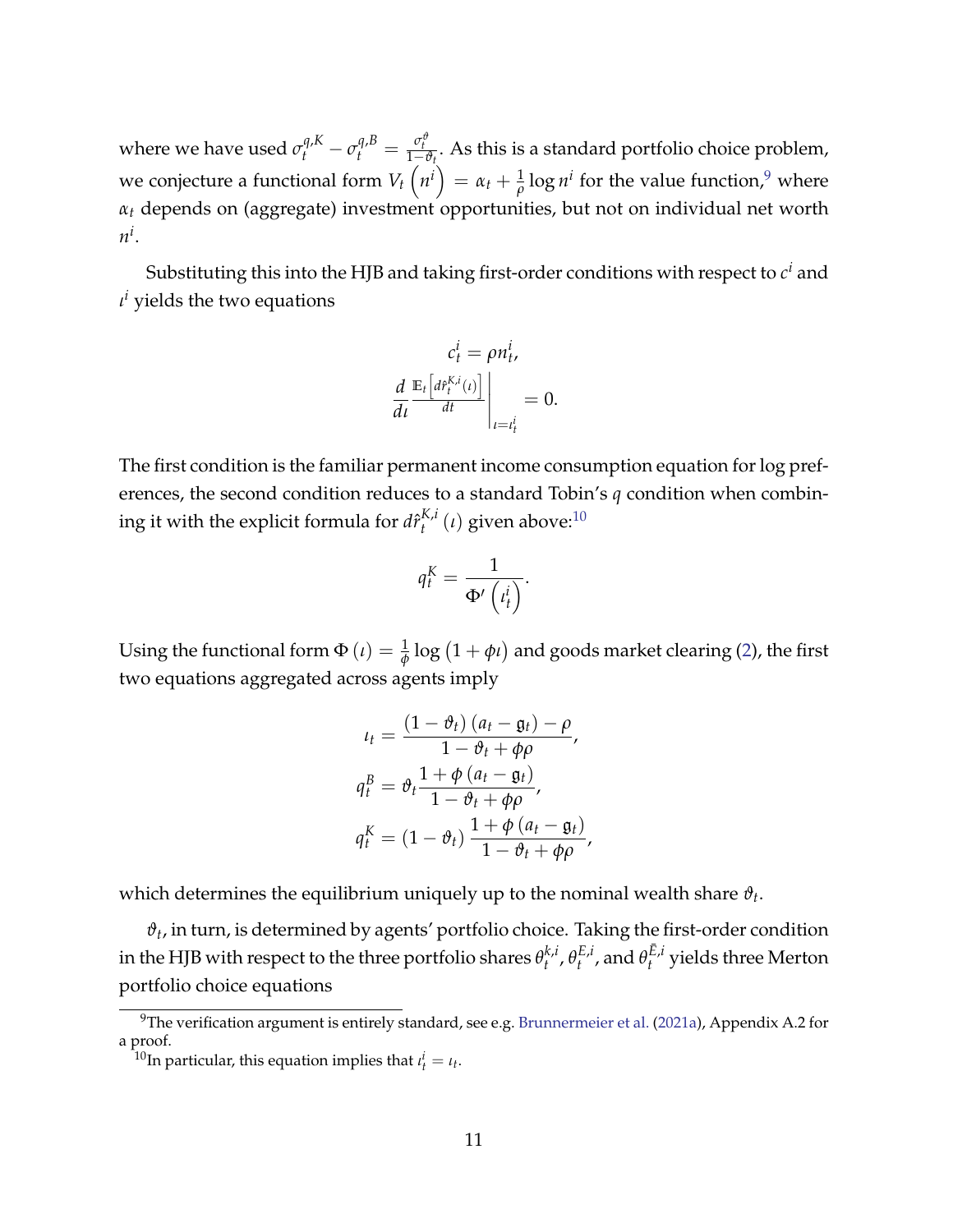$$
\frac{\mathbb{E}_{t}\left[dr_{t}^{K,i}(t_{t}^{i})\right]}{dt} - \frac{\mathbb{E}_{t}\left[dr_{t}^{B}\right]}{dt} = \left(\sigma_{t}^{q,B} - \frac{\theta_{t}^{K,i} + \theta_{t}^{E,i} + \theta_{t}^{E,i}}{1 - \theta_{t}}\sigma_{t}^{\phi}\right)\frac{\sigma_{t}^{\phi}}{1 - \theta_{t}} + \left(\theta_{t}^{K,i} + \theta_{t}^{E,i}\right)\tilde{\sigma}_{t}^{2} - \lambda_{t}^{i}\left(1 - \bar{\chi}\right),
$$
\n
$$
\frac{\mathbb{E}_{t}\left[dr_{t}^{E,i}\right]}{dt} - \frac{\mathbb{E}_{t}\left[dr_{t}^{B}\right]}{dt} = \left(\sigma_{t}^{q,B} - \frac{\theta_{t}^{K,i} + \theta_{t}^{E,i} + \theta_{t}^{E,i}}{1 - \theta_{t}}\sigma_{t}^{\phi}\right)\frac{\sigma_{t}^{\phi}}{1 - \theta_{t}} + \left(\theta_{t}^{K,i} + \theta_{t}^{E,i}\right)\tilde{\sigma}_{t}^{2} - \lambda_{t}^{i},
$$
\n
$$
\frac{\mathbb{E}_{t}\left[dr_{t}^{E}\right]}{dt} - \frac{\mathbb{E}_{t}\left[dr_{t}^{B}\right]}{dt} = \left(\sigma_{t}^{q,B} - \frac{\theta_{t}^{K,i} + \theta_{t}^{E,i} + \theta_{t}^{E,i}}{1 - \theta_{t}}\sigma_{t}^{\phi}\right)\frac{\sigma_{t}^{\phi}}{1 - \theta_{t}}.
$$

Here,  $\lambda_t^i$  denotes the Lagrange multiplier on the constraint [\(5\)](#page-9-1). Combining the last two equations and using  $\frac{\mathbb{E}_t\left[d\bar{r}_t^E\right]}{dt} = \frac{\mathbb{E}_t\left[d\bar{r}_t^{E,i}\right]}{dt}$  $\frac{d}{dt}$  in equilibrium, we obtain a simple characterization of  $\lambda_t^i$ :

$$
\lambda_t^i = \left(\theta_t^{K,i} + \theta_t^{OE,i}\right)\tilde{\sigma}_t^2.
$$

In particular,  $\lambda_t^i$  is always positive and thus the constraint [\(5\)](#page-9-1) must be binding – households issue the maximum possible amount of outside equity. Then,  $\theta_t^{K,i} + \theta_t^{E,i} = \theta_t^{K,i} \bar{\chi}$ . Substituting this, the expression for  $\lambda_t^i$  and the return expressions into the first of the three portfolio choice conditions yields

$$
\frac{a_t - \mathfrak{g}_t - \iota_t}{q_t^K} - \frac{\mu_t^{\vartheta} - \breve{\mu}_t^{\mathcal{B}}}{1 - \vartheta_t} + \frac{\left(\sigma_t^{\mathfrak{q}, \mathcal{B}} - \sigma_t^{\vartheta}\right)\sigma_t^{\vartheta}}{1 - \vartheta_t} = \left(\sigma_t^{\mathfrak{q}, \mathcal{B}} - \frac{\theta_t^{K,i} + \theta_t^{E,i} + \theta_t^{\bar{E},i}}{1 - \vartheta_t}\sigma_t^{\vartheta}\right) \frac{\sigma_t^{\vartheta}}{1 - \vartheta_t} + \theta_t^{K,i}\bar{\chi}^2\tilde{\sigma}_t^2.
$$

The fact that all households choose the same portfolio shares and equity market clearing immediately imply  $\theta_t^{E,i} = -\theta_t^{\bar{E},i}$ *t* . Furthermore, bond market clearing then requires  $1 - \theta_t^{K,i} = \vartheta_t$ . Substituting these clearing conditions and goods market clearing into the previous equation and solving for  $\mu_t^{\vartheta}$  gives us a condition for  $\vartheta_t$ :

$$
\mu_t^{\vartheta} = \rho + \breve{\mu}_t^{\mathcal{B}} - (1 - \vartheta_t)^2 \bar{\chi}^2 \tilde{\sigma}_t^2.
$$

This is a backward equation for *ϑ<sup>t</sup>* that has been derived under the assumption that bonds have a positive value ( $\vartheta_t > 0$ ). In particular, in these cases multiplying the equation by  $\vartheta_t$  represents an equivalence transformation. Furthermore, if  $\vartheta_t = 0$ , then by no arbitrage, agents must expect also  $d\theta_t = 0$ ; otherwise, they could earn an infinite risk-free return from investing into bonds. Consequently, the backward stochastic dif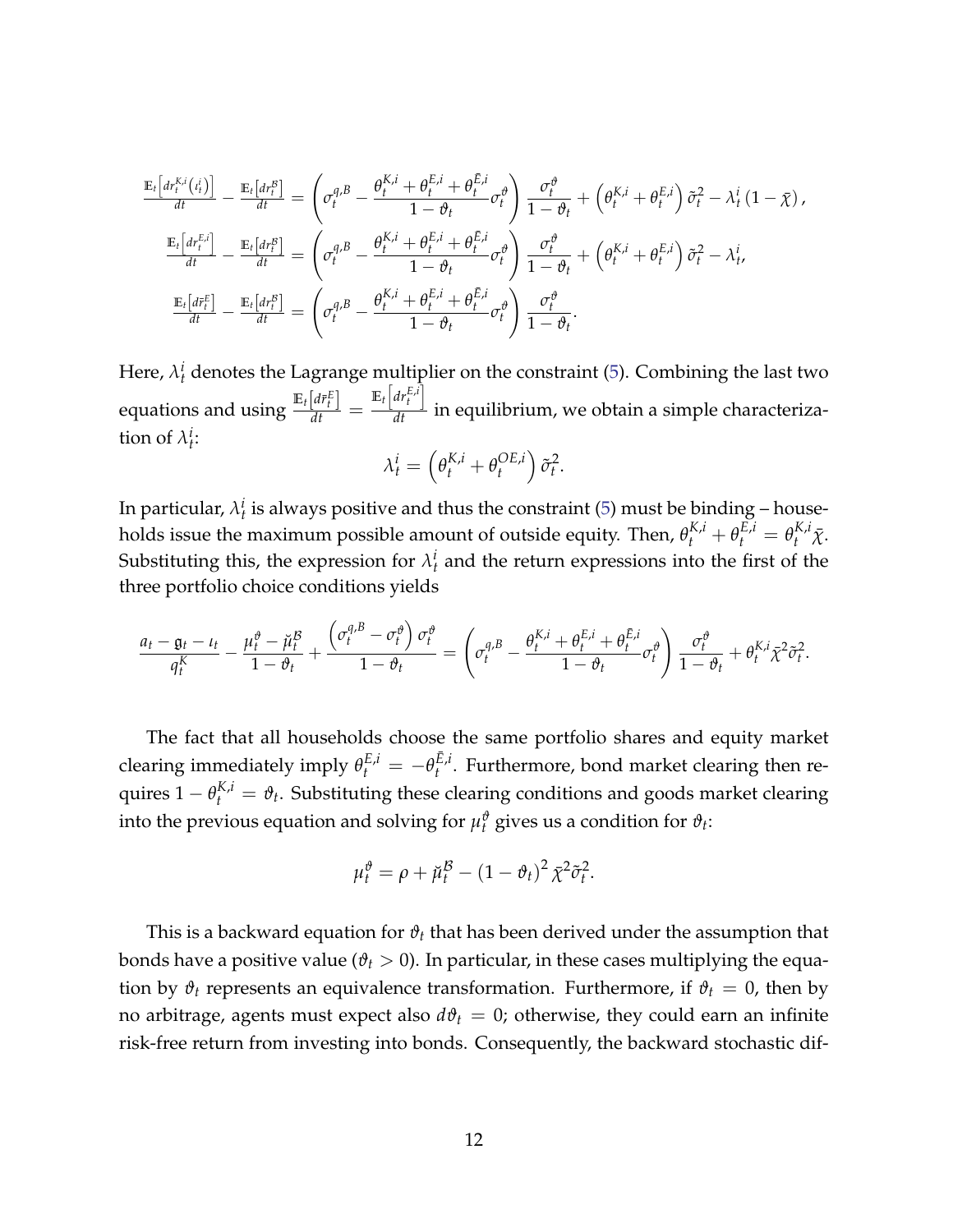ferential equation (BSDE)

<span id="page-12-0"></span>
$$
\mathbb{E}_t\left[d\vartheta_t\right] = \left(\rho + \breve{\mu}_t^{\mathcal{B}} - (1 - \vartheta_t)^2 \bar{\chi}^2 \tilde{\sigma}_t^2\right) \vartheta_t dt \tag{6}
$$

must hold along any equilibrium path, regardless of whether bonds have positive value or not.

<span id="page-12-1"></span>Together with a specification for the evolution of the exogenous states  $\tilde{\sigma}_t$ ,  $a_t$ , and  $\mathfrak{g}_t$ and for policy  $\breve{\mu}^{\mathcal{B}}_t$  $t^5$ , equation [\(6\)](#page-12-0) determines the equilibrium process for  $\vartheta_t$ .

#### **2.3 Safe Asset Debt Valuation Equation: Two Perspectives**

The value of government debt has to satisfy a debt valuation equation that relates the real value of debt to the present value of future primary surpluses. There are two ways to derive such an equation: (1) by iterating the government's flow budget constraint forward in time and pricing the total stock of government bonds with any marginal agent's stochastic discount factor (SDF) or (2) by valuing each individual households' bond portfolio and then aggregating over all households. Both procedures imply the same valuation equation with complete markets, but, with incomplete markets, lead to two distinct equations that differ in the effective discount rate applied to government surpluses. These equations provide two different perspectives for pricing government debt.

The first procedure leads to a "buy and hold perspective" of government debt pricing. The value of government debt must equal the marginal valuation of an individual agent that buys and holds a (small) constant fraction of the total stock of outstanding bonds.<sup>[11](#page-0-0)</sup> The cash flow stream associated with this strategy equals precisely the stream of primary surpluses. Hence, in a setting without aggregate risk the bond is risk-free and future payoffs are discounted at the risk-free rate. In a setting with aggregate risk, only the aggregate component of the stochastic discount factor enters the debt valuation equation.

The second procedure leads to a "dynamic trading perspective" of government debt pricing. It recognizes that individual citizens do not intend to buy and hold the government bond, but plan to retrade it whenever they face a shock. After a negative

 $11$ This may require the agent to trade despite the label "buy and hold", but only directly with the issuer, the government, in order to absorb new debt issuance, not with other agents.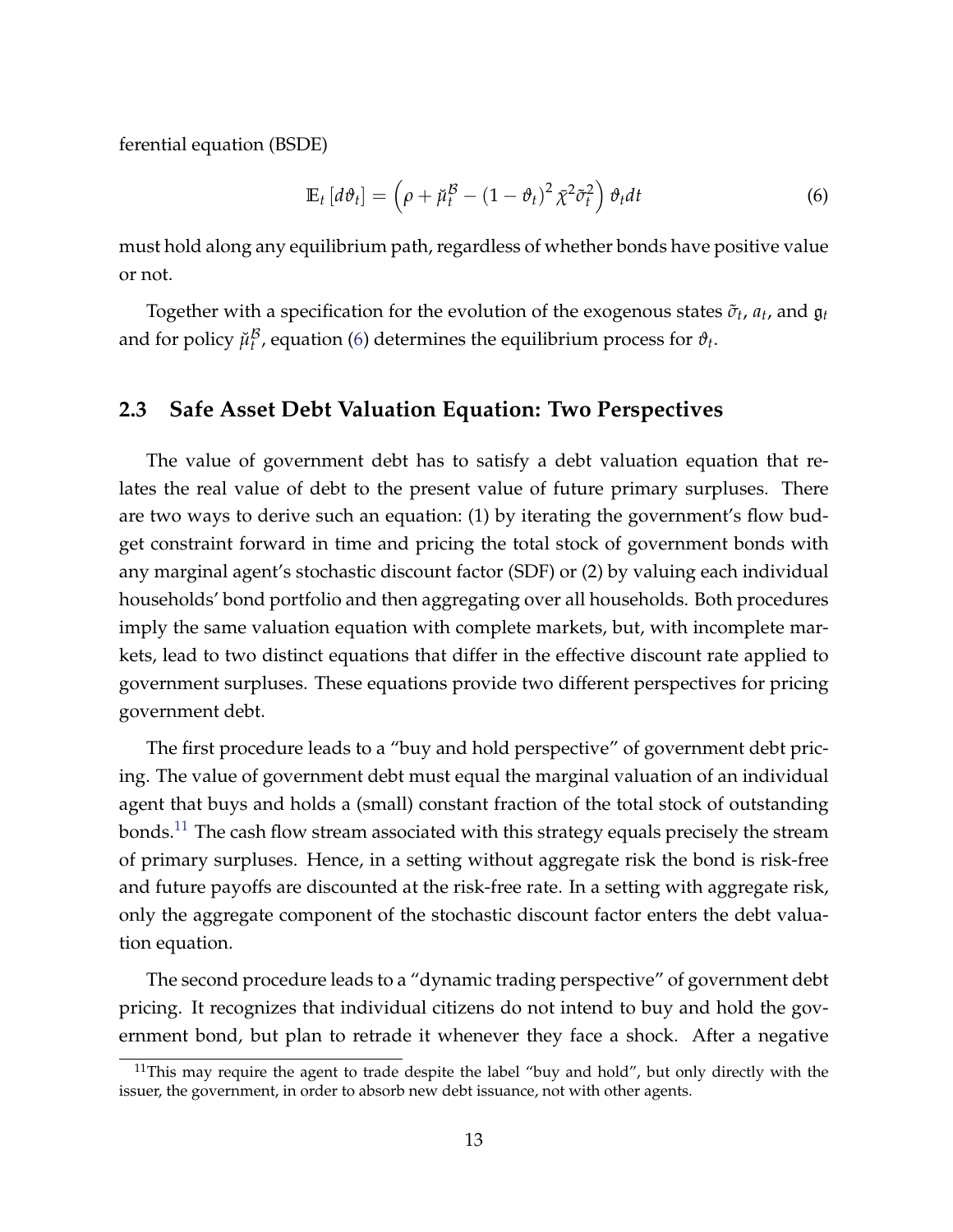shock, they raise cash flow by selling the bond, while after a positive shock they buy additional bonds. The cash flow stream associated with this optimal trading strategy is (idiosyncratically) stochastic. When valuing this cash flow stream, the resulting equation contains a "service flow" term from retrading that is absent in the buy and hold perspective.

Note also dynamic programming implies that the transversality condition has to hold only from the dynamic trading perspective, for each individual agent. Optimality does not imply a transversality condition from the buy and hold perspective (where discounting happens at a lower effective rate). For that reason a gap between the value of debt and the present value of surpluses may appear from the buy and hold perspective that is closed by an additional bubble term.

Unfortunately, it can even happen that both the bubble term and the present value of primary surpluses are infinite with opposite sign, yet their sum still converges as *T* → ∞. In contrast, the terms in the dynamic trading perspective are always welldefined and finite.

**Buy and Hold Perspective.** We denote the individual SDF process of citizen *i* with *ξ*<sup>*i*</sup></sup>. This process satisfies  $\zeta_0^i = 1$  and  $d\xi_t^i / \zeta_t^i = -r_t^f$  $\int_t^t dt - \zeta_t dZ_t - \tilde{\zeta}_t^i d\tilde{Z}_t^i$ , with a negative drift term equal to the risk-free rate and aggregate and idiosyncratic price of risk terms,  $\zeta_t$ ,  $\tilde{\zeta}_t^i$  respectively.<sup>[12](#page-0-0)</sup> From the buy and hold perspective, individual uninsurable risk does not enter the valuation equation directly, so that only the aggregate component  $\bar{\xi}_t$  of the processes  $\xi_t^i$  matters, i.e.  $d\bar{\xi}_t/\bar{\xi}_t = -r_t^f$  $\int_t^t$ *dt* −  $\varsigma_t$ *dZ*<sub>*t*</sub>.<sup>[13](#page-0-0)</sup> Absent aggregate shocks (including inflation shocks), the government bond is a risk-free asset and the relevant discount factor is simply  $\overline{\xi}_t = \exp(-\int_0^t r_\tau^f d\tau).$ 

The government debt valuation equation from the buy and hold perspective at  $t = 0$ 

$$
\xi_t^i = \underbrace{\exp\left(-\int_0^t r_\tau^f d\tau\right)}_{\text{time discounting}} \cdot \underbrace{\exp\left(-\int_0^t \varsigma_t dZ_\tau - \frac{1}{2} \int_0^t \varsigma_\tau^2 d\tau\right)}_{\text{aggregate risk}} \cdot \underbrace{\exp\left(-\int_0^t \varsigma_\tau d\tilde{Z}_\tau^i - \frac{1}{2} \int_0^t \tilde{\varsigma}_\tau^2 d\tau\right)}_{\text{idiosyncratic risk}},
$$

where the second and third factors are martingales.

 $13$ The aggregate discount factor is the projection of any individual citizen's SDF onto a common filtration generated by the aggregate Brownian  $\{Z_t\}_{t=0}^\infty$ . Put differently,  $\overline{\xi}_t := \mathbb{E}\left[\xi_t^i\ |\ Z_\tau : \tau \leq t\right]$ , takes conditional expectations with respect to the history of aggregate shocks *dZ<sup>τ</sup>* up to time *t* but without any knowledge of idiosyncratic shocks. Equivalently,  $\overline{\xi}_t = \int \xi_t^i dt$  is the unweighted average of individual SDFs.

<sup>&</sup>lt;sup>12</sup>In integral form the individual SDF is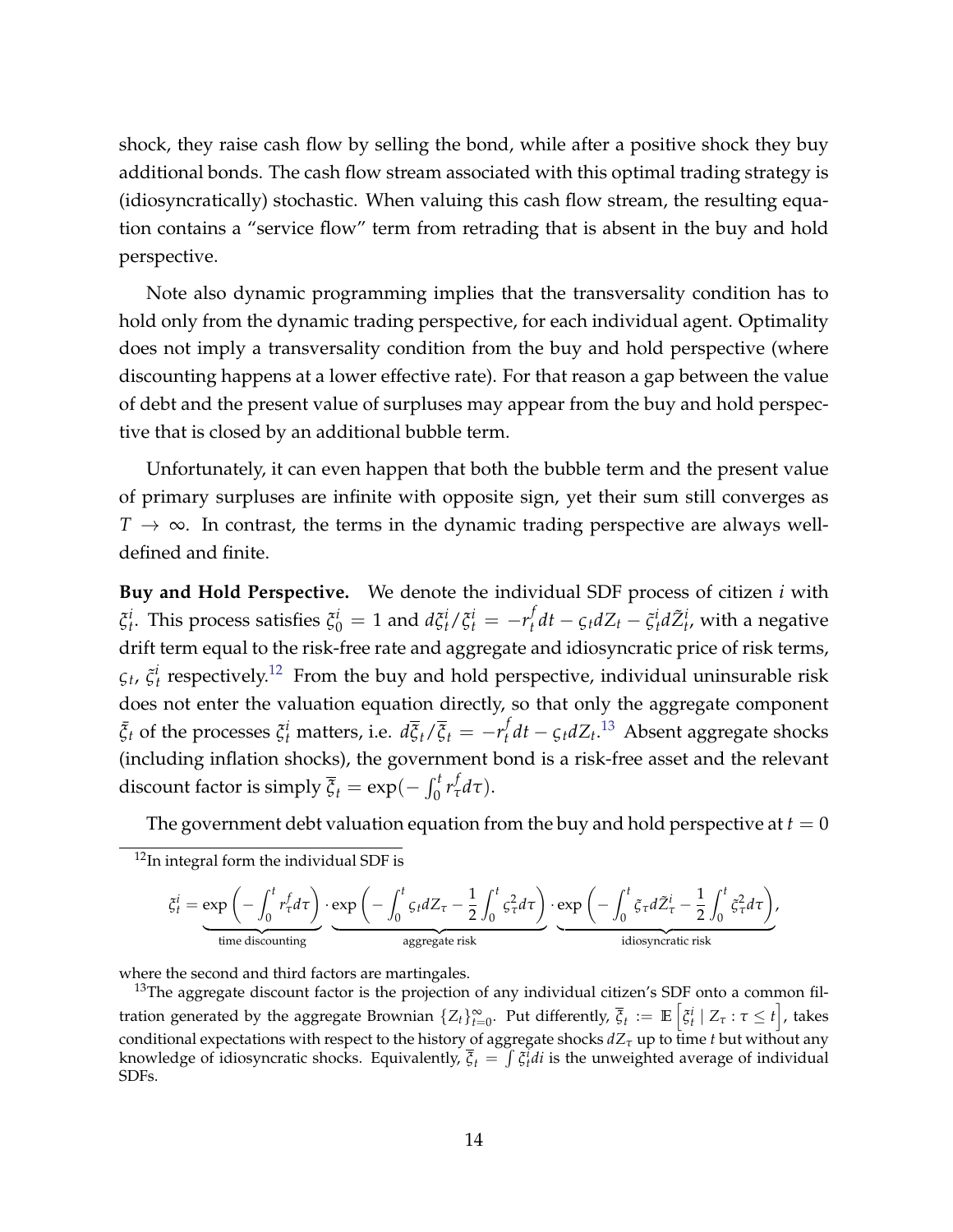<span id="page-14-0"></span>is

$$
\frac{\mathcal{B}_0}{\mathcal{P}_0} = \lim_{T \to \infty} \left( \mathbb{E} \left[ \int_0^T \overline{\xi}_t s_t K_t dt \right] + \mathbb{E} \left[ \overline{\xi}_T \frac{\mathcal{B}_T}{\mathcal{P}_T} \right] \right). \tag{7}
$$

This equation consists of two terms: a discounted stream of primary surpluses plus (the limit of) a discounted terminal value. The latter can be positive even in the limit, giving rise to a possible bubble on government debt.<sup>[14](#page-0-0)</sup> The reason is that in our model no private citizen's transversality condition necessary implies **E** h *ξT* B*T*  $\overline{\mathcal{P}_T}$  $\big] \rightarrow 0$  because agents do not buy and hold a fixed fraction of the government debt stock but constantly trade bonds. If the discount factor is small enough so that the terminal condition does converge to zero, we obtain the traditional debt valuation equation that says that the value of debt must equal the present value of primary surpluses.

To obtain equation [\(7\)](#page-14-0), we start by using  $d\mathcal{B}_t = \mu_t^{\mathcal{B}} \mathcal{B}_t dt$  to rewrite the government flow budget constraint [\(1\)](#page-7-0) as

$$
-(d\mathcal{B}_t-i_t\mathcal{B}_t dt)=\mathcal{P}_t\underbrace{(\tau a_t-g_t)}_{=s_t}K_t dt,
$$

where *s<sup>t</sup>* denotes again the government primary surplus normalized by the aggregate capital stock.

We now multiply both sides by the nominal SDF  $\xi_t^i/\mathcal{P}_t$  of agent *i* and use Ito's  $\text{product rule to replace } \xi_t^i/\mathcal{P}_t d\mathcal{B}_t \text{ with } d\left(\xi_t^i/\mathcal{P}_t\mathcal{B}_t\right) - \mathcal{B}_t d(\xi_t^i/\mathcal{P}_t).^{15}$  $\text{product rule to replace } \xi_t^i/\mathcal{P}_t d\mathcal{B}_t \text{ with } d\left(\xi_t^i/\mathcal{P}_t\mathcal{B}_t\right) - \mathcal{B}_t d(\xi_t^i/\mathcal{P}_t).^{15}$  $\text{product rule to replace } \xi_t^i/\mathcal{P}_t d\mathcal{B}_t \text{ with } d\left(\xi_t^i/\mathcal{P}_t\mathcal{B}_t\right) - \mathcal{B}_t d(\xi_t^i/\mathcal{P}_t).^{15}$ 

<span id="page-14-1"></span>
$$
-d\left(\xi_t^i\mathcal{B}_t/\mathcal{P}_t\right)+\mathcal{B}_t\left(d\left(\xi_t^i/\mathcal{P}_t\right)+i_t\xi_t^i/\mathcal{P}_tdt\right)=\xi_t^is_tK_tdt.
$$

Integrating this equation from  $t = 0$  to  $t = T$ , taking expectations, and solving for  $\xi_0^i$ B<sub>0</sub>/P<sub>0</sub> yields

$$
\xi_0^i \frac{\mathcal{B}_0}{\mathcal{P}_0} = \mathbb{E}\left[\int_0^T \xi_t^i s_t K_t dt\right] - \mathbb{E}\left[\int_0^T \mathcal{B}_t \left(d\left(\xi_t^i/\mathcal{P}_t\right) + i_t \xi_t^i/\mathcal{P}_t dt\right)\right] + \mathbb{E}\left[\xi_T^i \frac{\mathcal{B}_T}{\mathcal{P}_T}\right].
$$
 (8)

Equation [\(8\)](#page-14-1) is simply an accounting identity, the government flow budget constraint [\(1\)](#page-7-0) multiplied with the discounting process  $\xi_t^i/\mathcal{P}_t$ . We now add economic content by

<sup>&</sup>lt;sup>14</sup>The bubble term on government debt is discussed in detail in [Brunnermeier et al.](#page-44-8) [\(2021a\)](#page-44-8).

<sup>&</sup>lt;sup>15</sup>There is no quadratic covariation term because  $d\mathcal{B}_t$  is absolutely continuous.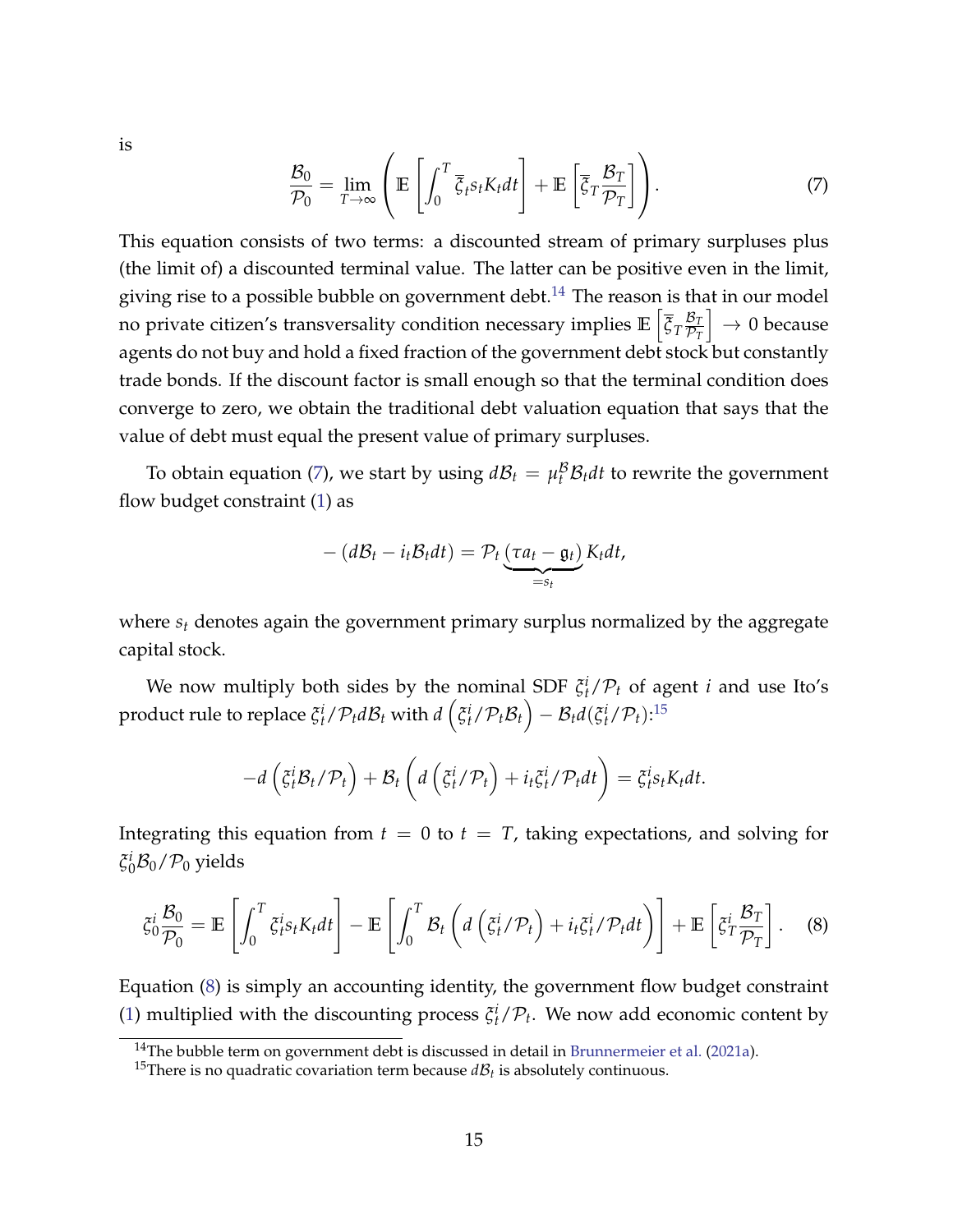noting that the individual SDF  $\xi_t^i$  must price the bond because agent *i* is marginal in the bond market. This implies that the associated nominal SDF  $\xi_t^i/\mathcal{P}_t$  must decay on average at the nominal market interest rate, so that the second term in equation [\(8\)](#page-14-1) vanishes. In addition, we can replace the individual SDF  $\xi_t^i$  with the average SDF  $\bar{\xi}_t$ because equation [\(8\)](#page-14-1) holds for all individuals *i* and  $s_t K_t$  and  $\mathcal{B}_T/\mathcal{P}_T$  are free of idiosyncratic risk. When taking the limit  $T \to \infty$ , we obtain equation [\(7\)](#page-14-0)

<span id="page-15-0"></span>**Dynamic Trading Perspective.** Let  $\eta_t^i := n_t^i/N_t$  be citizen *i*'s net worth share and denote again *i*'s SDF process by *ξ i t* . Pricing individual bond portfolios and aggregating over agents *i* yields our main valuation equation from the dynamic trading perspective,

$$
\frac{\mathcal{B}_0}{\mathcal{P}_0} = \int \left( \mathbb{E} \left[ \int_0^\infty \xi_t^i \cdot \eta_t^i s_t K_t dt \right] + \mathbb{E} \left[ \int_0^\infty \xi_t^i \cdot \eta_t^i (1 - \vartheta_t)^2 \bar{\chi}^2 \tilde{\sigma}_t^2 \frac{\mathcal{B}_t}{\mathcal{P}_t} dt \right] \right) dt. \tag{9}
$$

The real value of all outstanding public debt  $\mathcal{B}_0/\mathcal{P}_0$  is the integral of the valuations of individual debt holdings. Each of these valuations consists of two terms, the discounted value of the share of future primary surpluses,  $\eta_t^i s_t K_t := \eta_t^i (\tau_t a - \mathfrak{g}_t) K_t$ , paid out to agent *i* plus the discounted value of future service flows,  $\eta_t^i\left(1-\vartheta_t\right)^2\bar\chi^2\tilde\sigma_t^2\frac{\mathcal{B}_t}{\mathcal{P}_t}$  $\frac{\mathcal{D}_t}{\mathcal{P}_t}$ , that agent *i* derives from trading bonds. The safe asset service flow is due to partial insurance, which increases in the value of public debt, and the amount of idiosyncratic risk the citizen is exposed to, which in turn depends on his portfolio share on physical capital  $(1 - \vartheta_t)$  and undiversified risk  $\bar{\chi} \tilde{\sigma}_t$ . Government bonds provide a positive service flow because the agent sells bonds precisely when she experiences a negative idiosyncratic shock, so that the bond portfolio generates a positive payout precisely in times of high marginal utility *ξ i t* .

Equation [\(9\)](#page-15-0) emphasizes that the total value is obtained by aggregating individual portfolio valuations. Mathematically, it is more convenient to interchange the order of integration and write the equation as

<span id="page-15-1"></span>
$$
\frac{\mathcal{B}_0}{\mathcal{P}_0} = \mathbb{E}\left[\int_0^\infty \left(\int \xi_t^i \eta_t^i dt\right) s_t K_t dt\right] + \mathbb{E}\left[\int_0^\infty \left(\int \xi_t^i \eta_t^i dt\right) (1 - \vartheta_t)^2 \bar{\chi}^2 \tilde{\sigma}_t^2 \frac{\mathcal{B}_t}{\mathcal{P}_t} dt\right].
$$
 (10)

This equation discounts aggregate cash flows (surpluses and service flows) free of idiosyncratic risk like equation [\(7\)](#page-14-0) obtained from the buy and hold perspective. But importantly, the "stochastic discount factor" in this equation is a net-worth-weighted average of individual stochastic discount factors. Since a single citizen's individual net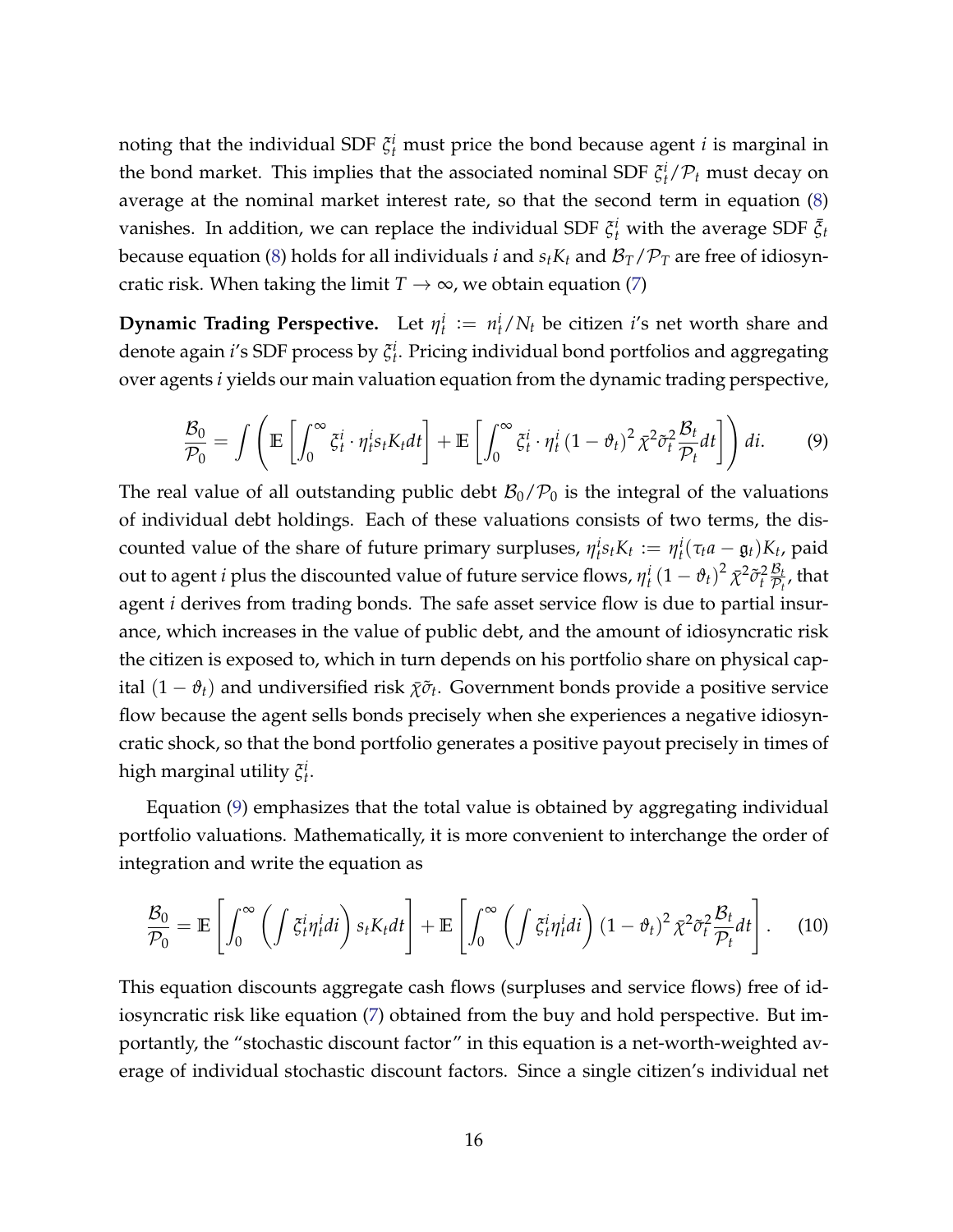worth weight  $\eta_t^i$  co-moves negatively with his SDF  $\xi_t^i$ , the discount factor is lower (discount rate is higher) than the usual unweighted average discount factor (used in the buy and hold perspective above). It turns out this weighted average SDF is not a mere mathematical artifact from swapping integrals but has also an economic interpretation as the correct intertemporal ratio of marginal utilities of aggregate cash flows for a pseudo-representative agent who is forced to distribute aggregate consumption to individuals according to the equilibrium consumption shares  $c_t^i/C_t$  in our model. We discuss this interpretation in more detail below.

To obtain valuation equations [\(9\)](#page-15-0) and [\(10\)](#page-15-1), we start valuing citizen *i*'s bond portfolio at time  $t = 0$ . Denote by  $n_t^{b,i}$  $t^{b,i}$  :=  $\theta_t^i n_t^i$  the value of agent *i*'s bond portfolio at time *t* and let  $n_t^{b,i}$  $\sum_{t}^{b,i} d\Delta_t^{b,i}$  $t_t^{\nu,\mu}$  be the stochastic bond trading process, where

$$
d\Delta_t^{b,i} = \mu_t^{\Delta,i} dt + \sigma_t^{\Delta,i} dZ_t + \tilde{\sigma}_t^{\Delta,i} t d\tilde{Z}_t^i
$$

denotes the proportional appreciation of  $n_t^{b,i}$  due to trading between  $t$  and  $t + dt$ . Under the optimal trading policy, the initial bond wealth  $n_0^{b,i}$  must equal the discounted value of future payouts (=outflows) from the bond portfolio,<sup>[16](#page-0-0)</sup>

$$
n_0^{b,i} = -\mathbb{E}\left[\int_0^\infty \xi_t^i n_t^{b,i} \left(\mu_t^{\Delta,i} - \xi_t \sigma_t^{\Delta,i} - \tilde{\xi}_t^i \tilde{\sigma}_t^{\Delta,i}\right) dt\right].
$$
 (11)

As all agent hold the same constant fraction of their net worth in bonds ( $\theta_t^i = \theta_t$ ), the value of the individual bond portfolio is simply the product of the agent's net worth share and aggregate bond wealth,  $n_t^{b,i} = \eta_t^i q_t^B K_t$ . In Appendix [A.1,](#page--1-1) we show that the bond trading process satisfies

$$
\mu_t^{\Delta,i} = -s_t/q_t^B, \qquad \sigma_t^{\Delta,i} = 0, \qquad \tilde{\sigma}_t^{\Delta,i} = (1 - \vartheta_t)\bar{\chi}\tilde{\sigma}_t. \tag{12}
$$

The proportional reduction in the value of all agents' bond portfolios due to trading with the government equals the surplus-debt ratio  $s_t/q_t^B$ , agents do not trade in response to aggregate shocks as they are symmetrically affected, but agents do trade in response to idiosyncratic shocks: they sell capital and buy bonds when they receive a positive shock and vice versa. We also show in the appendix that the price of idiosyncratic risk satisfies  $\tilde{\zeta}^i_t = (1-\vartheta_t)\bar{\chi}\tilde{\sigma}_t$ , where the right-hand expression is the residual

 $16A$  transversality condition always ensures that there is no additional nonvanishing terminal wealth term. We provide a formal derivation of this equation in Appendix [A.1.](#page--1-1)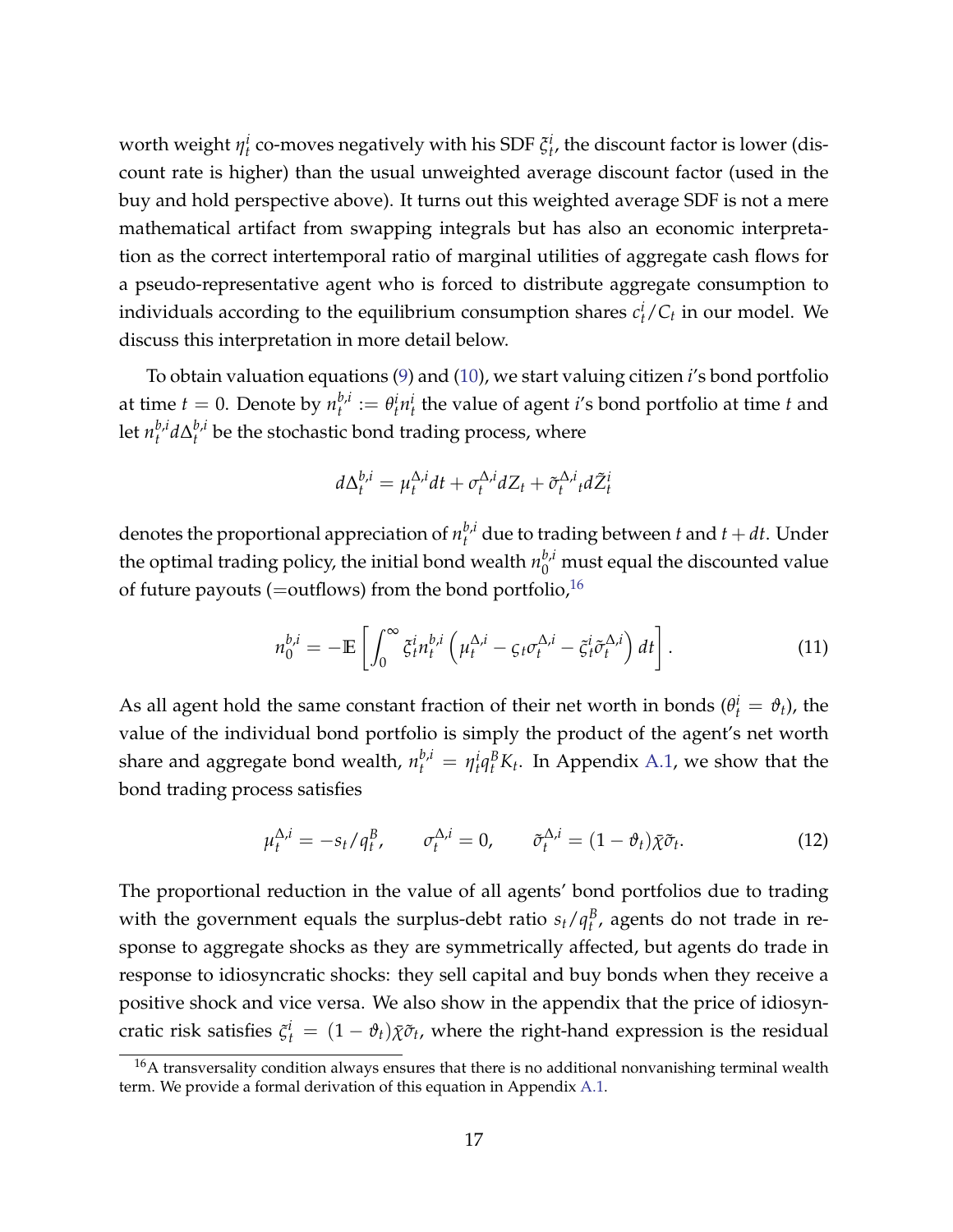(proportional) idiosyncratic wealth risk that agents have to bear in equilibrium.

Combining all these equations and using  $q_t^B K_t = \mathcal{B}_t / \mathcal{P}_t$  leads to the individual valuation equation

$$
\eta_0^i \frac{\mathcal{B}_0}{\mathcal{P}_0} = \mathbb{E}\left[\int_0^\infty \xi_t^i \eta_t^i s_t K_t dt\right] + \mathbb{E}\left[\int_0^\infty \xi_t^i \eta_t^i (1 - \vartheta_t)^2 \bar{\chi}^2 \tilde{\sigma}_t^2 \frac{\mathcal{B}_t}{\mathcal{P}_t} dt\right].
$$
 (13)

Finally, integrating over individuals *i* yields equation [\(9\)](#page-15-0).

**Comparison of the Two Approaches.** The SDFs used in equations [\(7\)](#page-14-0) and [\(10\)](#page-15-1) are both free of idiosyncratic risk and imply the same aggregate risk premium, but they differ with respect to their average rate of decay, the "risk-free rate" they imply. While the average SDF  $\bar{\xi}$  decays at rate  $r_t^f$  $\mathcal{F}_t$  and is thus a "proper" SDF in this model that prices all assets free of idiosyncratic risk, this is not true for the weighted average SDF  $\int \xi_t^i \eta_t^i di$ . The latter decays at a rate  $r_t^f + \xi_t \tilde{\sigma}_t^n$ , where  $\tilde{\sigma}_t^n$  is the idiosyncratic net worth volatility of agents (which is identical for all agents in equilibrium). The weighted average SDF  $\int \xi_t^i \eta_t^i di$  therefore discounts safe cash flows at a higher rate than the riskfree rate that contains a risk premium for idiosyncratic wealth risk. The reason for this is apparent from equation [\(9\)](#page-15-0) which inverts the order of integration: while aggregate cash flows from bonds are free of idiosyncratic risk, each agent holds a stochastic share  $\eta^i_t$  of the aggregate bond portfolio so that individual bond portfolios do contain priced idiosyncratic risk.

These considerations imply that only equation [\(7\)](#page-14-0) is a standard asset pricing condition, a discounted present value formula using a SDF that prices all assets (at least those free of idiosyncratic risk). But because equation [\(7\)](#page-14-0) can have a bubble and infinities with opposite sign, it can be more informative to work with equation [\(10\)](#page-15-1) instead, even though that equation uses a SDF that does not price the assets in this economy without additional service flow terms.

**Relating the Dynamic Trading Perspective to a Representative Agent.** The weightedaverage SDF may not be a "proper" SDF that prices assets in the competitive equilibrium of our incomplete markets economy. Yet, it turns out to be the correct SDF of a representative agent in a Lucas-type asset pricing economy that generates the same allocation as our competitive equilibrium. In addition, if we interpret aggregate capital and aggregate bonds as two "trees" in this representative agent economy, then equation [\(10\)](#page-15-1) is precisely the valuation equation for the bond tree from the perspective of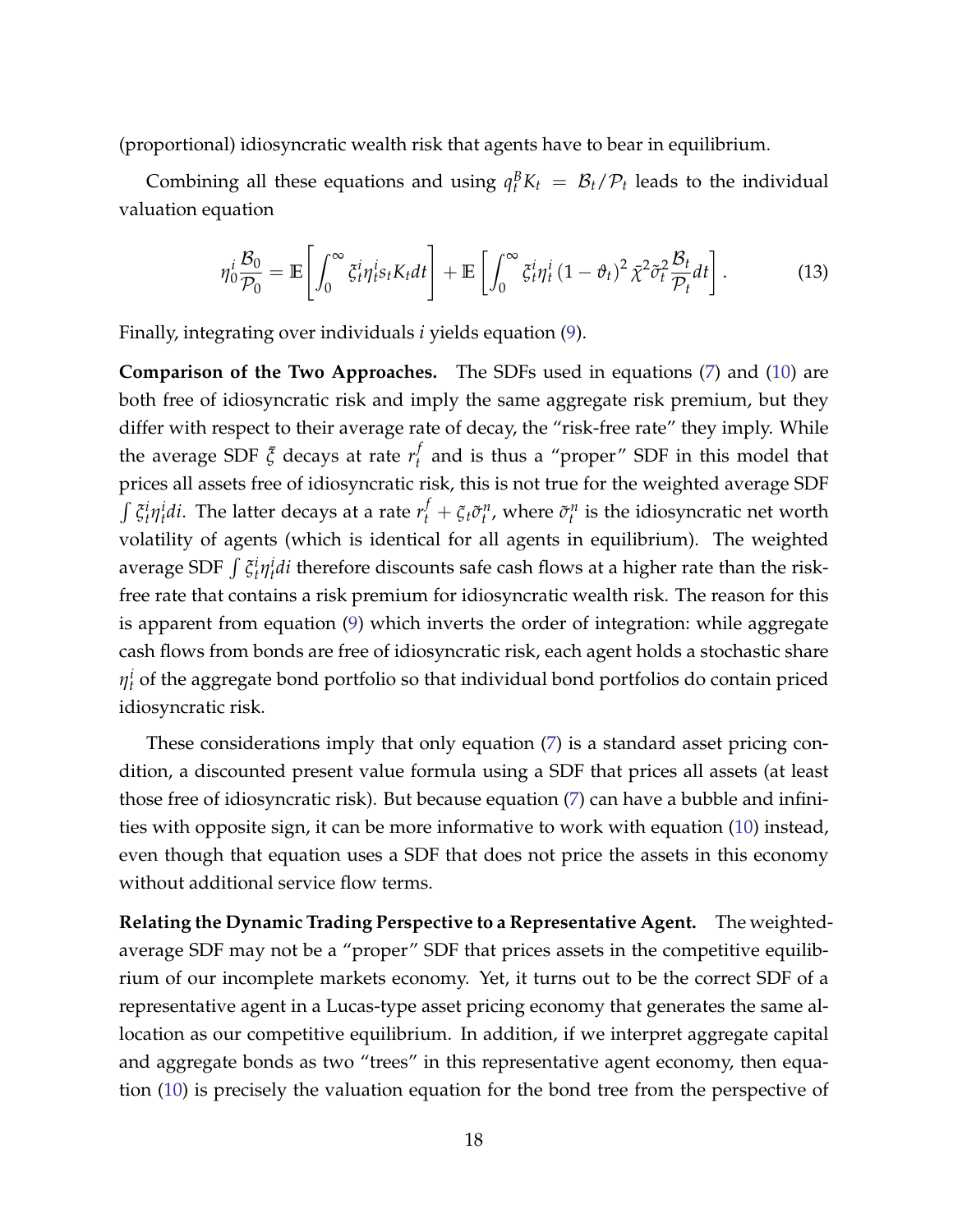the representative agent. The dynamic trading perspective is therefore equivalent to the perspective of a hypothetical representative agent.

<span id="page-18-1"></span>More precisely, consider a representative agent that maximizes a weighted welfare function  $\mathcal{W}_0 = \int \lambda^i V_0^i$  $\gamma_0^i$ *di* with some (positive) welfare weights  $(\lambda^i)_{i\in[0,1]}.$  If we denote by  $\eta_t^i := c_t^i/C_t$  the consumption share of agent *i*, we can write utility of this representative agent as

<span id="page-18-0"></span>
$$
\mathcal{W}_0 = \mathbb{E}\left[\int_0^\infty e^{-\rho t} \int \lambda^i \log\left(\eta_t^i C_t\right) d\mu\right],\tag{14}
$$

which resembles standard time-separable utility in *aggregate consumption C<sup>t</sup>* with period utility function  $C_t \mapsto \int \lambda^i u(\eta^i_t C_t) dt$ . The consumption shares  $\eta^i_t$  in this utility function evolve according to  $d\eta_t^i = \tilde{\sigma}_t^{\eta}$  $\tilde{a}^{\eta}_t d\tilde{Z}^i_t$  with volatility process  $\tilde{\sigma}^{\eta}_t$  $t'$  specified below in equation [\(16\)](#page-19-0). We show in Appendix [A.3](#page--1-2) that  $W_0$  can also be written as

$$
\mathcal{W}_0 = w_0 + \mathbb{E}\left[\int_0^\infty e^{-\rho t} \left(\log C_t - \frac{1}{2\rho} \left(\tilde{\sigma}_t^{\eta}\right)^2\right) dt\right]
$$
(15)

with some constant  $w_0$ . Equation [\(15\)](#page-18-0) eliminates the direct dependence on *i* and gives us the alternative interpretation that two "goods" enter the representative agent's utility function, an aggregate consumption good and a "volatility reduction good" which is captured by the term  $-\frac{1}{2\rho}$  $\left(\tilde{\sigma}_t^{\eta}\right)$ *t*  $\big)^2$ . [17](#page-0-0)

We assume that the representative agent has access to two assets, capital *K<sup>t</sup>* , which produces a certain bundle of the aggregate consumption good and volatility  $\tilde{\sigma}^\eta_t$  $t'$ , and "derivatives" *X<sup>t</sup>* , which mimic the cash flows to individuals *i* generated by bond trades in our incomplete markets model and thereby reduce volatility. Capital grows at rate  $g_t := \Phi(t_t) - \delta$  over time and produces output net of reinvestment and taxes at rate  $((1 - \tau_t)a_t - \iota_t) K_t dt$ . The face value  $X_t$  of derivatives evolves according to

$$
dX_t/X_t = g_t dt + \sigma_t^{q, B} dZ_t,
$$

where  $\sigma_t^{q,B}$  $q_t^{q,b}$  is the volatility process of  $q_t^B$  implied by the competitive equilibrium of the incomplete markets model. Derivatives generate a cash flow  $-\check{\mu}^{\mathcal{B}}_t X_t$  and reduce fluctuations in consumption shares  $\eta_t^i$ . Specifically, the volatility loading  $\tilde{\sigma}_t^{\eta}$ *t* satisfies

 $17$ The representative agent's objective is akin to a money in utility (MIU) model. Holding the derivative asset introduced below reduces volatility  $\tilde{\sigma}^\eta_t$  in a similar way as holding money in a MIU model generates utility services.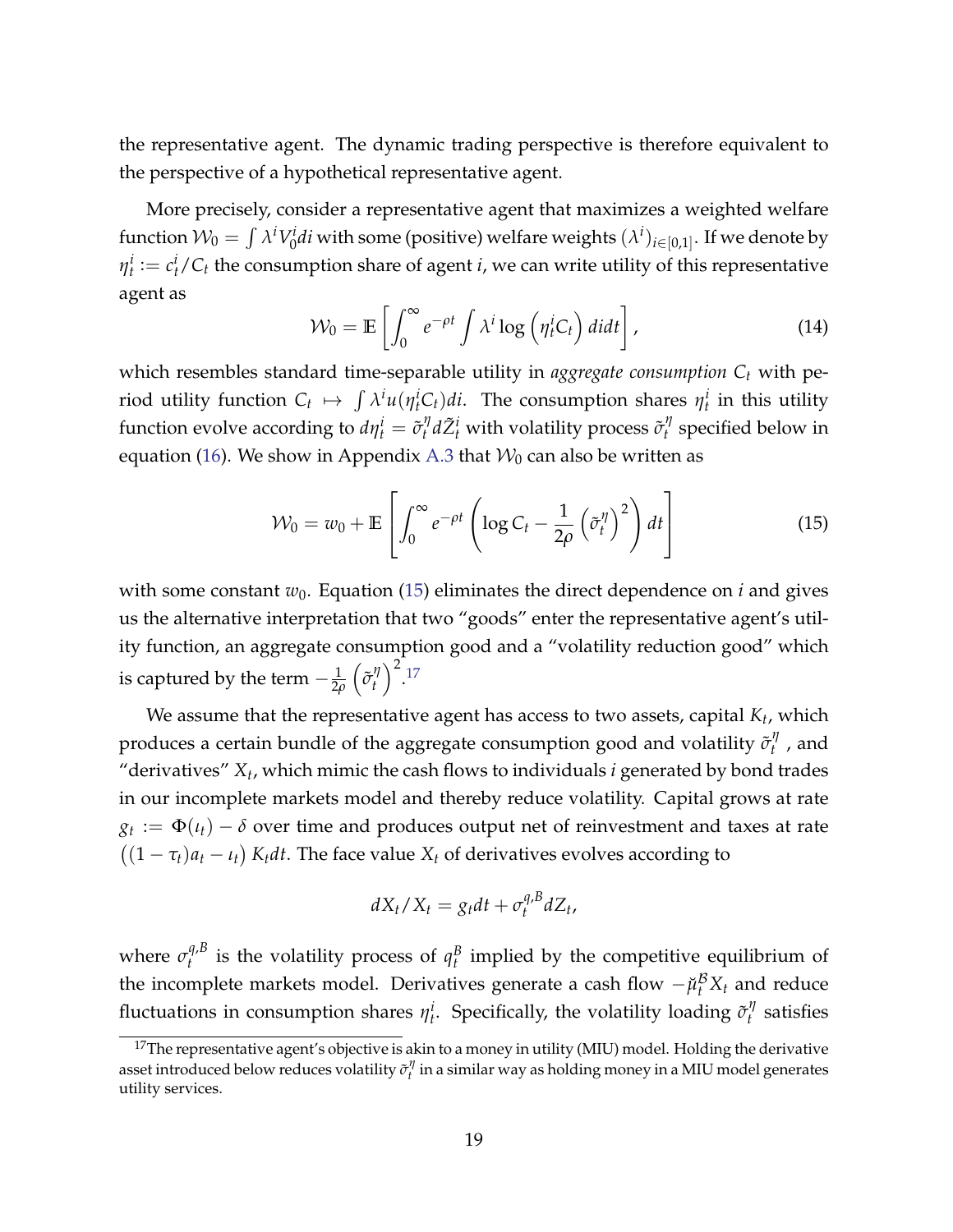<span id="page-19-0"></span>the equation

$$
\left(q_t^K K_t + X_t\right) \tilde{\sigma}_t^{\eta} = q_t^K K_t \bar{\chi} \tilde{\sigma}_t, \tag{16}
$$

where  $q_t^K$  is the capital price process from the incomplete markets economy. We can interpret the product  $X_t \tilde{\sigma}_t^{\eta}$  $t_t^{\prime\prime}$  as the aggregate gross trading cash flows from bond trades in response to idiosyncratic shocks in the incomplete markets economy.[18](#page-0-0)

Let  $Q_t^K$  be the capital price that the representative agent faces,  $P_t^X$  the price per unit (face value) of derivatives, and let  $N_t := Q_t^K K_t + P_t^K X_t$  be the representative agent's total net worth. The budget constraint of the representative agent is

<span id="page-19-1"></span>
$$
dN_t = -C_t dt + Q_t^K K_t dr_t^K + P_t^K X_t dr_t^K \qquad (17)
$$

with return processes

$$
dr_t^K = \left(\frac{(1 - \tau_t)a_t - \iota_t}{Q_t^K} + \mu_t^{Q,K} + g_t\right)dt + \sigma_t^{Q,K}dZ_t,
$$
  

$$
dr_t^X = \left(\mu_t^{P,X} + g_t - \check{\mu}_t^B + \sigma_t^{q,B}\sigma_t^{P,X}\right)dt + \left(\sigma_t^{q,B} + \sigma_t^{P,X}\right)dZ_t.
$$

The representative agent maximizes utility  $\mathcal{W}_0$  subject to the budget constraint [\(17\)](#page-19-1) and the risk constraint [\(16\)](#page-19-0) taking the prices  $Q_t^K$ ,  $P_t^X$  and the return processes as given. The representative agent model is closed by time-zero supplies of capital  $(K_0)$  and derivatives  $(X_0)$ . We impose the additional relationship  $X_0 = q_0^B K_0$ , where  $q_0^B$  $\frac{B}{0}$  is the initial value of  $q_t^B$  in the incomplete markets model. While this supply restriction for  $X_0$  may appear ad hoc, it can be micro-founded in an environment with information frictions in which idiosyncratic shocks are private information and agents have access to hidden trade and savings.<sup>[19](#page-0-0)</sup> In such an environment, incentive compatibility requires that any insurance transfer to an agent must be precisely offset by a reduction in the present value of that agent's future consumption. Otherwise, the agent would have incentives to misreport the size of the shock and secretly trade capital. Incentive compatibility thus limits the amount of insurance that can be provided, i.e. the quantity *X* of derivatives.

 ${}^{18}q_t^Kk_t^i\bar{\chi}\tilde{\sigma}_t$  is sensitivity of an agent *i*'s capital wealth to shocks  $d\tilde{Z}_t^i$  before portfolio rebalancing and  $q_t^Kk_t^i\tilde\sigma_t^\eta$  is the shock sensitivity after rebalancing. The difference,  $q_t^Kk_t^i\left(\bar\chi\tilde\sigma_t-\tilde\sigma_t^\eta\right)$  measures trading cash flows per unit of  $d\tilde{Z}_t^i$  and aggregating over all agents yields  $X_t \tilde{\sigma}_t^{\eta}$ .

 $19$  Details on this micro-foundation can be found in [Brunnermeier et al.](#page-44-10) [\(2020\)](#page-44-10). This information environment has also been employed by [Di Tella](#page-46-4) [\(2020\)](#page-46-4) in a closely related model.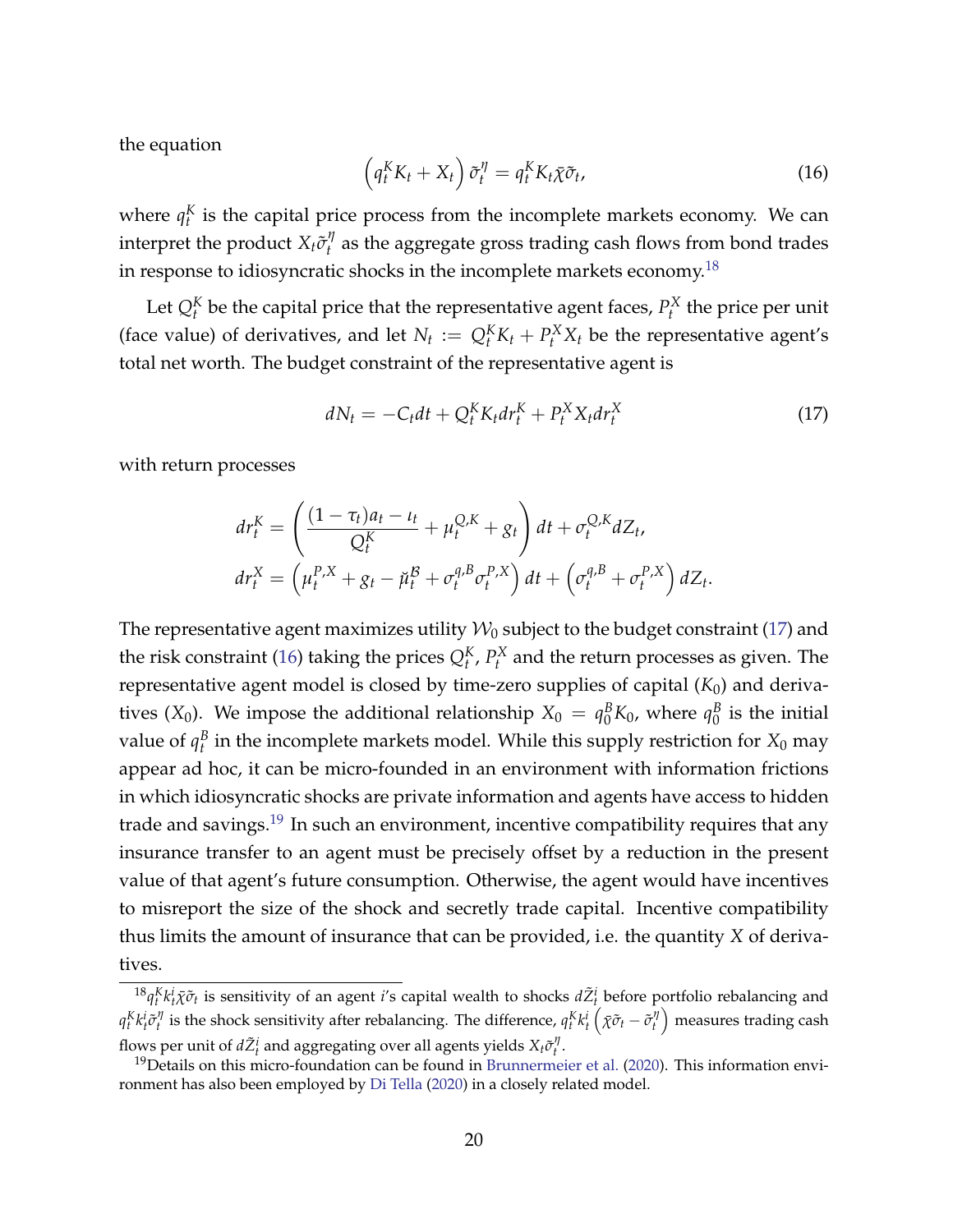We show in Appendix [A.3](#page--1-2) that the competitive equilibrium of this representative agent economy features prices  $Q_t^K = q_t^K$  and  $P_t^K = 1$  (and thus  $P_t^X X_t = q_t^B K_t$ ), so that asset prices are the same as in the incomplete markets economy.<sup>[20](#page-0-0)</sup> Using the utility representation [\(14\)](#page-18-1), we see immediately that the representative agent's SDF process is

<span id="page-20-0"></span>
$$
\Xi_t = e^{-\rho t} \frac{\int \lambda^i \eta_t^i u'(\eta_t^i C_t) di}{\int \lambda^i \eta_0^i u'(\eta_0^i C_0) di} = \frac{\int \lambda^i u'(c_0^i) \xi_t^i \eta_t^i di}{\int \lambda^i u'(c_0^i) di}.
$$

We also show in the appendix that  $\Xi_t$  is independent of welfare weights  $\lambda^i$  and thus we can assume w.l.o.g. that  $\lambda^i u'(c^i_0)$  $\binom{i}{0}$  is a constant independent of  $i$ <sup>[21](#page-0-0)</sup> This implies  $\Xi_t\,=\,\int \xi^i_t \eta^i_t d i$ , the representative agent's SDF equals the weighted-average SDF. The valuation equation for derivatives from the perspective of the representative agent is

$$
P_0^X X_0 = \mathbb{E}\left[\int_0^\infty \Xi_t \cdot \left(-\breve{\mu}_t^B X_t\right) dt\right] + \mathbb{E}\left[\int_0^\infty \Xi_t \cdot (1-\vartheta_t)^2 \bar{\chi}^2 \tilde{\sigma}_t^2 P_t^X X_t dt\right].
$$
 (18)

Here, the first term represents the discounted present value of cash flows  $-\check{\mu}^{\mathcal{B}}_t X_t$  and the second term represents the discounted volatility reduction service flows that derivatives provide by lowering  $\tilde{\sigma}^{\eta}$  in the utility function [\(15\)](#page-18-0). As derivatives in the representative agent economy play the same role as bonds in the incomplete markets economy, we can make the identification  $P_0^X X_t = X_t = q_t^B K_t$  and  $-\check{\mu}_t^B X_t = s_t K_t$ . With these replacements, equation [\(18\)](#page-20-0) becomes equation [\(10\)](#page-15-1), the debt valuation equation from the dynamic trading perspective.

### <span id="page-20-1"></span>**2.4 Closed-Form Steady State and Gordon Growth Formulas**

In this section, we assume that productivity *a*, idiosyncratic risk *σ*˜, and government spending per unit of capital g are constant. We also restrict attention to government policies that hold taxes *τ* constant over time and characterize steady-state equilibria with constant  $q^B$  and  $q^K$  and a positive value of government bonds,  $q^B > 0$ . These assumptions immediately imply that also  $\vartheta$  and  $\breve{\mu}^{\mathcal{B}}$  must be constant in such a steady state.

<sup>&</sup>lt;sup>20</sup>Also aggregate consumption  $C_t$  and the consumption shares  $\eta_t^i$  are as in the incomplete markets economy. The representative agent economy therefore leads to the same allocation.

 $^{21}\lambda^i u'(c_0^i)$  would also be independent of *i* if we allowed the representative agent to choose the initial consumption allocation.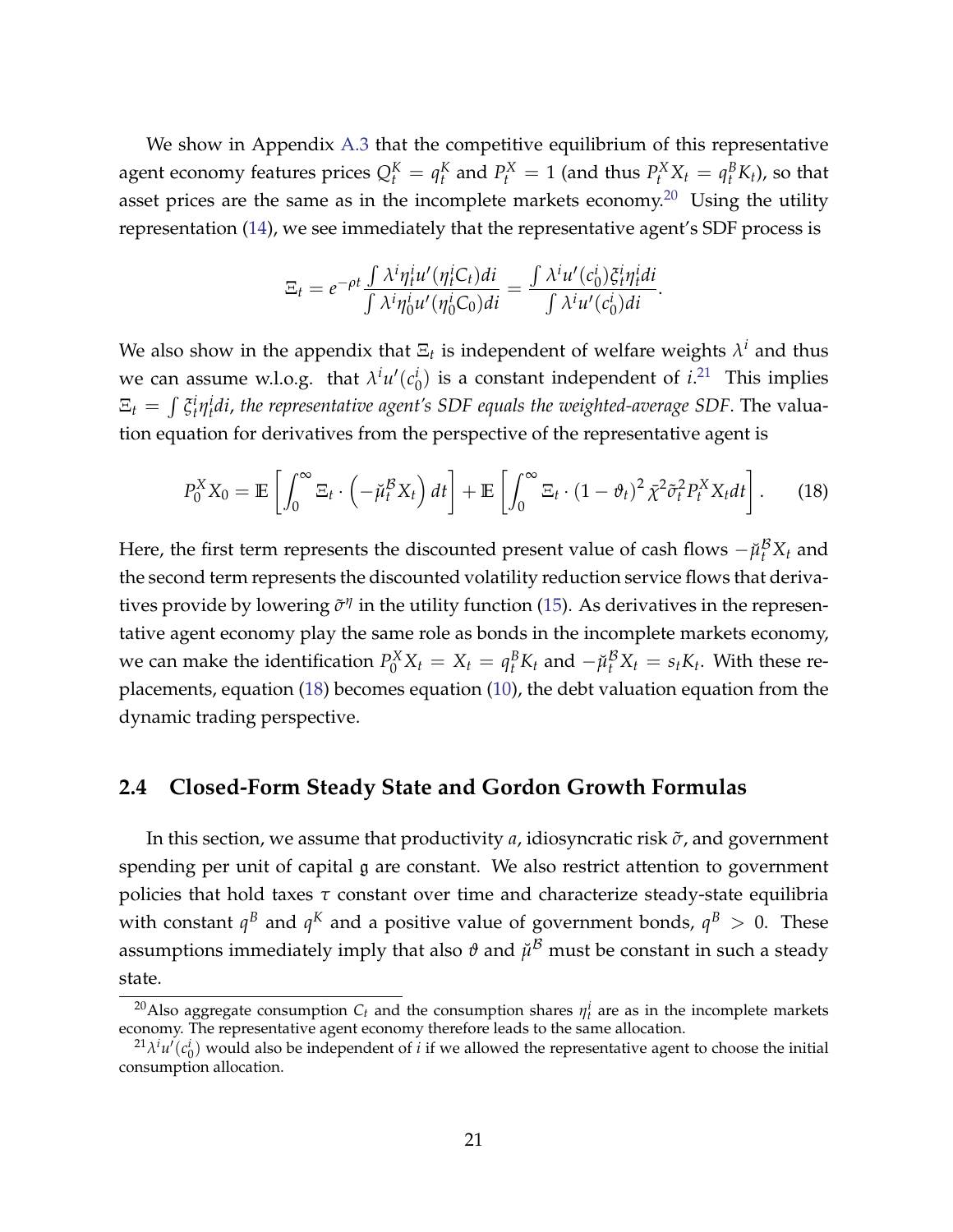Any such equilibrium must thus solve equation [\(6\)](#page-12-0) with  $d\theta_t = 0$ . The right-hand side is a third-order polynomial, so there are three solutions to this equation,  $\vartheta = 0$ ,  $\vartheta \; = \; \frac{\bar{\chi} \tilde{\sigma} + \sqrt{\rho + \breve{\mu}^{\mathcal{B}}}}{\bar{\chi} \tilde{\sigma}}$  $\frac{\sqrt{\rho+\check{\mu}^{\mathcal{B}}}}{\tilde{\chi}\tilde{\sigma}}$ , and  $\vartheta = \frac{\tilde{\chi}\tilde{\sigma}-\sqrt{\rho+\check{\mu}^{\mathcal{B}}}}{\tilde{\chi}\tilde{\sigma}}$ *χ*¯*σ*˜ . Among these solutions, only the third can be consistent with  $q^B$ ,  $q^K > 0$  and thus a valid steady state equilibrium in which bonds have a positive value.<sup>[22](#page-0-0)</sup> It is consistent with such an equilibrium if in addition the condition

$$
\bar{\chi}\tilde{\sigma}\geq \sqrt{\rho+\breve{\mu}^{\mathcal{B}}}
$$

is satisfied. Effectively, this inequality imposes a constraint on bond growth in excess of interest payments  $\breve{\mu}^{\mathcal{B}}$  for the private sector to remain willing to hold government bonds.

In this case, investment is

$$
u = \frac{\sqrt{\rho + \breve{\mu}^{\mathcal{B}}}(a - \mathfrak{g}) - \rho \bar{\chi}\tilde{\sigma}}{\sqrt{\rho + \breve{\mu}^{\mathcal{B}} + \phi \rho \bar{\chi}\tilde{\sigma}}}
$$

and the (scaled) real asset values are

$$
q^{B} = \frac{\left(\bar{\chi}\tilde{\sigma} - \sqrt{\rho + \check{\mu}^{B}}\right)\left(1 + \phi\left(a - \mathfrak{g}\right)\right)}{\sqrt{\rho + \check{\mu}^{B}} + \phi\rho\bar{\chi}\tilde{\sigma}}, \qquad q^{K} = \frac{\sqrt{\rho + \check{\mu}^{B}}\left(1 + \phi\left(a - \mathfrak{g}\right)\right)}{\sqrt{\rho + \check{\mu}^{B}} + \phi\rho\bar{\chi}\tilde{\sigma}}.
$$

While these expressions have the advantage of being an explicit model solution in terms of parameters, for interpretation it is helpful to write the last two equations as Gordon growth formulas

$$
q^B = \frac{s + (1 - \vartheta)^2 \bar{\chi}^2 \tilde{\sigma}^2 q^B}{\mathbb{E}[dr^n]/dt - g}, \qquad q^K = \frac{(1 - \tau)a - \iota}{\mathbb{E}[dr^K]/dt - g}.
$$

Here, the second equation follows from the fact that the price of a single unit of capital must be the present value of cash flows generated by that unit of capital. The current period cash flow is production net of taxes and reinvestment,  $(1 - \tau)a - i$ , and the expected growth rate of these cash flows is the economy's growth rate  $g := \Phi(t)$  –  $\delta$ <sup>[23](#page-0-0)</sup> Because capital is risky, expected cash flows must be discounted at the expected

<sup>&</sup>lt;sup>22</sup>The second solution never corresponds to a valid equilibrium, while the first is only consistent with equilibrium if government primary surpluses are zero, see [Brunnermeier et al.](#page-44-8) [\(2021a\)](#page-44-8) for details.

 $^{23}$ g is both the growth rate of output and of the aggregate capital stock.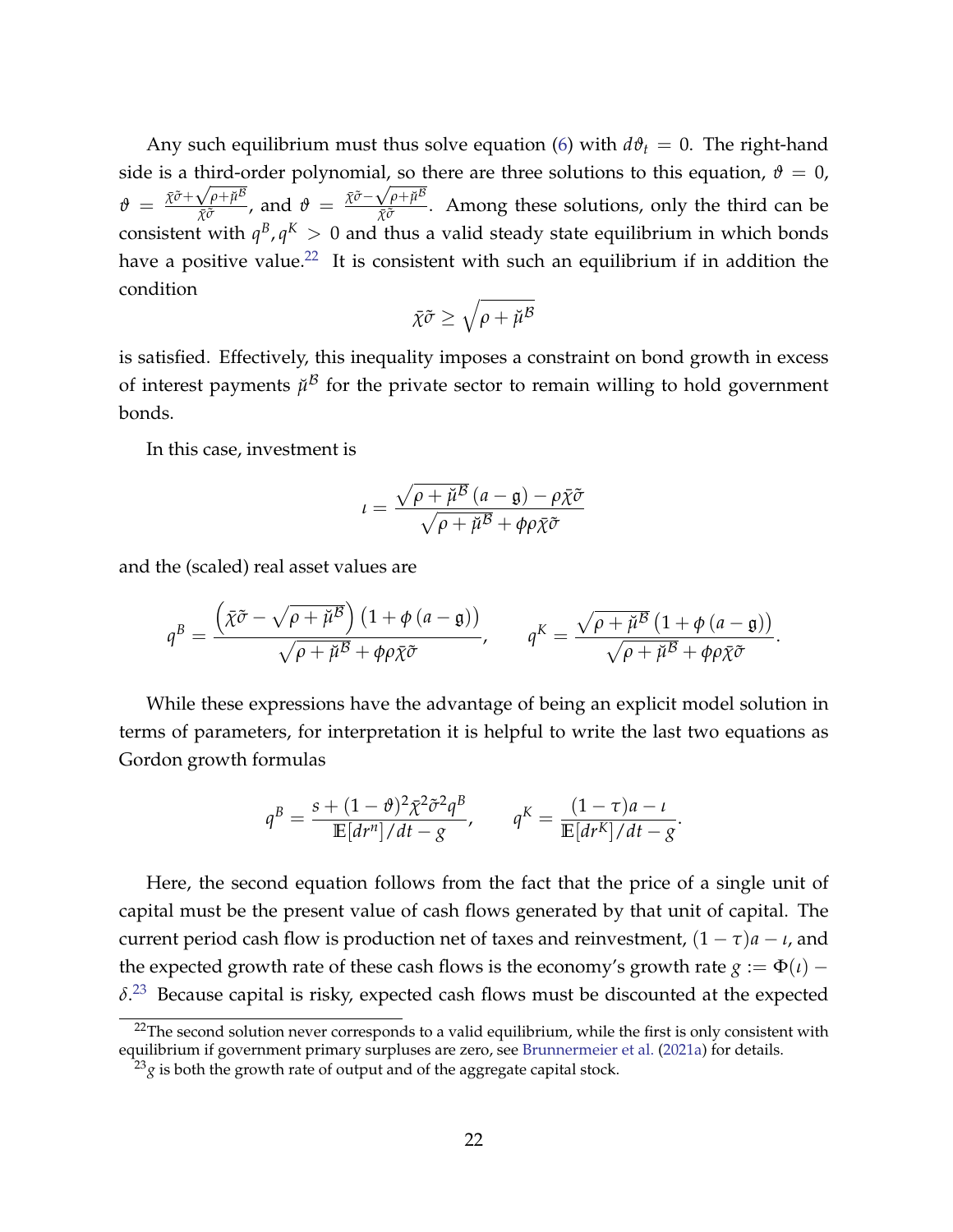return on capital **E**[*drK*]/*dt*, which includes a risk premium for idiosyncratic risk.

The first equation is a consequence of equation [\(10\)](#page-15-1), the dynamic trading perspective on government debt valuation. Per unit of aggregate capital in the economy, the "cash flow" on bonds consists of the surplus-capital ratio *s* and the service flow  $(1 - \theta)^2 \bar{\chi} \tilde{\sigma}^2 q^B$  from trading bonds to self-insure against idiosyncratic risk. Both types of cash flows grow on average at the economy's growth rate, but are risky from the individual's perspective. The required discount rate is therefore **E**[*dr<sup>n</sup>* ]/*dt*, where *dr<sup>n</sup>* =  $\theta dr^B + (1 - \theta) dr^K$  denotes the return on the agents (net worth) portfolio, because the idiosyncratic risk of net worth is precisely the residual idiosyncratic risk that the agent has to bear after optimal re-trading of bonds. $^{24}$  $^{24}$  $^{24}$ 

## <span id="page-22-0"></span>**3 Counter-cyclical Safe Asset and 2 Betas**

# **3.1 Model Setup with Stochastic Idiosyncratic Risk and Recursive Utility**

We introduce aggregate risk as shocks to idiosyncratic risk  $\tilde{\sigma}_t$ . We interpret periods of high idiosyncratic risk as recessions and want them to be associated with lower consumption and higher marginal utility. Rather than microfounding this relationship explicitly, we simply impose exogenous relationships  $a_t = a(\tilde{\sigma}_t)$  and  $\mathfrak{g} = \mathfrak{g}(\tilde{\sigma}_t)$  that are consistent with the desired correlation structure.<sup>[25](#page-0-0)</sup>

For idiosyncratic risk  $\tilde{\sigma}_t$ , we specify a [Heston](#page-45-10) [\(1993\)](#page-45-10) model of stochastic volatility, i.e. we assume that the idiosyncratic variance  $\tilde{\sigma}_t^2$  follows a Cox–Ingersoll–Ross process [\(Cox et al.,](#page-45-11) [1985\)](#page-45-11) process,

$$
d\tilde{\sigma}_t^2 = -\psi \left(\tilde{\sigma}_t^2 - \left(\tilde{\sigma}^0\right)^2\right) dt - \sigma \tilde{\sigma}_t dZ_t
$$

with parameters  $\psi$ ,  $\sigma$ ,  $\tilde{\sigma}^0 > 0$ .

To ensure that  $C_t/K_t$  is strictly decreasing in  $\tilde{\sigma}_t$ , we do not directly specify functions

<sup>&</sup>lt;sup>24</sup>More formally,  $\eta_t^i = n_t^i/N_t$ , so that the relative risk in  $n_t^i$  is the same as the relative risk in  $\eta_t^i$  and the latter matters for discounting when using the weighted-average discount factor  $\int \xi_i^i \eta_i^i di$ .

 $^{25}$ For models similar to ours in which output and consumption naturally react negatively to risk shocks, see [DiTella and Hall](#page-45-12) [\(2020\)](#page-45-12) and [Li and Merkel](#page-46-8) [\(2020\)](#page-46-8).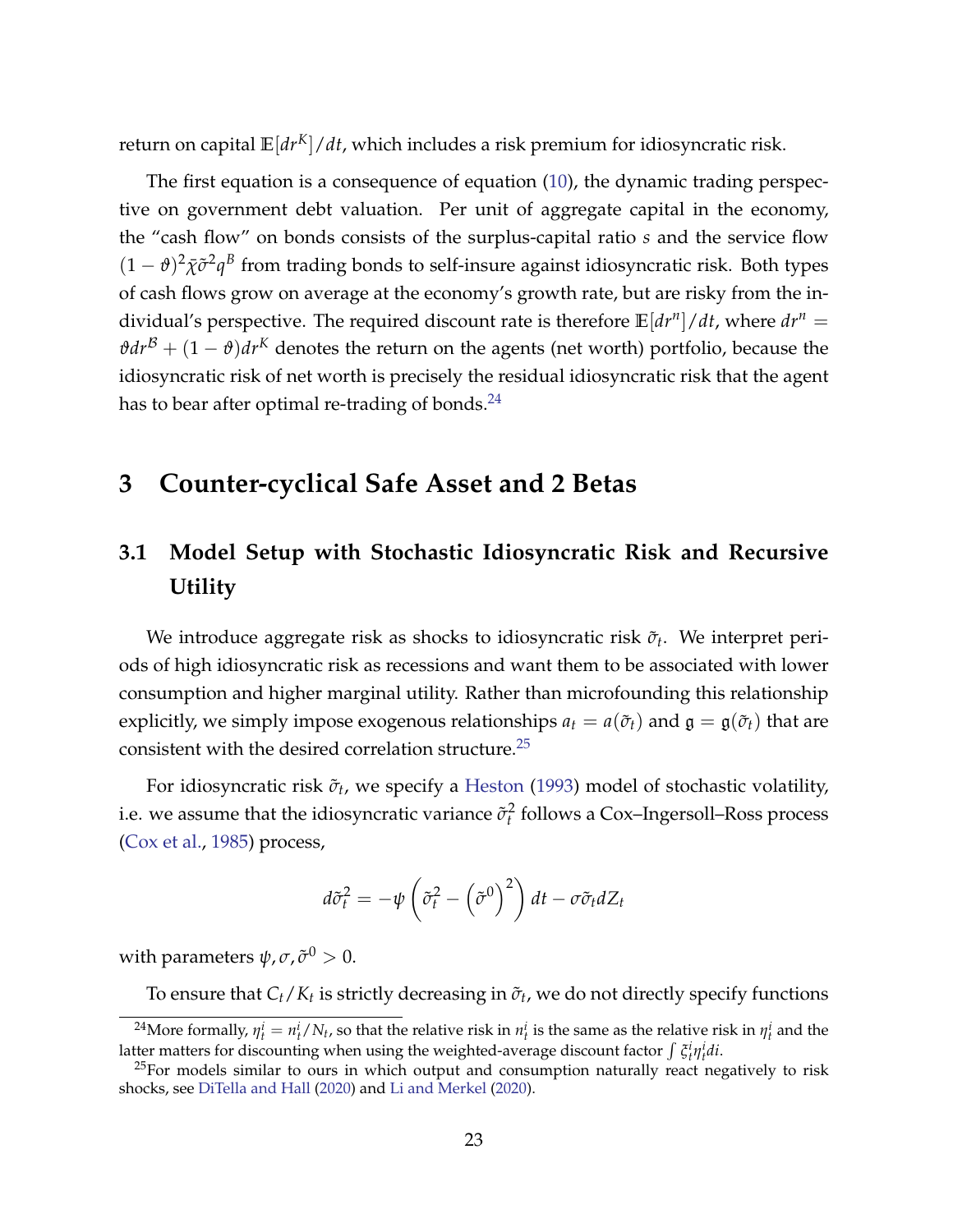$a(\tilde{\sigma})$  and  $\mathfrak{g}(\tilde{\sigma})$ , but instead impose for the endogenous consumption-capital ratio the equation

$$
C/K(\tilde{\sigma}_t):=\alpha_0-\alpha_1\tilde{\sigma}_t
$$

for some parameters  $\alpha_0, \alpha_1 > 0$ . Because equation [\(6\)](#page-12-0) implies that  $\vartheta_t$  is determined independently of the processes for  $a_t$  and  ${\mathfrak{g}}_t$ ,  $^{26}$  $^{26}$  $^{26}$  we can first solve for the solution function  $\vartheta(\tilde{\sigma})$  using just the specification for the  $\tilde{\sigma}_t$  process and then invert the formula  $C_t/K_t = \rho \frac{1+\phi(a_t-g_t)}{1-\vartheta_t+\phi\rho}$  to back out the required function *a* − g to obtain the desired consumption-capital ratio in equilibrium.<sup>[27](#page-0-0)</sup>

For government policy, we assume that debt growth net of interest payments satisfies a linear relationship

<span id="page-23-0"></span>
$$
\breve{\mu}_t^{\mathcal{B}} = -\nu_0 + \nu_1 \tilde{\sigma}_t \tag{19}
$$

with parameters  $\nu_0$ ,  $\nu_1 > 0$ . Provided  $\nu_1$  is sufficiently large, this implies that surpluses  $s_t = -\breve{\mu}_t^{\mathcal{B}}$  $^{\mathcal{B}}_t$ q $^{\mathcal{B}}_t$  are positive for low idiosyncratic risk (in expansions) and negative for high idiosyncratic risk (in recessions). Primary surpluses therefore correlate negatively with marginal utility and any agent in the economy would require a positive risk premium for holding a (hypothetical) claim to primary surpluses.

Finally, in order for our model to generate quantitatively realistic aggregate risk premia, we work in this section with a slightly more general version of the model. Specifically, we replace logarithmic preferences of households with stochastic differential utility [\(Duffie and Epstein,](#page-45-8) [1992\)](#page-45-8) with unit elasticity of intertemporal substitution and arbitrary relative risk aversion  $\gamma > 0$ : household *i* maximizes  $V_0^i$  $v_0^i$ , where  $V_t^i$  is recursively defined by

$$
V_t^i = \mathbb{E}_t \left[ \int_t^{\infty} (1 - \gamma) \rho V_s^i \left( \log(c_s^i) - \frac{1}{1 - \gamma} \log \left( (1 - \gamma) V_s^i \right) \right) ds \right].
$$

In the special case  $\gamma = 1$ , this specification collapses to our baseline specification with logarithmic utility discussed in Section [2.](#page-5-0) $^{28}$  $^{28}$  $^{28}$ 

 $26$ This is also true for the extension with stochastic differential utility introduced below.

<sup>27</sup>The processes *a* and g are not individually relevant for anything of interest here, just their difference  $a - \mathfrak{g}$  is.

<sup>&</sup>lt;sup>28</sup>Qualitatively, the two models behave identically. However, with  $\gamma = 1$ , the model does not generate a sufficiently large aggregate price of risk to capture the empirically observable equity premium.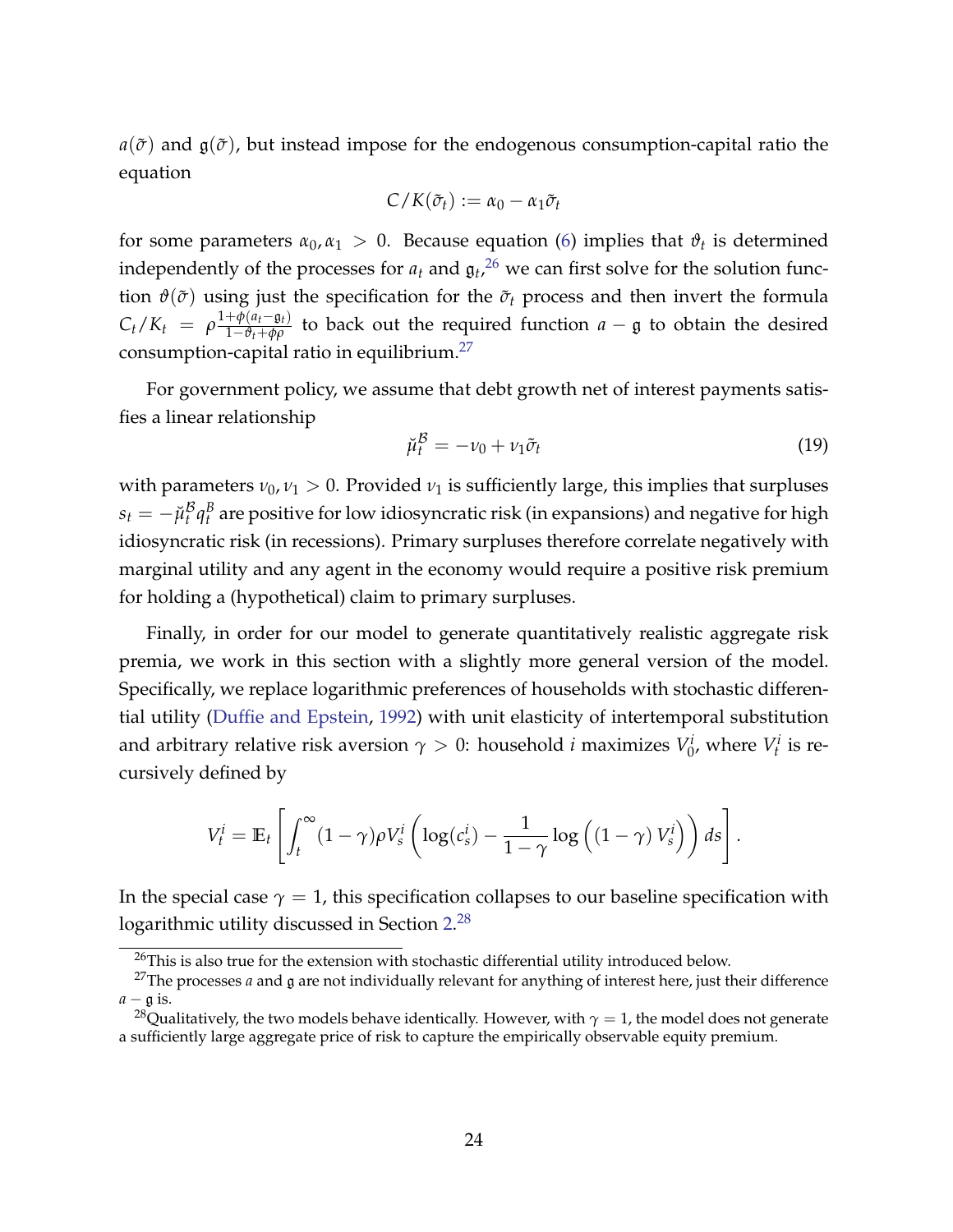#### **3.2 Calibration**

We calibrate our model such that, when we feed in a quantitatively realistic process for idiosyncratic risk, the model generates variations in output, consumption, and surpluses and aggregate risk premia that are broadly consistent with US data. For our mapping from the model to the data, one time period in the model corresponds to one year.

We take the parameters  $\tilde{\sigma}^0$ ,  $\psi$ ,  $\sigma$  for the exogenous  $\tilde{\sigma}_t$  process from [Merkel](#page-46-9) [\(2020\)](#page-46-9), who reinterprets the idiosyncratic capital shocks as idiosyncratic TFP shocks and chooses the exogenous process parameters to match the evidence on establishment-level id-iosyncratic TFP shocks reported by [Bloom et al.](#page-44-11) [\(2018\)](#page-44-11). We set the fraction  $\bar{\chi}$  of idiosyncratic risk that must be retained by insiders to one half in line with the evidence on the contribution of private equity to the wealth of US investors reported by [Angeletos](#page-43-4) [\(2007\)](#page-43-4). We set the capital adjustment cost parameter  $\phi$  to 6.

<span id="page-24-0"></span>We choose the remaining six parameters *γ*, *ρ*, *α*0, *α*1, *ν*0, *ν*<sup>1</sup> such that the model generates values for the volatilities of output, consumption and the surplus-output ratio, the average consumption-output, surplus-output, capital-output and debt-output ratios as well as the equity premium and equity sharpe ratio that are broadly in line with the empirical evidence.

| parameter          | description                                       | value |
|--------------------|---------------------------------------------------|-------|
| $\tilde{\sigma}^0$ | $\tilde{\sigma}_t^2$ stoch. steady state          | 0.29  |
| ψ                  | $\tilde{\sigma}_t^2$ mean reversion               | 0.15  |
| $\sigma$           | $\tilde{\sigma}_t^2$ volatility                   | 0.037 |
| $\bar{\chi}$       | undiversifiable idio, risk                        | 0.5   |
| φ                  | capital adjustment cost                           | 6     |
| $\gamma$           | risk aversion                                     | 7.5   |
| $\rho$             | time preference                                   | 0.17  |
| $\alpha_0$         | $C/K$ intercept                                   | 0.59  |
| $\alpha_1$         | negative of $C/K$ slope                           | 0.2   |
| $\nu_0$            | negative of $\tilde{\mu}^{\mathcal{B}}$ intercept | 0.085 |
| $v_1$              | slope                                             | 0.25  |

|  | <b>Table 1: Parameter Choice</b> |  |
|--|----------------------------------|--|
|  |                                  |  |

Table [1](#page-24-0) summarizes our parameter choice and Table [2](#page-25-0) summarizes the quantitative model fit. We report data moments both for our full sample (1966–2019) and for the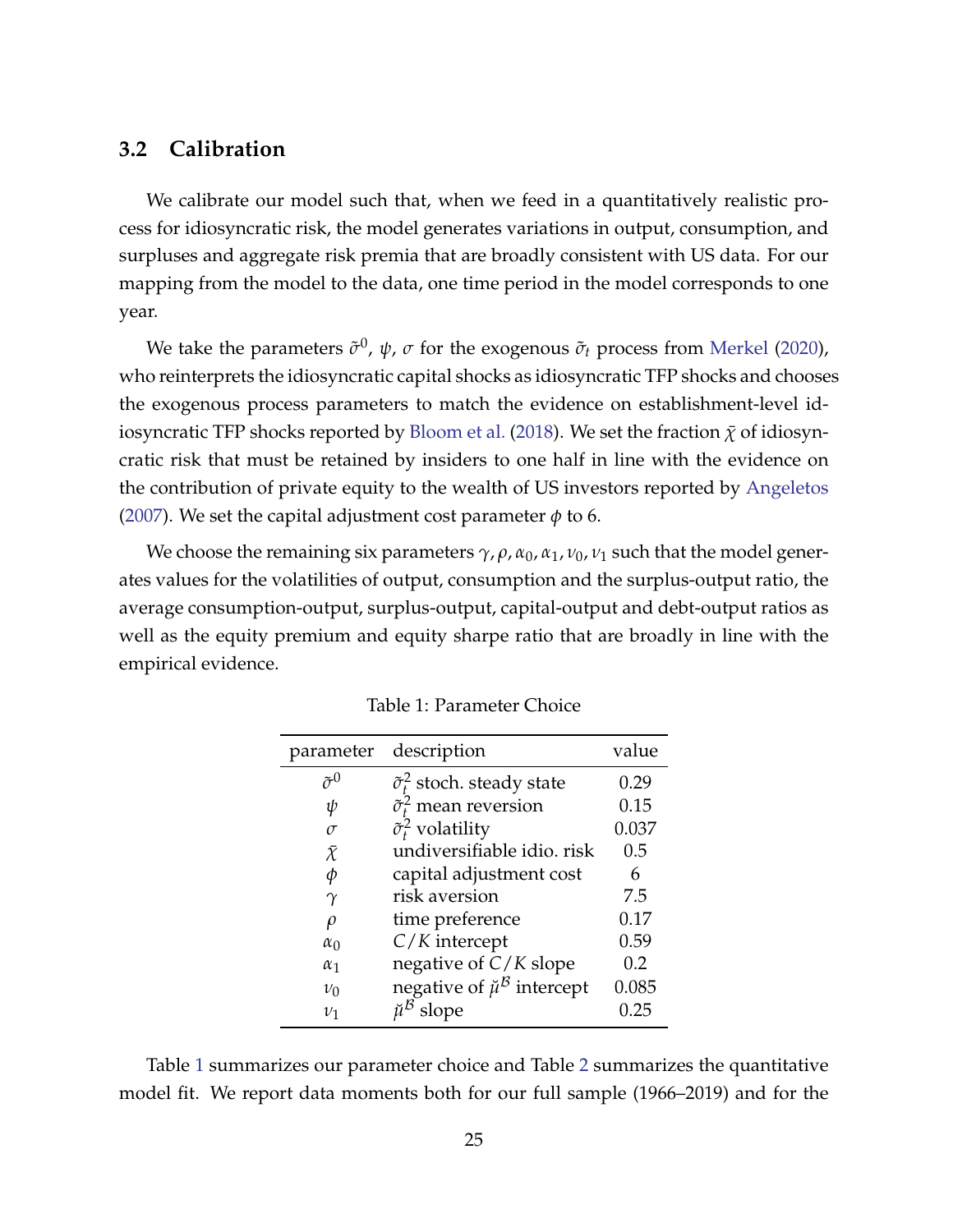<span id="page-25-0"></span>

| moment                                                        |                                       | model   | data                    |           |
|---------------------------------------------------------------|---------------------------------------|---------|-------------------------|-----------|
| symbol                                                        | description                           |         | full sample (1966–2019) | post 1985 |
| $\sigma(Y)$                                                   | output volatility                     | 0.019   | 0.014                   | 0.010     |
| $\sigma(C)$                                                   | consumption volatility                | 0.010   | 0.008                   | 0.007     |
| $\sigma(S/Y)$                                                 | surplus volatility                    | 0.004   | 0.009                   | 0.011     |
| $\rho(Y,C)$                                                   | correlation of output and consumption | 0.977   | 0.826                   | 0.83      |
| $\rho(Y, S/Y)$                                                | correlation of output and surpluses   | 0.927   | 0.471                   | 0.710     |
| E[C/Y]                                                        | average consumption-output ratio      | 0.667   | 0.615                   | 0.614     |
| E[S/Y]                                                        | average surplus-output ratio          | 0.007   | 0.007                   | 0.004     |
| $\mathbb{E}[q^K K/Y]$                                         | average capital-output ratio          | 3.206   | $\approx$ 3             |           |
| $\mathbb{E}[q^B K/Y]$                                         | average debt-output ratio             | 0.672   | 0.578                   | 0.714     |
| $\mathbb{E}[dr^E - dr^B]$                                     | average equity premium                | $5.6\%$ | $\approx 6.4\%$         |           |
| $\mathbb{E}[dr^E - dr^B]$<br>$\overline{\sigma(dr^E - dr^B)}$ | equity sharpe ratio                   | 0.436   | $\approx 0.5$           |           |

#### Table 2: Quantitative Model Fit

**Notes**:  $\sigma(x)$  denotes the standard deviation of *x* and  $\rho(x, y)$  denotes the correlation of *x* and *y*, both at a quarterly frequency. Inputs *x* and *y* are HP-filtered with smoothing parameter 1600. For *x*, *y* ∈ {*Y*, *C*}, we take logarithms before filtering. **E**[*x*] denotes expectations over the ergodic model distribution, inputs *x* are *not* HP-filtered. *Y*: (aggregate) output, *C*: consumption, *S*: primary surplus,  $q^K$ ,  $q^B$ ,  $dr^B$ ,  $dr^E$  are defined as in Section [2.](#page-5-0)

post-1985 period, as only during the latter US government debt has been a negative-*β* asset.[29](#page-0-0)

The model generates output and consumption volatility that is slightly higher than but of similar magnitude as in the data. Government surpluses are slightly less volatile in our model, but they are also more correlated with output due to the fact that everything in our model is driven by a single shock. In total, the component of surplus variation that is systematically comoving with output is thus approximately as volatile as in the data. $30$ 

Table [2](#page-25-0) also shows that our model does a good job at matching a number of important first moments, including the equity premium (and the equity sharpe ratio). The latter is particularly relevant as it verifies that our model is capable of generating realistic aggregate risk premia.

#### **3.3 Equilibrium Dynamics of Bond and Capital Values**

Figure [1](#page-26-0) illustrates the equilibrium dynamics of the value of the government bond stock  $q^B$  (blue line) and the value of the capital stock  $q^K$  (red line) per unit of capital

 $29$ This is mainly due to the stagflation episode of the 1970s. Our simple model with a single state variable cannot account for occasional stagflation episodes.

 $30$ It is this part of surplus variation that ultimately matters for asset pricing.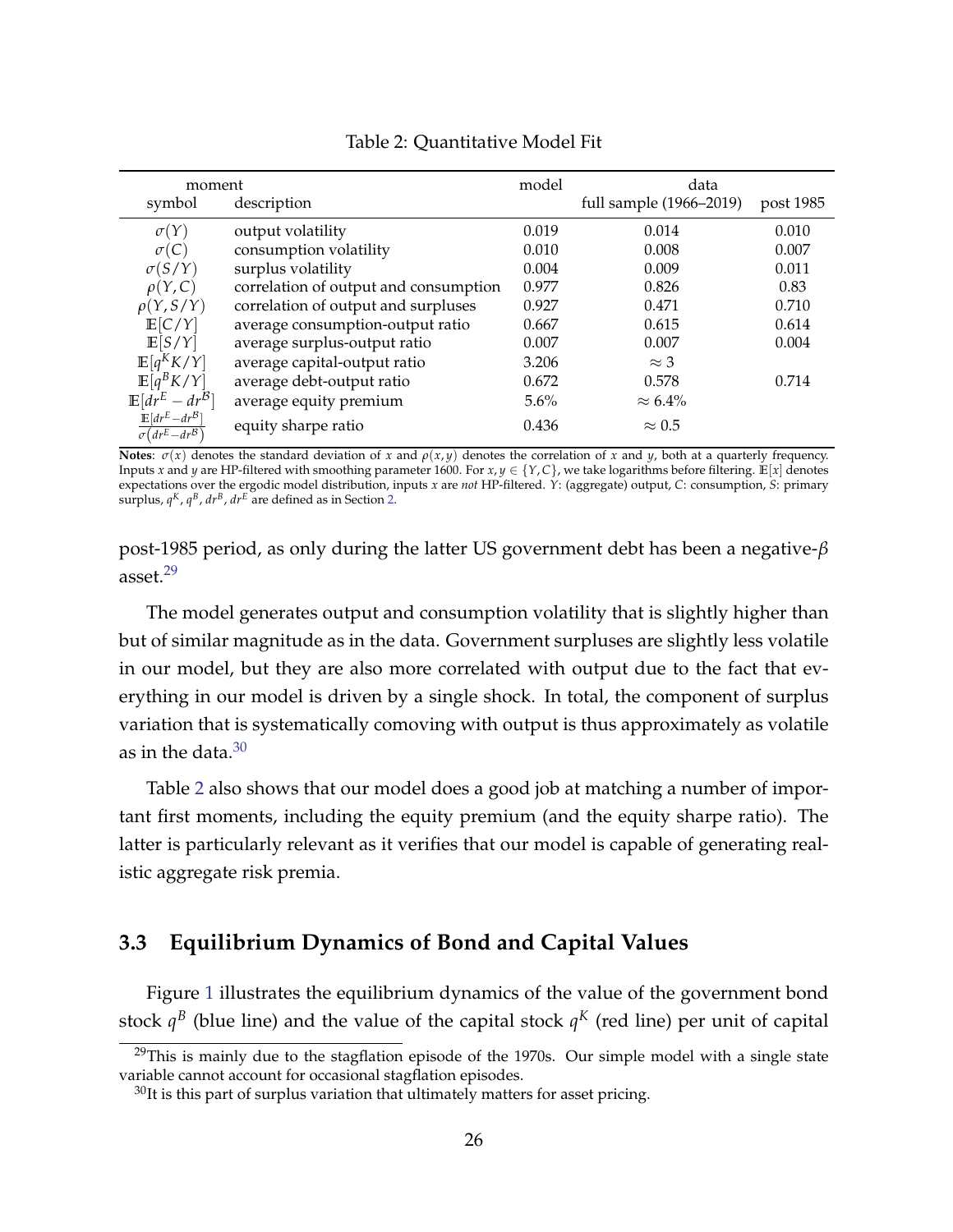<span id="page-26-0"></span>

Figure 1: Equilibrium asset valuations  $q^B$  (blue line, left scale) and  $q^K$  (red line, right scale) as a function of idiosyncratic risk  $\tilde{\sigma}$ . The gray shaded area in the background depicts the (rescaled) ergodic density of the state variable *σ*˜.

in the economy by plotting these valuations as a function of the state variable  $\tilde{\sigma}$ . The gray shaded area depicts the stationary distribution of  $\tilde{\sigma}$ .  $q^B$  is strictly increasing in idiosyncratic risk whereas  $q^K$  is strictly decreasing. Because output comoves negatively with  $σ$  by construction, these monotonicity patterns imply that bond valuations are counter-cyclical whereas capital valuations are pro-cyclical. It is this counter-cyclical valuation that makes government bonds a good safe asset. We analyze the source of the counter-cyclicality in the following subsection.

#### **3.4 Analyzing the Two Bond Asset Pricing Terms Separately**

We now consider the two terms in the government debt valuation equation derived from the dynamic trading perspective (equation [\(10\)](#page-15-1)). Figure [2](#page-28-0) plots the two present values $31$ 

$$
q^{B,CF}(\tilde{\sigma}) := \mathbb{E}\left[\int_0^{\infty} \left(\int \xi_t^i \eta_t^i di\right) s_t K_t dt \mid \tilde{\sigma}_0 = \tilde{\sigma}, K_0\right] / K_0
$$

<sup>31</sup>Relative to equation [\(10\)](#page-15-1), here an additional factor *γ* appears because we no longer assume logarithmic preferences.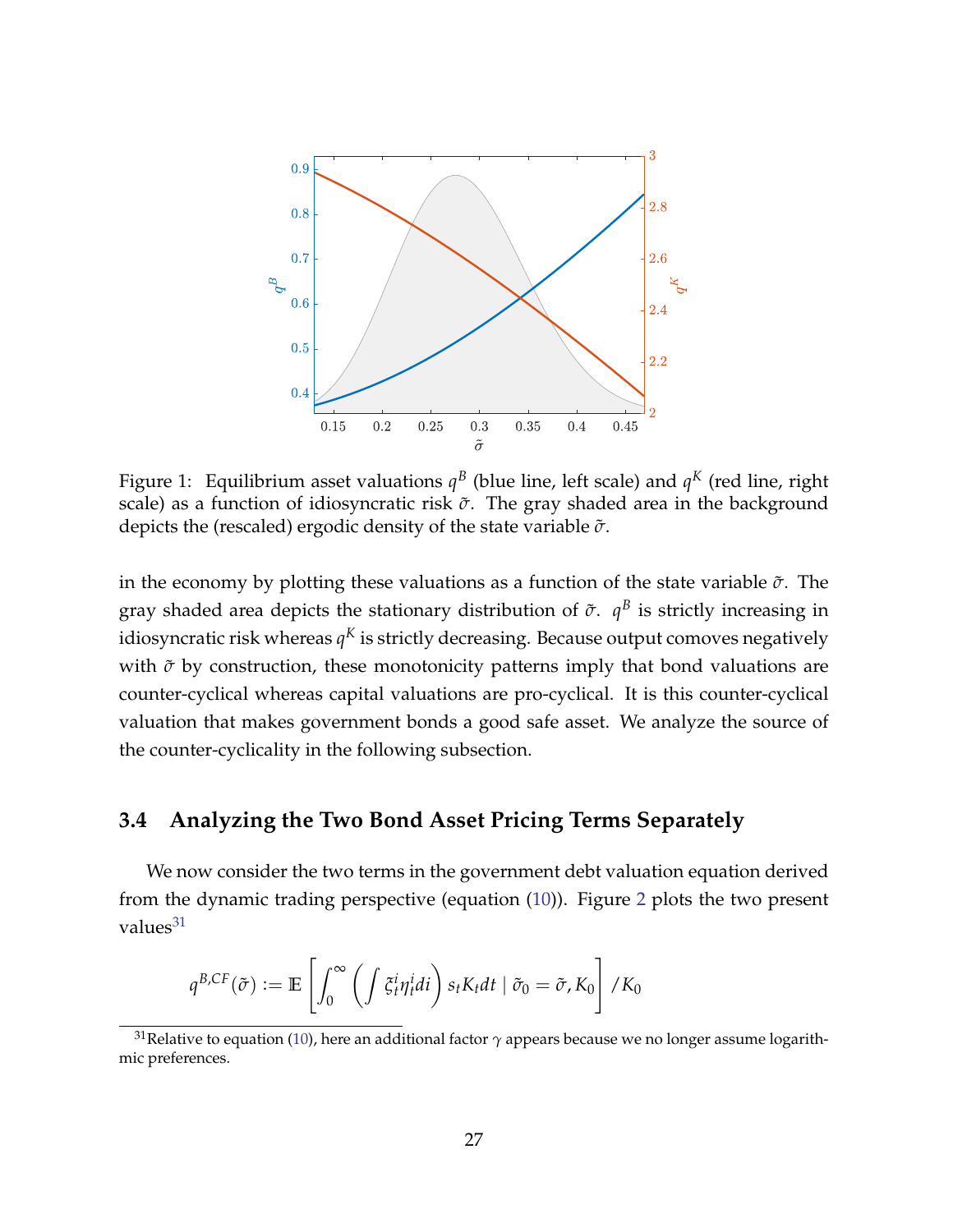$$
q^{B,SF}(\tilde{\sigma}) := \mathbb{E}\left[\int_0^{\infty} \left(\int \xi_t^i \eta_t^i di\right) (1-\vartheta_t)^2 \gamma \bar{\chi}^2 \tilde{\sigma}_t^2 \frac{\mathcal{B}_t}{\mathcal{P}_t} dt \mid \tilde{\sigma}_0 = \tilde{\sigma}, K_0\right] / K_0
$$

for our calibrated model. The blue solid line shows the present value of future primary surpluses (cash flows)  $q^{B,CF}$  as a function of the single state variable  $\tilde{\sigma}$ . This value is strictly decreasing in idiosyncratic risk and has a low – and sometimes negative – value. Comparing the present value of surpluses  $q^{B,CF}K$  in our model to the market value of government debt  $q^BK$ , which is represented by the black dashed line in Figure [2,](#page-28-0) reveals a large gap (*q <sup>B</sup>* − *q <sup>B</sup>*,*CF*)*K*, a "debt valuation puzzle". In addition, when compared with the present value of surpluses  $q^{B,CF}K$ , the total value of government debt  $q^BK$  has also the opposite correlation with the aggregate state. Yet, there is no puzzle from the perspective of our model: government debt is a safe asset valued for its service flow from re-trading which is represented by the component  $q^{B,SF}(\tilde{\sigma})$ . As the red solid line in Figure [2](#page-28-0) shows, this value is positive, large and positively correlated with  $\tilde{\sigma}_t$ . This additional component dominates the overall dynamics of the value of government debt and is the reason that  $q^B$  appreciates in bad times despite the simultaneous drop in *q <sup>B</sup>*,*CF*. That *q <sup>B</sup>*,*SF* must be positively correlated with *σ*˜ can also be seen from the present value equation: one can show that for our policy specification, residual net worth risk  $(1 - \vartheta_t)\overline{\chi}\tilde{\sigma}_t$  must be strictly increasing in  $\tilde{\sigma}_t$ , so that an increase in idiosyncratic risk increases the value of insurance service flows from re-trading.<sup>[32](#page-0-0)</sup>

The correlation structure apparent in Figure [2](#page-28-0) implies that, if the two claims *q B*,*CF* and *q <sup>B</sup>*,*SF* could be traded separately, the cash flow claim would be a high-*β* asset, while the service flow claim would be a negative-*β* asset. The presence of this second, negative-*β* component makes government debt as a whole a negative *β* asset. Government debt emerges as a "good friend" also with respect to aggregate shocks. Figure [3](#page-28-1) depicts this explicitly by plotting (weighted) conditional betas for the two hypothetical assets.[33](#page-0-0)

 $32$ This is not an entirely rigorous argument as it ignores changes in the discount rate. The effective discount rate in the weighted-average SDF  $\int \xi_t^i \eta_t^i di$  can both increase or decrease with the aggregate state *x<sup>t</sup>* depending on whether the *aggregate* risk premium increases or decreases. Note however, that the level of idiosyncratic risk does not directly matter for the effective discount rate because the risk premium on idiosyncratic risk exactly offsets the lower risk-free rate due to a precautionary motive.

<sup>&</sup>lt;sup>33</sup>We define  $\beta_t^j = \sigma_t^{r^j}/\varsigma_t$ , where  $j \in \{CF, SF\}$  and  $dr^j$  is the return on the respective component and  $\sigma_t^{rj}$ *t<sup>i</sup>* is the aggregate risk loading of that return. This definition can be interpreted as  $β_t = -\frac{\text{cov}_t(d\xi_t/\xi_t, dr^j_t)}{\text{var}_t(d\xi_t/\xi_t)}$  $\frac{\sqrt{v_t(u_{St} + f_{t}u_{t}})}{\sqrt{v_{St}^2 + f_{St}^2}}$ where  $d\xi_t/\xi_t$  is the SDF that discounts cash flows from  $t+dt$  to time  $t.$  In addition, we weight  $\beta^j$  by its share  $\omega^j := q^{B,j}/q^B$  of the total government debt claim.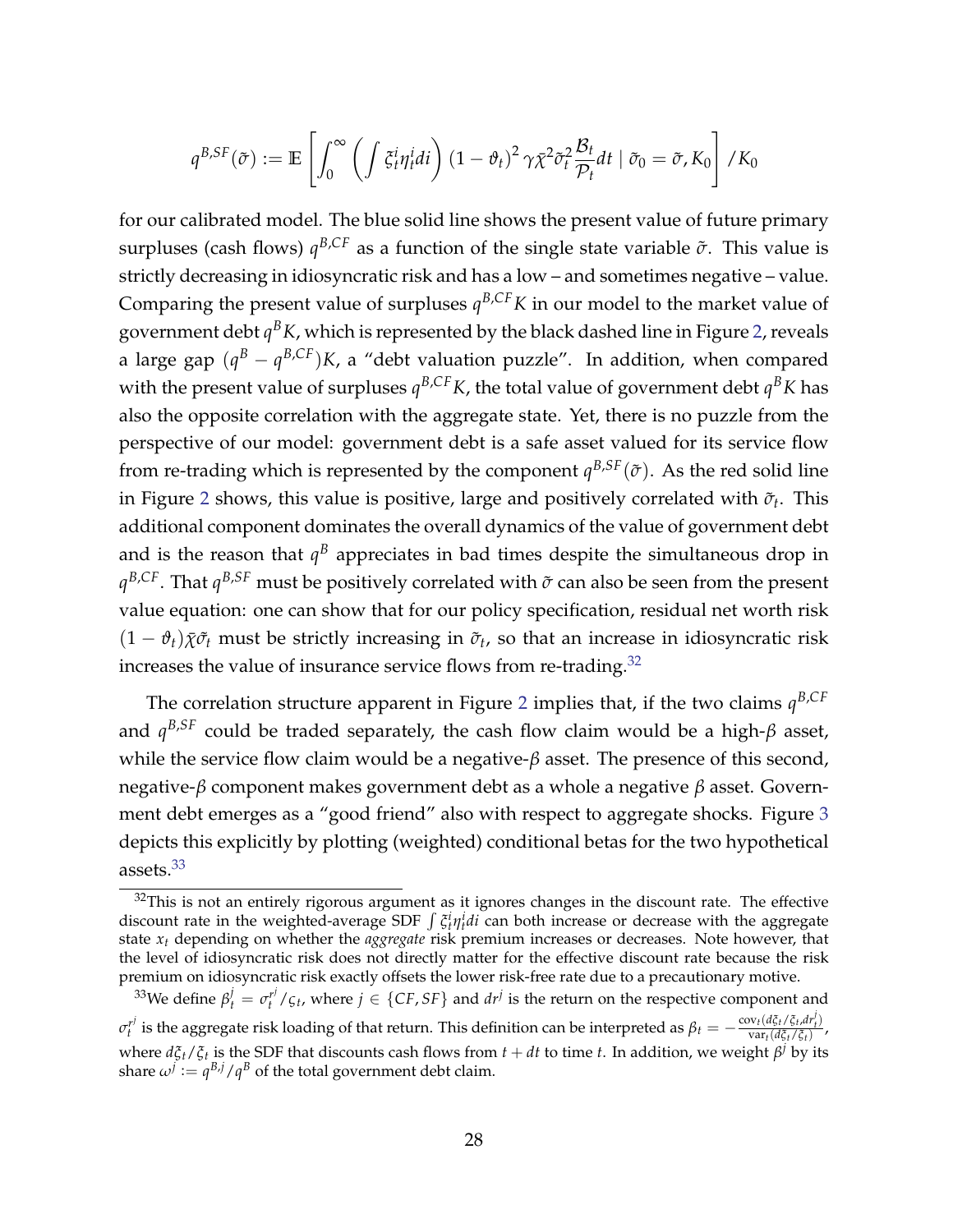<span id="page-28-0"></span>

Figure 2: Decomposition of the value of government debt as a function of idiosyncratic risk *σ*˜. The blue solid line shows the present value of primary surpluses (*q <sup>B</sup>*,*CF*), the red solid line the present value of service flows  $(q^{B,SF})$  and the black dashed line the total value of government debt  $(q^B)$ , all normalized by the capital stock.

<span id="page-28-1"></span>

Figure 3: Conditional betas of hypothetical claims to the surplus and risk-sharing components of the government debt value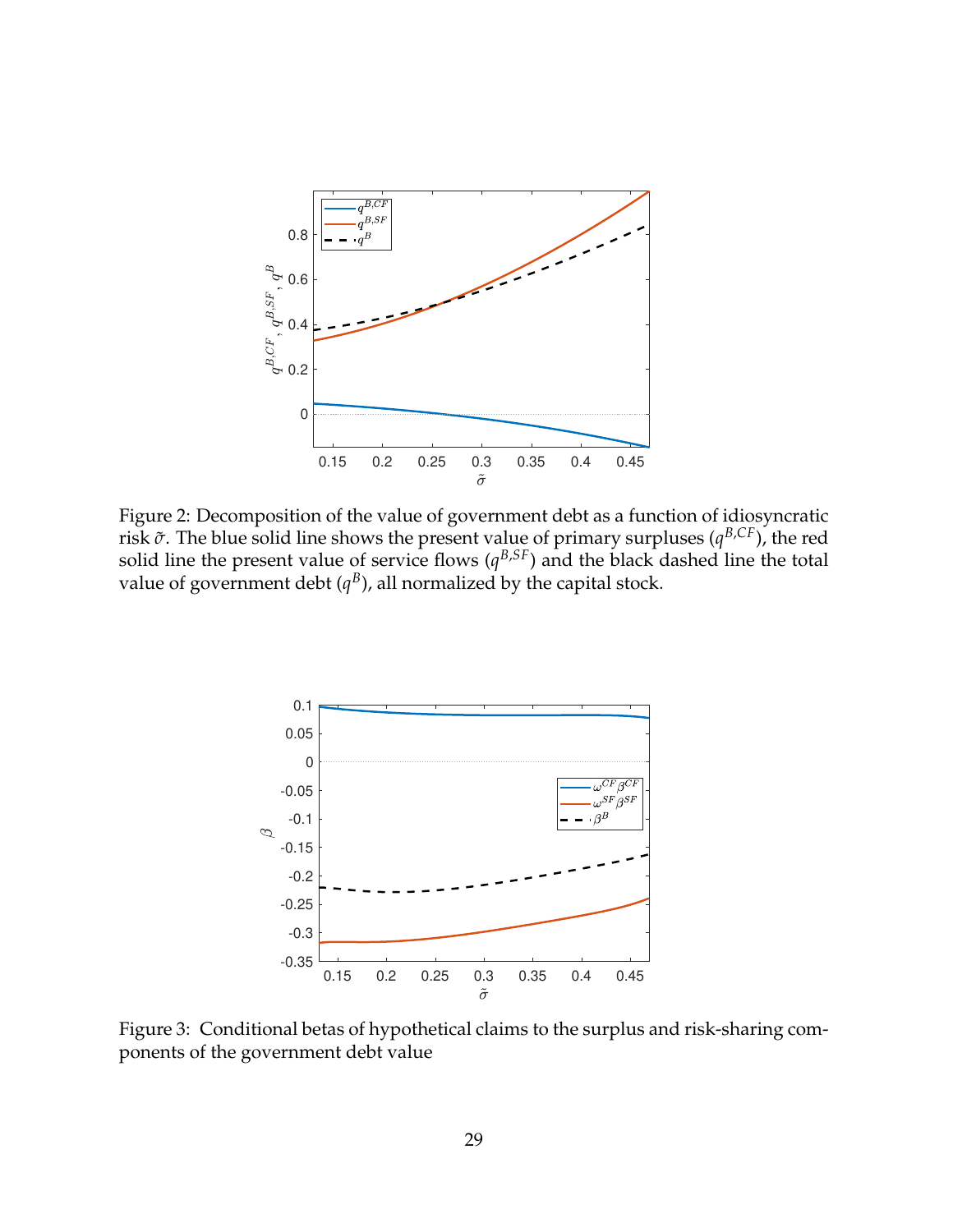# **3.5 The Possibility of Insuring Bond Holders and Tax Payers at the Same Time**

In our simple setting citizens are capital owners and bond holders. In this section, we conceptually separate each household into two sub-units, a capital owner and a government debt holder. Surprisingly, it is possible to follow a government policy that provides insurance against negative aggregate shocks for both tax payers and bond holders at the same time. By cutting taxes (or even granting subsidizes) for capital owners in recessions, their tax burden is positively correlated with their income providing insurance to tax payers. At the same time, the safe asset premium rises in recessions, which provides insurance to government bond holders. This finding in our incomplete market setting with a safe-asset bubble is in sharp contrast to traditional asset pricing in which either tax payers or government bond holders can be insured, as pointed out in [Jiang et al.](#page-45-6) [\(2020\)](#page-45-6).

## **4 Volatile, Flight-to-Safety Prone Equity Markets**

The presence of idiosyncratic risk and government debt as a safe asset also has implications for equity markets. We explain in this section why the diversified equity portfolio does not emerge as a safe asset and how flight to safety can generate additional equity return volatility.

**Why Stocks Are not Safe Assets.** In our model, agents can hold a diversified stock portfolio. Like government bonds, this stock portfolio is free of idiosyncratic risk and thus allows agents to self-insure against idiosyncratic consumption fluctuations. However, unlike government bonds, stocks are poor aggregate risk hedges as they are ultimately claims to capital, which looses in value in recessions. This implies that stocks are positive-*β* assets in our model.

To understand why stock prices fall in times of high idiosyncratic risk, even though idiosyncratic equity risk can be diversified away, note that the marginal holder of capital in our model is always an insider who has to bear the increased idiosyncratic risk. As a consequence, when idiosyncratic risk goes up, so does the insider premium earned by the managing households, which is achieved by a reduction in the dividend that is paid to outside equity holders. This makes stock dividends more procyclical than pro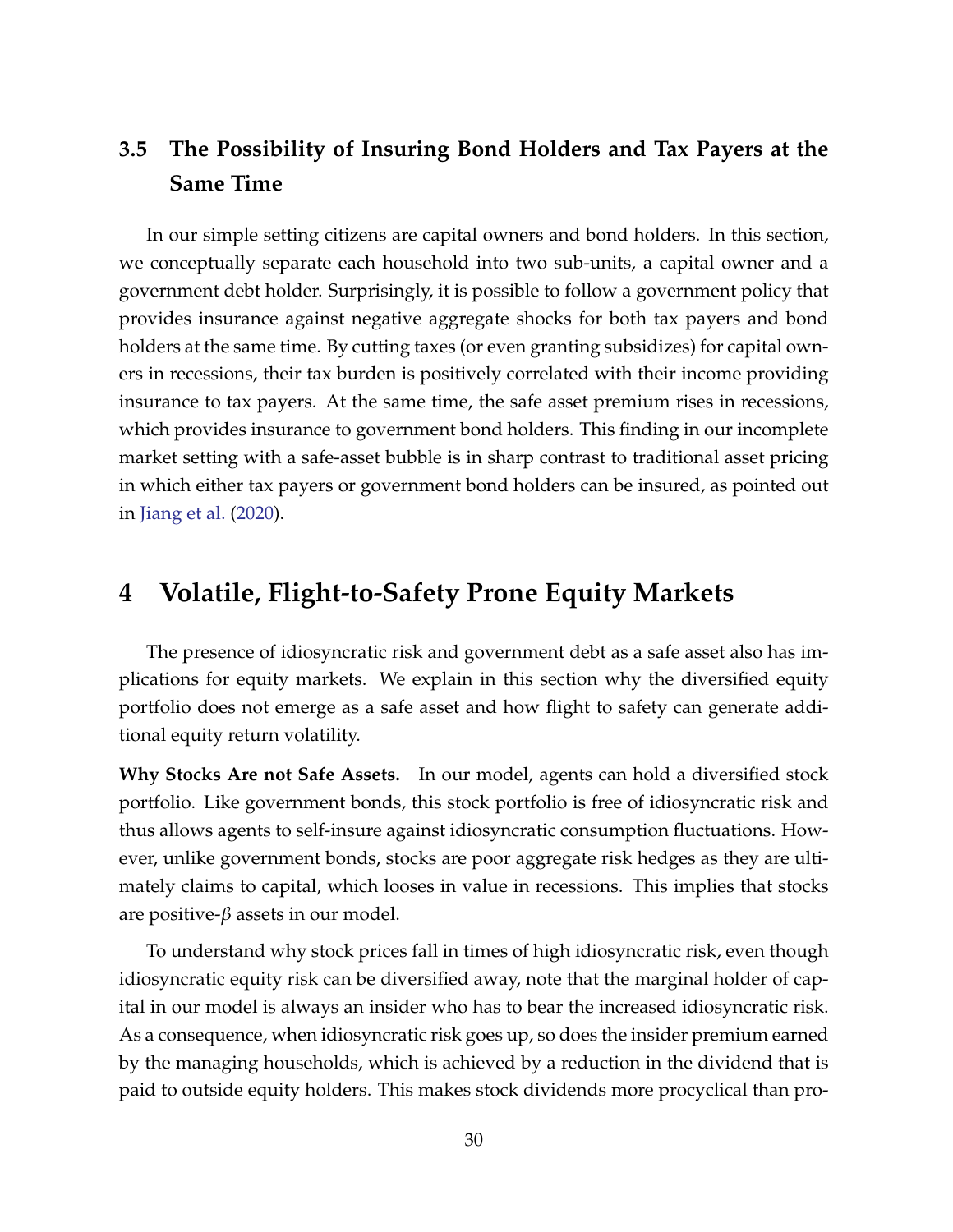duction cash flows, so that stocks lose value precisely when idiosyncratic risk goes up.

When evaluating the diversified stock portfolio with regard to the two key characteristics of safe assets, the Good Friend Analogy and the Safe Asset Tautology, stocks fail to qualify as safe assets in the same way as government debt does. Stocks have the good friend characteristic only partially: stocks are valuable and liquid when an agent experiences a negative idiosyncratic shock, but due to their positive *β*, they are not in bad aggregate times. The positive *β* property and the absence of a safe asset bubble on stocks also means that stocks do not have a safe asset status in the sense of the Safe Asset Tautology, either. $34$ 

**Flight-to-safety Volatility.** While the focus of this paper is on government bonds, our model can match the empirical mean and volatility of the excess return on the stock market in excess of government bonds. The realistic sharpe ratio is clearly a feature of recursive preferences with a high risk aversion, but the ability of our simple model to generate large return volatility in the presence of realistic levels of output variation is quite remarkable $35$  and directly related to the existence of safe government bonds.

To gain intuition, let's abstract from the distinction between capital and outside equity<sup>[36](#page-0-0)</sup> and for a moment also switch off both government spending  $G_t$  and physical capital investments  $I_t$  by putting  $\mathfrak{g} = 0$  and considering the limit  $\phi \to \infty$ , so that  $Y_t = C_t$ . Then, aggregating individual households' intertemporal budget constraints yields the equation

<span id="page-30-0"></span>
$$
q_t^K K_t + q_t^K K_t = \mathbb{E}_t \left[ \int_t^\infty \frac{\int \xi_s^i \eta_s^i d\mathbf{i}}{\int \xi_t^i \eta_t^i d\mathbf{i}} Y_s ds \right]. \tag{20}
$$

In standard Lucas-type models, government debt does not represent positive net wealth,  $q_t^B = 0$ , and thus equation [\(20\)](#page-30-0) implies for such models that the value of the capital stock equals the present value of future output. In other words, in a Lucas-

<sup>&</sup>lt;sup>34</sup>There may be alternative equilibria which feature bubbles on stocks. We defer the discussion of those to Section [7.](#page-37-0)

 $35$ This is remarkable because we work with preferences that feature a unit elasticity of intertemporal substitution (EIS). It is well-known from the long-run risk literature that recursive preferences can also generate large return volatility, but *only* if the EIS is sufficiently larger than 1. In contrast, the mechanism we describe here works also for  $EIS \leq 1$ .

 $36\text{As}$  we have discussed previously in this section, a state-dependent insider premium will ensure that equity values and capital values move in lockstep despite the fact that idiosyncratic equity risk can be diversified away.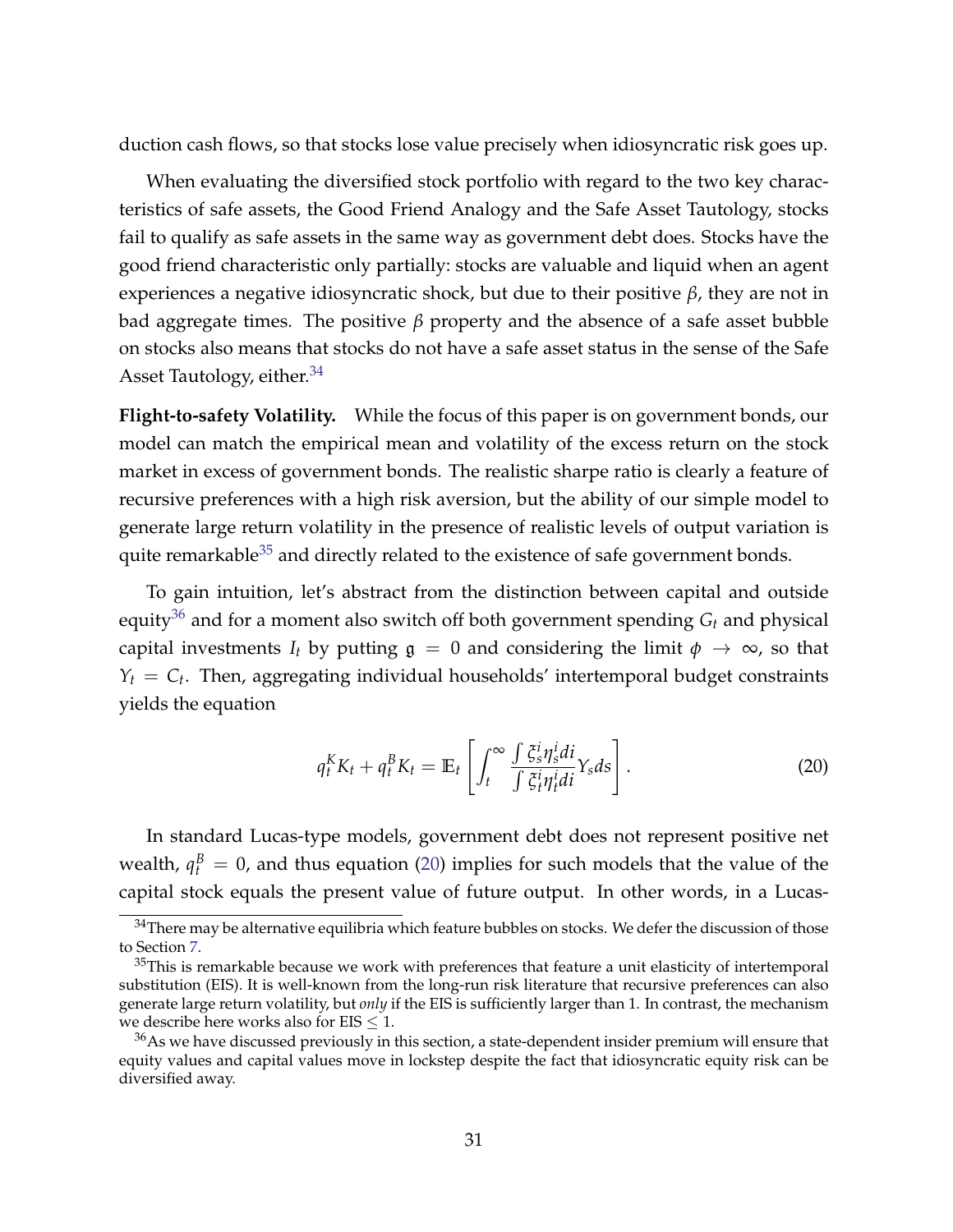type economy, pricing the aggregate equity claim is equivalent to pricing the aggregate output claim.[37](#page-0-0) In the presence of realistic output volatility, a large volatility in capital valuations  $q_t^K K_t$  is then hard to generate (and requires substantial time variation in the SDF  $\int \xi_s^i \eta_s^i di$ ). If we allow for  $G_t$ ,  $I_t \neq 0$ , the puzzle tends to become even larger because consumption is smoother than output in the data.

In our model,  $q^B \neq 0$  and this suggests an additional explanation for the high observed stock market volatility. When idiosyncratic risk  $σ_t$  rises, there is a flight to safety that increases the value of bonds  $(q_t^B)$  and lowers the value of capital  $(q_t^K)$ . Even in the absence of changes in the present value on the right-hand side of equation [\(20\)](#page-30-0), this portfolio reallocation generates *flight-to-safety volatility* in capital valuations and thus in the stock market.

To get a sense how much flight-to-safety volatility matters quantitatively, we compare the excess stock return volatility in our model to the one generated by a version of the model without government debt (and primary surpluses set to zero). In that alternative version,  $q_t^B = 0$  at all times and thus flight-to-safety volatility disappears. $^{38}$  $^{38}$  $^{38}$  To make the comparison fair, we compute excess returns in this alternative model not in excess of the risk-free rate but in excess of a (zero net supply) asset that has the same negative *β* as government debt in our baseline model.<sup>[39](#page-0-0)</sup> We find that the average (annualized) excess return volatility in the alternative model would be 2.9% as opposed to 12.9% in our baseline model. We can therefore conclude that flight-to-safety volatility accounts for more than three quarters of the overall excess return volatility in our framework.

 $^{37}\rm{Because}$  the equation results from aggregating individual intertemporal budget constraints, the SDF used in this pricing equation is again the weighted-average SDF as in the dynamic trading perspective to government bond valuation, not any market SDF (i.e. a SDF that prices all tradeable assets). Of course, in most Lucas-type models there is no idiosyncratic risk so that the two coincide.

<sup>&</sup>lt;sup>38</sup>Except for the elimination of primary surpluses ( $v_0 = v_1 = 0$ ) and the selection of the "nonmonetary" equilibrium, we keep all other parameters as in our baseline model.

<sup>&</sup>lt;sup>39</sup>Specifically, we take the  $\beta(\tilde{\sigma})$  function from the solution of the model with government debt and price a benchmark "bond" asset in the alternative model that has the return volatility  $\sigma_t^{rB} = \beta(\tilde{\sigma}_t)\varsigma_t$ , where *ςt* is the (common) price of aggregate risk in all agents' SDF in the alternative model.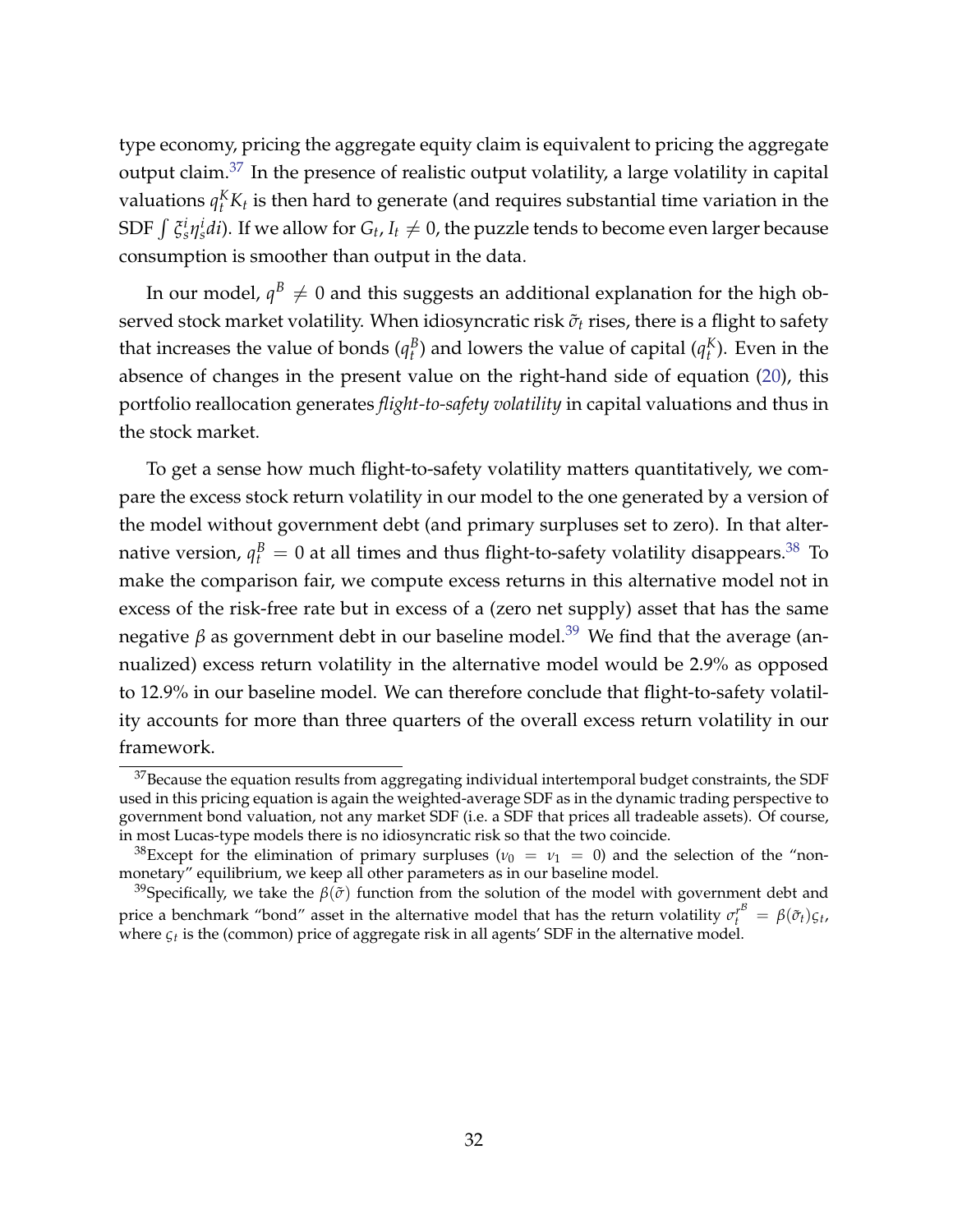# **5 Contrasting Dynamic Trading Service Flows with Convenience Yields**

The service flows arising from re-trading of government bonds are conceptually different from a convenience yield. A convenience yield on government debt captures the special role that government bonds play in certain transactions. It can be measured by comparing the yield on government debt with the yields on nominally safe corporate debts of equal maturity. In contrast, the service flow we emphasize in this paper does not affect the yields on government debt and safe private debt differentially. A risksharing service flow from re-trading can be derived from all assets that are both free of idiosyncratic risk and tradeable on liquid markets. $40$  It can therefore not be measured by looking at yield differentials between government and safe corporate bonds.

To illustrate the difference, we augment our model so that government debt has a convenience yield. We model the source of the convenience yield by simply putting government bond holdings in agents' utility functions. Other mechanisms like collateral constraints require richer environments but would lead to the same conclusions. To keep the model extension simple, we revert back to logarithmic preferences and introduce separable logarithmic bond utility as in [Di Tella](#page-46-4) [\(2020\)](#page-46-4), that is agent *i* maximizes

$$
\mathbb{E}\left[\int_0^\infty e^{-\rho t}\left((1-v)\log c_t^i + v\log b_t^i\right)dt\right],
$$

where

$$
b_t := (1 - \theta_t^{K,i} - \theta_t^{E,i} - \theta_t^{\bar{E},i})n_t^i
$$

are real bond holdings by the agent. In this augmented model, we denote the nominal interest rate paid by the government by  $i_t^B$  and continue to denote by  $i_t$  the market nominal short rate on other nominally risk-free debt that does enter the utility function.  $i_t$  is the (shadow) nominal interest rate that private agents have to pay on their nominally risk-free debt liabilities. The difference  $\Delta i_t := i_t - i_t^B$  captures the convenience yield on government bonds.

 $40$ In our model, while (zero net supply) privately issued bonds generate the same service flows to their holders as government bonds, the issuing agent has to "pay" those service flows by bearing more idiosyncratic risk. Only (positive net supply) government debt generates a net service flow for the economy.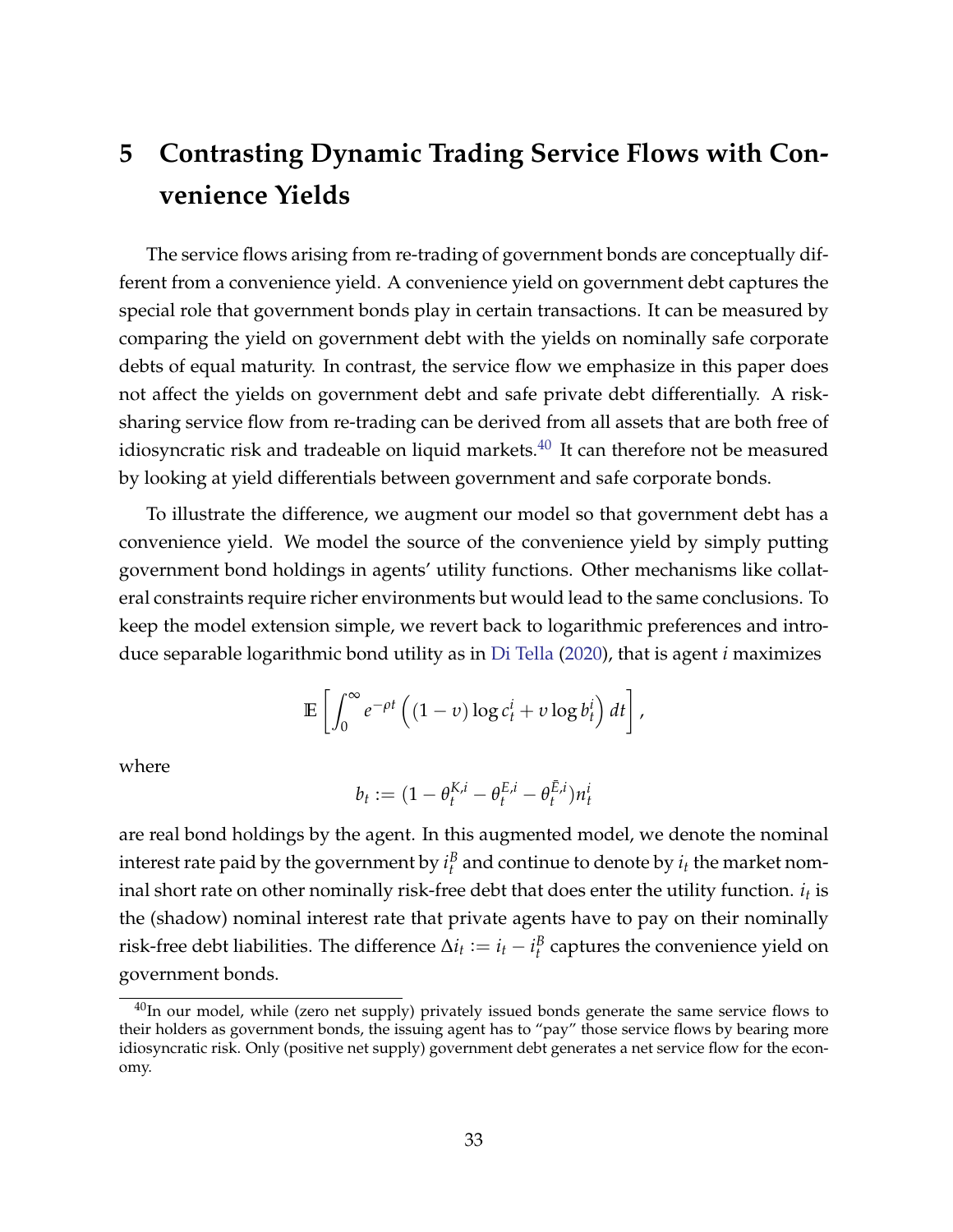We solve this augmented model in Appendix [A.4.](#page--1-3) The model solution is almost identical to our baseline model. *ι, q<sup>B</sup>,* and  $q^K$  are given by

$$
u_t = \frac{(1 - \vartheta_t) (a_t - g_t) - (1 - v) \rho}{1 - \vartheta_t + \varphi (1 - v) \rho},
$$
  

$$
q_t^B = \vartheta_t \frac{1 + \varphi (a_t - g_t)}{1 - \vartheta_t + \varphi (1 - v) \rho},
$$
  

$$
q_t^K = (1 - \vartheta_t) \frac{1 + \varphi (a_t - g_t)}{1 - \vartheta_t + \varphi (1 - v) \rho}
$$

as a function of the bond wealth share  $\vartheta_t$  and the latter is determined by the dynamic equation

$$
\mathbb{E}_t\left[d\vartheta_t\right] = \left(\rho + \breve{\mu}_t^{\mathcal{B}} - \Delta i_t - (1 - \vartheta_t)^2 \bar{\chi}^2 \tilde{\sigma}_t^2\right) \vartheta_t dt,
$$

where  $\Delta i_t = \frac{v\rho}{\vartheta_t}$  $\frac{\partial \rho}{\partial t}$  is the equilibrium convenience yield on government bonds. This equation differs from equation [\(6\)](#page-12-0) only by the presence of the convenience yield term ∆*i<sup>t</sup>* , which raises the equilibrium level of  $\vartheta_t$ .

In this augmented model, we can again price government debt according to the buy and hold and the dynamic trading perspectives. The resulting valuation equations are

$$
\frac{\mathcal{B}_0}{\mathcal{P}_0} = \lim_{T \to \infty} \left( \mathbb{E} \left[ \int_0^T \overline{\xi}_t s_t K_t dt \right] + \mathbb{E} \left[ \int_0^T \overline{\xi}_t \Delta i_t \frac{\mathcal{B}_t}{\mathcal{P}_t} dt \right] + \mathbb{E} \left[ \overline{\xi}_T \frac{\mathcal{B}_T}{\mathcal{P}_T} \right] \right)
$$

according to the buy and hold perspective and

$$
\frac{\mathcal{B}_0}{\mathcal{P}_0} = \mathbb{E}\left[\int_0^\infty \left(\int \xi_t^i \eta_t^i di\right) s_t K_t dt\right] + \mathbb{E}\left[\int_0^\infty \left(\int \xi_t^i \eta_t^i di\right) \left(\Delta i_t + (1-\vartheta_t)^2 \bar{\chi}^2 \tilde{\sigma}_t^2\right) \frac{\mathcal{B}_t}{\mathcal{P}_t} dt\right]
$$

according to the dynamic trading perspective. From the latter, dynamic trading, perspective, the service flows from bonds in the utility function (captured by ∆*it*) and from self insurance through re-trading (captured by  $(1 - \vartheta_t)^2 \bar{\chi}^2 \tilde{\sigma}_t^2$ ) appear symmetrically. However, the buy and hold perspective reveals an asymmetry. The convenience yield still enters the valuation explicitly as a service flow term. In contrast, the self-insurance service flows enter implicitly through a lower discount rate in  $\bar{\xi}_t$  due to precautionary savings and – potentially – through a the bubble term.

The terms arising from the buy and hold perspective are the ones that are typically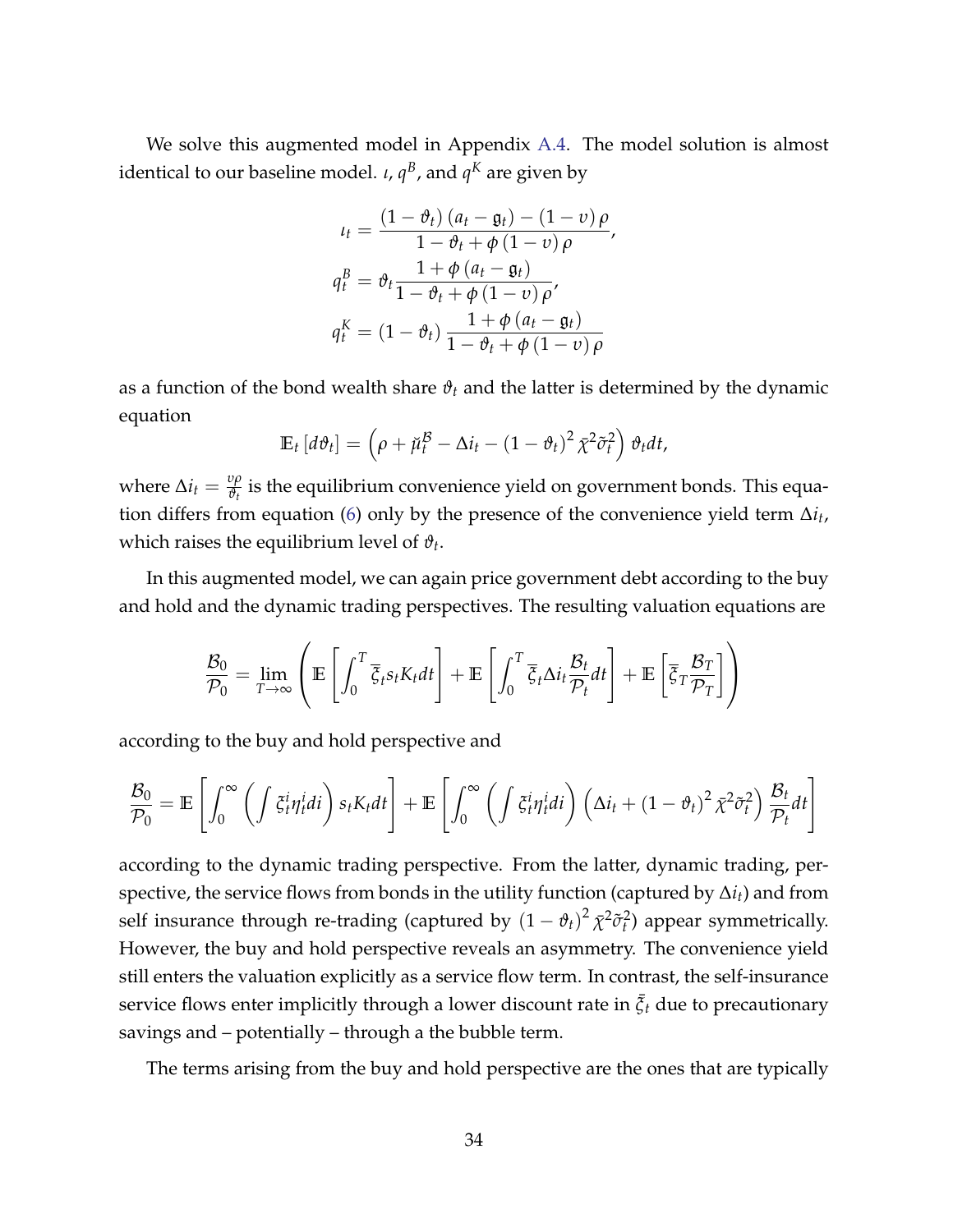measured in empirical asset pricing. The best an empirical researcher can do when estimating a SDF based on aggregate asset price data is to identify ¯*ξ<sup>t</sup>* . When looking at yield differences between safe corporate and government bonds, the empirical researcher identifies an estimate of Δ*i*<sub>*t*</sub>. The importance of self-insurance service flows can only be determined indirectly, e.g. by finding a bubble component. $^{41}$  $^{41}$  $^{41}$  This is our interpretation of the empirical results in [Jiang et al.](#page-45-0) [\(2019\)](#page-45-0).

### **6 Mining the Bubble: The Debt-Laffer Curve**

When government debt is a safe asset, the potential bubble on government debt represents a fiscal resource that can be "mined" for revenue as a substitute for taxation (compare [Brunnermeier et al.](#page-44-8) [\(2021a\)](#page-44-8)). Indeed, if the government was to choose a permanently positive bond growth in excess of interest payments  $\breve{\mu}_t^{\mathcal{B}}>0$  (and thus permanently negative primary surpluses), the value of government debt could still remain positive despite the negative present value of primary surpluses. This can be seen from both perspectives to debt valuation discussed in Section [2.3:](#page-12-1) in the dynamic trading perspective, equation [\(10\)](#page-15-1), the value of debt remains positive despite negative surpluses if the service flow term is sufficiently large, in the buy and hold perspective, equation [\(10\)](#page-15-1), the same conclusion holds if a positive bubble term offsets the negative surplus term.

Our model therefore implies that the government may be able to finance government expenditures by "mining the bubble" without ever raising taxes for it. It can do so if undiversified idiosyncratic risk is sufficiently severe (high  $\bar{\chi} \tilde{\sigma}$ ) such that even in the absence of positive surpluses government debt retains a positive value because of a bubble component. $42$ 

If this condition is satisfied, does the existence of a bubble imply that the government faces no budget constraint and can expand spending without limits? The answer is of course no as real resources are still finite and the real value of government debt

 $41$ The presence of a bubble component in the buy and hold perspective means that even at the low discount rates implied by ¯*ξ<sup>t</sup>* , cash flows *stK<sup>t</sup>* and convenience yield service flows ∆*it*B*t*/P*<sup>t</sup>* are insufficient to explain the total value of government debt. The same always remains true if we discount at the higher rates implied by  $\int \xi_i^i \eta_i^i di$ , so that the self-insurance service flow must explain the gap.

 $^{42}$ In steady state, this can be expressed as a parameter condition:  $\bar\chi\tilde\sigma>\sqrt{\rho/\gamma}.$  In the full model, there is no such simple bubble existence condition anymore.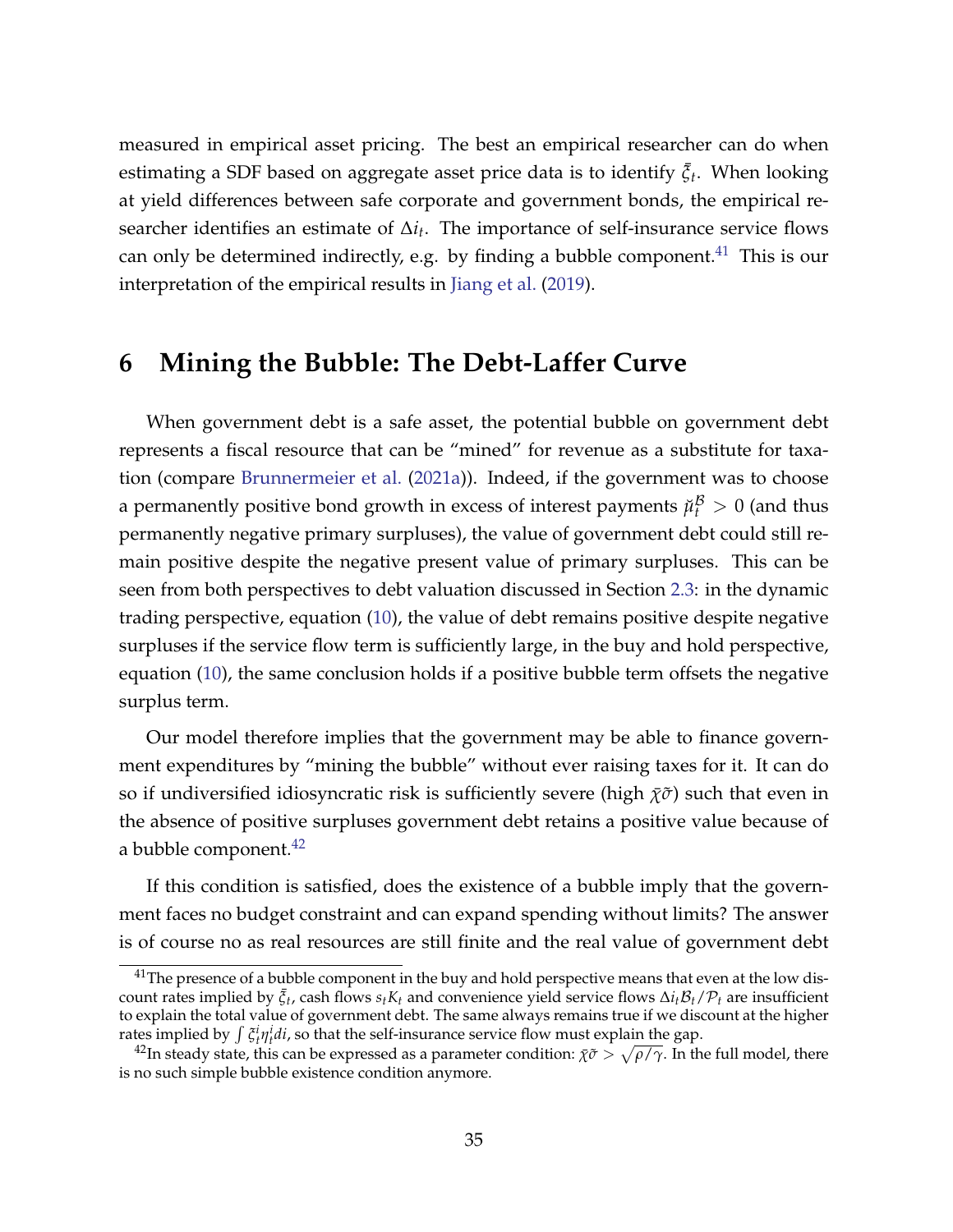reacts to the policy choice. Specifically, primary deficits per unit of capital are given  $by<sup>43</sup>$  $by<sup>43</sup>$  $by<sup>43</sup>$ 

$$
-s_t = \breve{\mu}_t^B q_t^B.
$$

The first factor,  $\breve{\mu}_{t}^{\mathcal{B}}$  $t$ <sup>*b*</sup>, measures revenue raised by bond issuance that is not distributed to bond holders in the form of interest payments. If it is positive, the claim of old bond holders is diluted by the issuance of new bonds, i.e., a higher  $\check{\mu}^{\mathcal{B}}_t$  $t$ <sup>*b*</sup> represents a tax on existing bond holders. The second factor,  $q_t^B$ , is the tax base, the real value of existing debt (per unit of capital). If this tax base reacts negatively to an increase in  $\check{\mu}_t^{\mathcal{B}}$ *t* , a standard Laffer curve intuition emerges.

The negative reaction of the tax base is indeed the case and easiest to see in steady state when  $\tilde{\sigma}$  is constant. Then  $q^B$  is explicitly given by (for  $\gamma=1$ ; compare Section [2.4\)](#page-20-1)

$$
q^{B} = \frac{\left(\bar{\chi}\tilde{\sigma} - \sqrt{\rho + \breve{\mu}^{B}}\right)\left(1 + \phi\left(a - \mathfrak{g}\right)\right)}{\sqrt{\rho + \breve{\mu}^{B}} + \phi\rho\bar{\chi}\tilde{\sigma}}
$$

.

There are two reasons why higher deficits decrease  $q^B$ . First, there is a direct effect from increasing  $\breve{\mu}^{\mathcal{B}}.$  This emerges because higher debt growth distorts the portfolio choice between government bonds and capital, making capital more attractive and thereby lowering the fraction *ϑ* of wealth that originates from bond wealth. If additional deficits are used to lower the output tax rate  $\tau$ , this is the only effect. However, if additional deficits are used to fund government spending by raising  $\mathfrak{g}$ ,  $\mathfrak{q}^B$  decreases again due to the presence of the term  $a - \mathfrak{g}$  (at least if  $\phi > 0$ ). This second effect is a consequence of the resource constraint [\(2\)](#page-7-1): when the government claims a larger share of output, consumption has to decline, which lowers all asset values symmetrically. $44$ 

Outside of the steady state, there is no closed-form solution for  $q^B$  anymore, but the same Laffer curve logic still applies. The blue line in Figure [4](#page-36-0) depicts the "Debt Laffer Curve" for the calibrated dynamic model from Section [3.](#page-22-0) Specifically, this figure plots the average deficit-GDP ratio that can be sustained for different debt growth policies of the form [\(19\)](#page-23-0) with identical  $v_1$  (identical cyclicality of debt growth and surpluses) but varying *ν*0, i.e. the average level of (interest-adjusted) debt growth varies across different policies on the *x*-axis. The assumption in Figure [4](#page-36-0) is that g remains unchanged,

<sup>&</sup>lt;sup>43</sup>This equation follows immediately from the government budget constraint.

<sup>&</sup>lt;sup>44</sup>This intuition breaks down for  $\phi = 0$  as then agents can convert existing capital goods freely into consumption goods and instead the growth rate is reduced.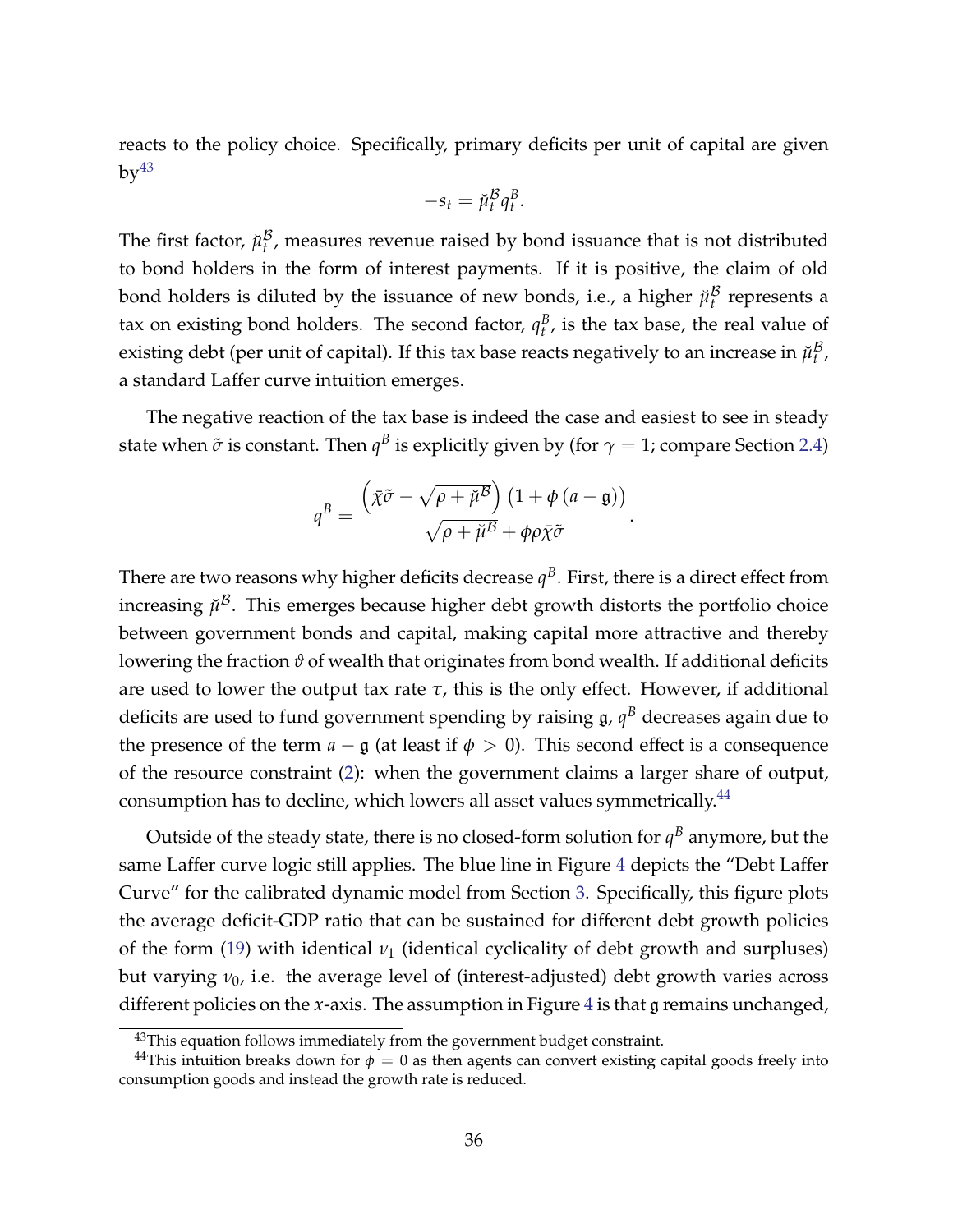<span id="page-36-0"></span>

Figure 4: Debt Laffer curve for dynamic model and in steady state when there is a bubble on government debt.  $\tilde{\sigma}$  for the steady state model is increased to  $1.27 \tilde{\sigma}^0 = 0.37$  to match the Laffer curve peak of the dynamic model.

so that larger deficits imply smaller output taxes.

In Figure [4,](#page-36-0) if the bubble is mined too aggressively so that the average  $\breve{\mu}^{\mathcal{B}}$  exceeds 8.7%, the government fails to raise additional real revenues. In particular, there is a limit to bubble mining and the government still faces a constraint on real spending. Our calibrated model suggests that the average primary deficit that can be sustained by bubble mining is bounded above by 2.2% of GDP.

It turns out that the negative *β* property is very important for the qualitative and quantitative shape of the Laffer curve depicted in Figure [4.](#page-36-0) If we abstracted from counter-cyclical idiosyncratic risk and considered a constant level of  $\tilde{\sigma}_t = \tilde{\sigma}^0$  instead, no permanent deficit could be sustained as the steady-state bubble existence condition  $\bar{\chi}\tilde{\sigma}^0>\sqrt{\rho/\gamma}$  is not satisfied for our calibration.

To further understand the importance of the negative *β* property, we ask by how much we would have to increase the steady-state level of idiosyncratic risk to generate a Laffer curve with the same maximum level of deficits as in the dynamic model. The answer to this question is that idiosyncratic risk would have to be 27% larger than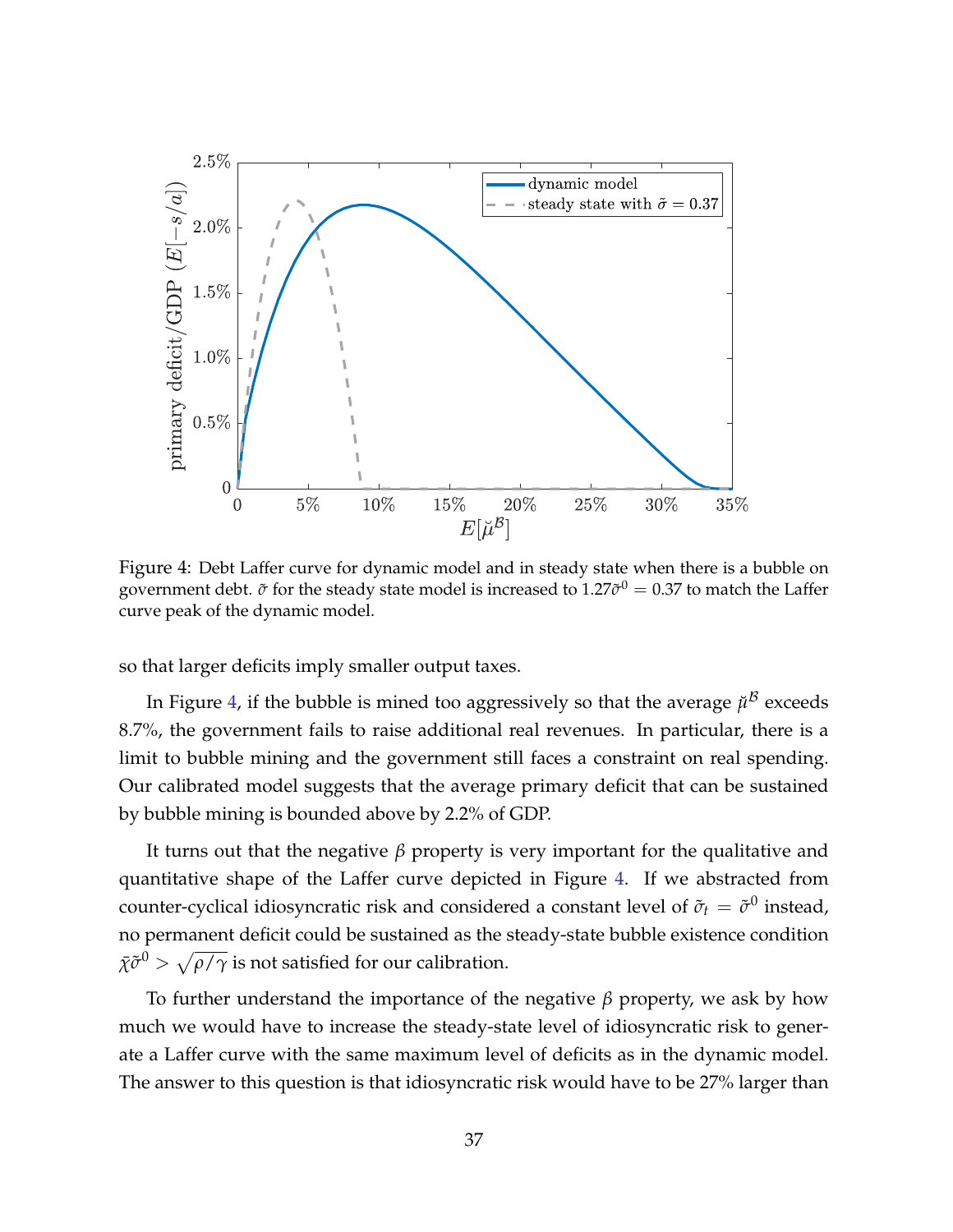in the stochastic steady state of the dynamic model. The resulting steady-state Laffer curve is depicted by the gray dashed line in Figure [4.](#page-36-0) The comparison with the blue line reveals another difference between the dynamic and the steady state model: in the steady-state model the Laffer curve is steeper, so that the tax base is more quickly eroded as the government dilutes the claims of existing bond holders at a faster rate. Instead, in the dynamic model, agents hold on to some bonds even at very large levels of average (interest-adjusted) debt growth rates of more than 10% despite the high inflation rates that they imply. The reason is that the insurance against adverse aggregate events makes bonds attractive for agents even if they pay negative rates of return on average.

[Reis](#page-46-3) [\(2021\)](#page-46-3) studies a steady state model and derives the point of "bubble mining"  $\breve{\mu}^{\mathcal{B}}$  when debt becomes worthless, i.e. when our Debt Laffer Curve turns negative. In his model his safe asset does not have a negative *β*.

# <span id="page-37-0"></span>**7 Alternative Equilibria, Loss of Safe Asset Status, and Debt Sustainability Analysis**

Government debt as a bubbly safe asset is only one equilibrium next to possible other equilibria. Does this mean that the safe asset status is a fragile arrangement? What ensures that the bubble does not burst and that we do not end up with the standard bubble-free real debt valuation, wherein government debt loses its safe-asset status? In this section we discuss how other possible equilibria would look like and argue that the government's taxation power gives government debt a natural advantage as a safe asset.<sup>[45](#page-0-0)</sup> However, a necessary requirement for this natural advantage to materialize is that the government has the fiscal capacity and the ability to commit to taxation to defend the safe asset status whenever it is threatened. An assessment of the fiscal capacity and commitment ability to defend the safe asset status should therefore be an important ingredient in any debt sustainability analysis.

<sup>&</sup>lt;sup>45</sup>We keep the analysis largely at a verbal level in this section. Our arguments rest on the formal analysis of equilibrium multiplicity and uniqueness of [Brunnermeier et al.](#page-44-8) [\(2021a\)](#page-44-8) in the context of a steady-state version of our model.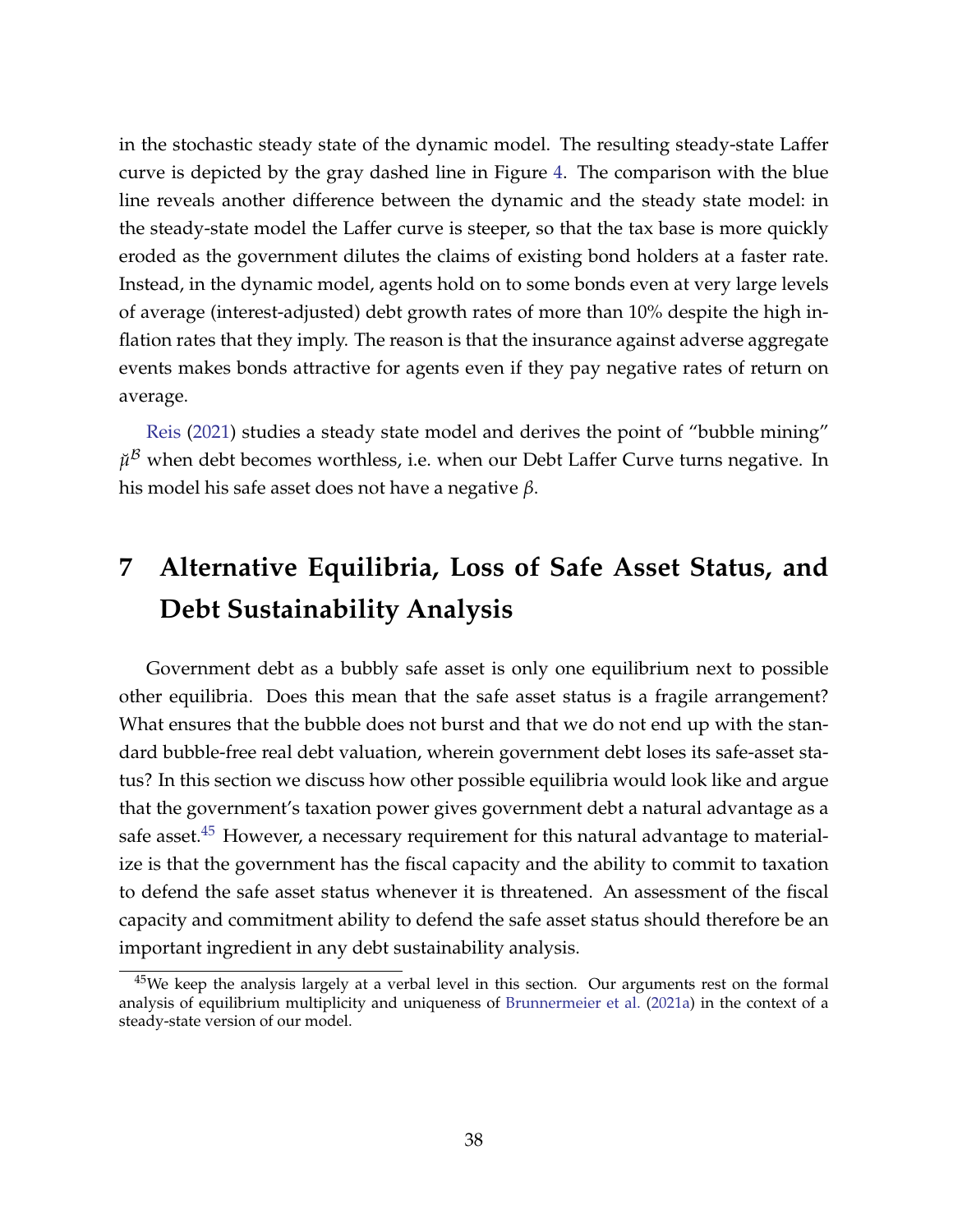#### **7.1 Bubble-free Equilibria and Off-equilibrium Fiscal Capacity**

A bubble on government debt in our model can only exist if the terminal value term  $\mathbb{E}\left[ \bar{\xi}_T \frac{\mathcal{B}_T}{\mathcal{P}_T} \right]$  $\overline{\mathcal{P}_T}$ i in the debt valuation equation from the buy and hold perspective, equation [\(7\)](#page-14-0), does not converges to zero. Because the debt-to-output ratio must be bounded along any equilibrium path, $46$  this terminal value is up to a proportionality constant bounded by  $\mathbb{E}\left[\bar{\xi}_T Y_T\right]$ , where  $Y_T\,:=\,a_T K_T$  is output. The expected growth rate of  $\mathbb{E}\left[\bar{\xi}_T Y_T\right]$  over a small  $dt$ -interval is  $r^f_t+\varsigma_t\sigma^Y_t-g_t$ , where  $\sigma^Y_t$  is the risk loading of output on the aggregate shock *dZ<sup>t</sup>* . Consequently, a bubble can clearly not exist if on average the discount rate adjusted for the output risk premium exceeds the growth rate of the economy,  $r_t^f + \varsigma_t \sigma_t^\text{Y} > g_t$ . Nothing specific about the nature of government debt was used in this argument, so that it is immediately clear that under this condition also other bubbles cannot exist.

Because government policy affects discount rates, the previous considerations imply that regardless of the properties of the environment, there is always a government policy that can eliminate all bubbles: use taxes to generate primary surpluses that are a constant fraction  $x > 0$  of output. Then by equation [\(7\)](#page-14-0) and the fact that the bubble term must be nonnegative,

$$
\frac{\mathcal{B}_0}{\mathcal{P}_0} \geq x \mathbb{E} \left[ \int_0^\infty \bar{\xi}_t Y_t dt \right].
$$

Because the total value of debt must be finite, $47$  the integral on the right must converge which implies  $\mathbb{E}\left[\bar{\xi}_T Y_T\right] \to 0$  as  $T \to \infty$ . Economically, this is the case because as the value of debt becomes large relative to the value of capital, i.e., as *ϑ* approaches 1, residual idiosyncratic risk in agents' portfolios disappears which drives up discount rates beyond the threshold level at which bubbles can still exist. We conclude from these considerations that there can never be bubbles if the surplus-to-output ratio  $s_t/a_t$ is always positive and bounded away from zero. One can show that then indeed the equilibrium is unique [\(Brunnermeier et al.,](#page-44-8) [2021a\)](#page-44-8).

In this no bubble equilibrium with positive surpluses, government debt can still be a safe asset, however. While the bubble term in the buy and hold perspective, equation [\(7\)](#page-14-0), disappears, government debt still provides larger self-insurance service

<sup>&</sup>lt;sup>46</sup>This is the case because a larger value of government debt generates a consumption demand from a wealth effect and total consumption is bounded by total available resources (equation [\(2\)](#page-7-1)).

 $47$ Otherwise there would again be an infinite consumption demand from a wealth effect such that the goods market does not clear.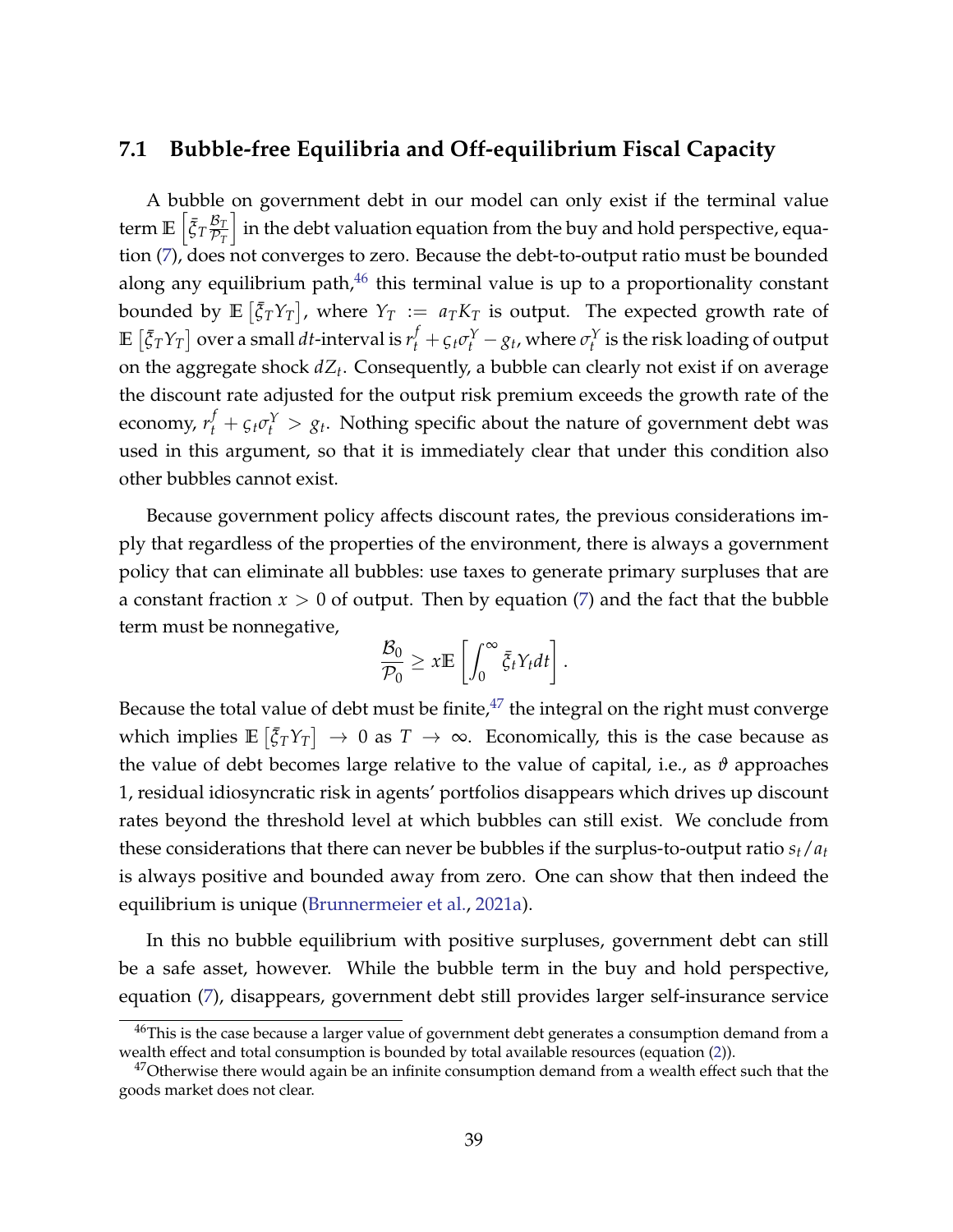flows in recessions when  $\tilde{\sigma}_t$  is high.<sup>[48](#page-0-0)</sup> If these counter-cyclical service flows remain sufficiently important, they can turn government debt into a low-*β* or even negative*β* asset despite the pro-cyclical nature of the surplus stream. In other words, such a positive surplus policy would turn government bonds into a fundamentally safe asset whose safe asset status does not require the continued belief of market participants in its safety. However, this policy would give up any revenues from bubble mining and it would also provide less insurance to tax payers in recessions.

If, in the absence of such tight fiscal policy, bubbles can exist, then there is always also a no bubble equilibrium. This is easiest to see if the government plans to never generate positive surpluses by choosing a nonnegative  $\breve{\mu}^{\mathcal{B}}_t$  $t$ <sup>*b*</sup> throughout. If agents no longer believe that they can pass on the debt to someone else in the future, then it becomes worthless for them today,  $q^B$  drops to zero and the government does not collect any revenue by issuing more bonds.

In addition to this no bubble equilibrium, there are many inflationary equilibria in between the stationary bubble equilibrium and the no bubble equilibrium. In all of these, the initial bubble is smaller than in the stationary bubble equilibrium and its value shrinks over time, so that it disappears asymptotically.

The presence of these alternative equilibria means that whenever government debt enjoys the benefit of a safe asset bubble, private agents could at any time coordinate on one of these alternative equilibria. Government debt would then (partially) lose its safe asset status. Does this mean that a bubbly safe asset status is inherently fragile or are there government policies that could avoid coordination on these other equilibria? There are such policies:

First, the government could support the current value of its debt by raising taxes so that it generates a permanently positive surplus stream that grows with total output and backs the current value. This essentially implements the no bubble policy discussed in the beginning of this section in which government debt becomes a fundamentally safe asset. However, this requires that the government has the capacity to raise taxes and it would also give up revenues from bubble mining.

Second, it is sufficient for the government to provide this tax backing *off-equilibrium*.

<sup>&</sup>lt;sup>48</sup>In this case, these service flows do not result anymore in a larger bubble from the buy and hold perspective but only affect equation [\(7\)](#page-14-0) through a lower discount rate in  $\bar{\zeta}_t$  due to the precautionary savings motive.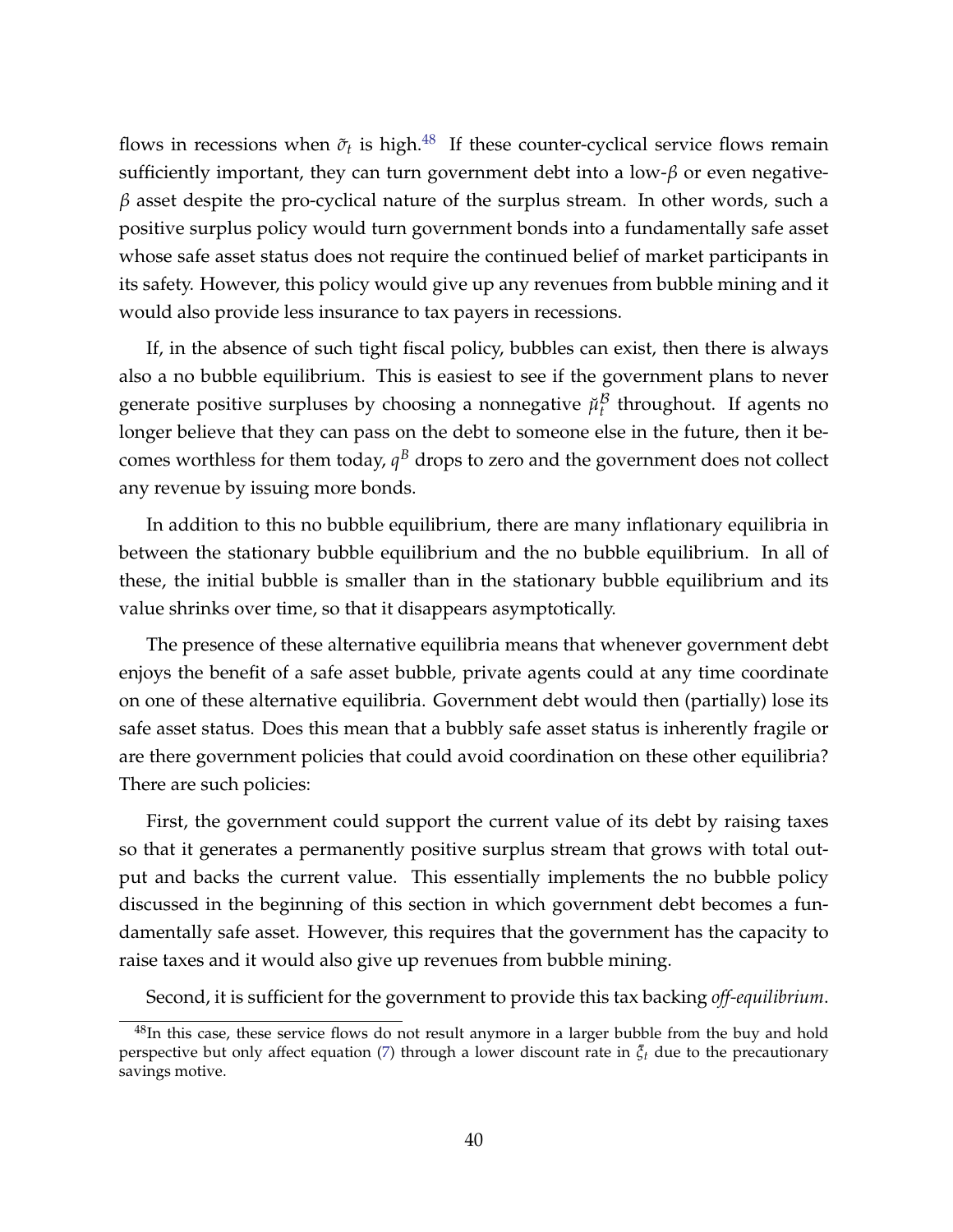To see this consider the case in which private investors coordinated on the belief that the bubble on government debt was smaller than in the stationary bubble equilibrium and decided to be no longer willing to hold the debt. Then the government could react by permanently reverting to a positive surplus regime in which debt is fully backed by future surpluses. Such a policy shift would generate capital gains for government bond holders and thus make the bonds so attractive ex ante that it would remain optimal for investors to hold on to their bonds.

How much *fiscal capacity* is needed to "defend" the bubble on government debt? The off-equilibrium strategy involves permanently positive primary surpluses that grow at the same rate as the economy. While the (positive) scale of these surpluses can be arbitrarily small, the fiscal authority needs the capacity and commitment to turn equilibrium deficits into surpluses before an inflationary collapse of its currency forces it to do  $\mathrm{so.}^{49}$  $\mathrm{so.}^{49}$  $\mathrm{so.}^{49}$ 

#### **7.2 Bubbles on Private Assets**

So far, our discussion does not explain why the safe asset bubble is on government debt and not on any other (private) asset. Indeed, even if we restrict attention to equilibria that are not asymptotically bubble-free, equilibrium conditions still only determine the aggregate level of the bubble but not how the bubble is distributed across different assets. In theory, it is possible to have private bubbles, e.g. citizens may be able to issue pieces of paper that circulate as bubbles. Whether they are is a matter of coordination of market beliefs and thus depends on the equilibrium selection.

However, so long as agents do not face the prospects of idiosyncratic bubble creation opportunities in the future,  $50$  all these bubbly model equilibria lead to the same positive predictions for model aggregates with the exception that private bubbles transfer bubble mining seigniorage away from the government to private agents. In these alternative bubbly equilibria, fiscal space is therefore lower than in the equilibrium we

 $49$ Ultimately, a loss of safe asset status would also force the government to give up bubble mining and reduce the deficit by inflating away the real value of government debt. However, to defend the bubble, the government must revert to surpluses and back the debt at its old, pre-inflation, value to generate capital gains for bond holders that rule out this inflationary equilibrium. It is insufficient to merely raise taxes temporarily when inflation dynamics are underway to stop further inflation.

 $50$ Idiosyncratic bubble creation opportunities that cannot be contracted on ex ante introduce an additional source of uninsurable idiosyncratic risk and thereby affect aggregate safe asset demand.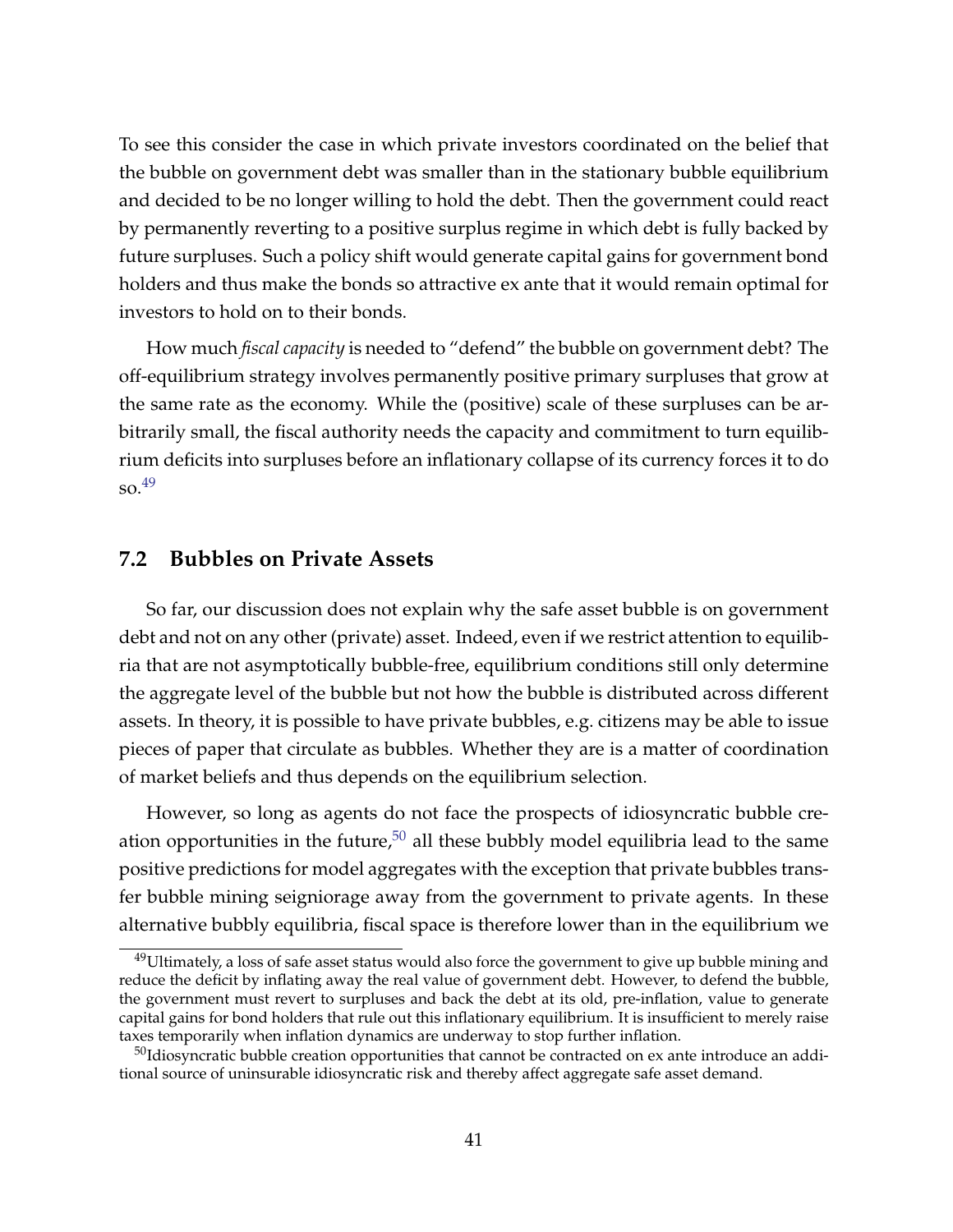have studied so far. If the government imposes a time 0 lump sum tax whose aggregate value equals the prevent value of private sector bubble mining revenues, uses the proceeds to purchase private assets, and holds onto its original plans for spending g*<sup>t</sup>* , taxes  $\tau_t$ , and adjusted bond growth  $\breve{\mu}_t^{\mathcal{B}}$  $\frac{B}{t}$ ,<sup>[51](#page-0-0)</sup> then the resulting equilibrium looks precisely like the one in which the aggregate bubble is on government bonds. $52$ 

How could private bubble issuance be implemented by agents in the model? Because rational bubbles cannot exist on assets with a finite maturity, the simplest way for an agent to issue a private bubble is to issue an infinitely-lived bond, e.g. a console bond. If other agents are only willing to buy such a bond at a price that does not exceed the present value of future coupon payments, then bubble creation fails and the agent has to pay back in present value exactly what he has borrowed. However, when rational bubbles are possible, then other agents could coordinate on an equilibrium in which they are willing to pay more for the bond than the present value of coupon payments in the expectations that they can pass it on to other agents at a high price in the future. Such an expectation can be self-fulfilling because the self-insurance service flows derived from bond trading are proportional to the bond's real value, precisely as for government debt.

But bubbles do not need to be attached to infinite-maturity assets. Like for government debt, private agents could also mine a bubble by perpetually growing and rolling over finite-maturity debt, so that the present value of their time-*T* liabilities does not converge to zero as the horizon *T* approaches  $\infty$ . Formally, this would require that markets do not enforce a strict no Ponzi condition on individual agents as we have implicitly assumed so far. If the market does not impose a strict no Ponzi condition on agent *i*, agent *i'*s transversality condition becomes  $\mathbb{E}_0 \xi_t^i n_t^i \to -n_0^{p,i} < 0$ , where  $n_0^{p,i}$  $\int_0^{P\prime}$  is the present value of bubble mining ("Ponzi wealth") that the market permits the agent in a given equilibrium. The equilibrium allocation is then equivalent to the one of a model in which the agent issues a long-lived bubble asset of value  $n_0^{p,i}$  $n_0^{p,i}$  at time 0, so that  $n_0^{p,i}$  $\boldsymbol{0}$ is included in the agent's measured net worth  $n_\mathfrak{l}^i$  $\frac{1}{0}$  and the agent faces a strict no Ponzi  $\operatorname{condition}\lim\inf_{T\to\infty}\mathbb{E}_0\tilde{\zeta}^i_T$  $i_T^i n_T^i \geq 0.$ 

<sup>&</sup>lt;sup>51</sup>The government then has to trade in claims held against the private sector to satisfy its flow budget constraint.

 $52$ The wealth distribution within the private sector may be affected unless individual time 0 lump sum tax liabilities exactly equal the present value of the individual's bubble mining revenues. But these effects on the wealth distribution do not have any impact on model aggregates or the government budget in our model.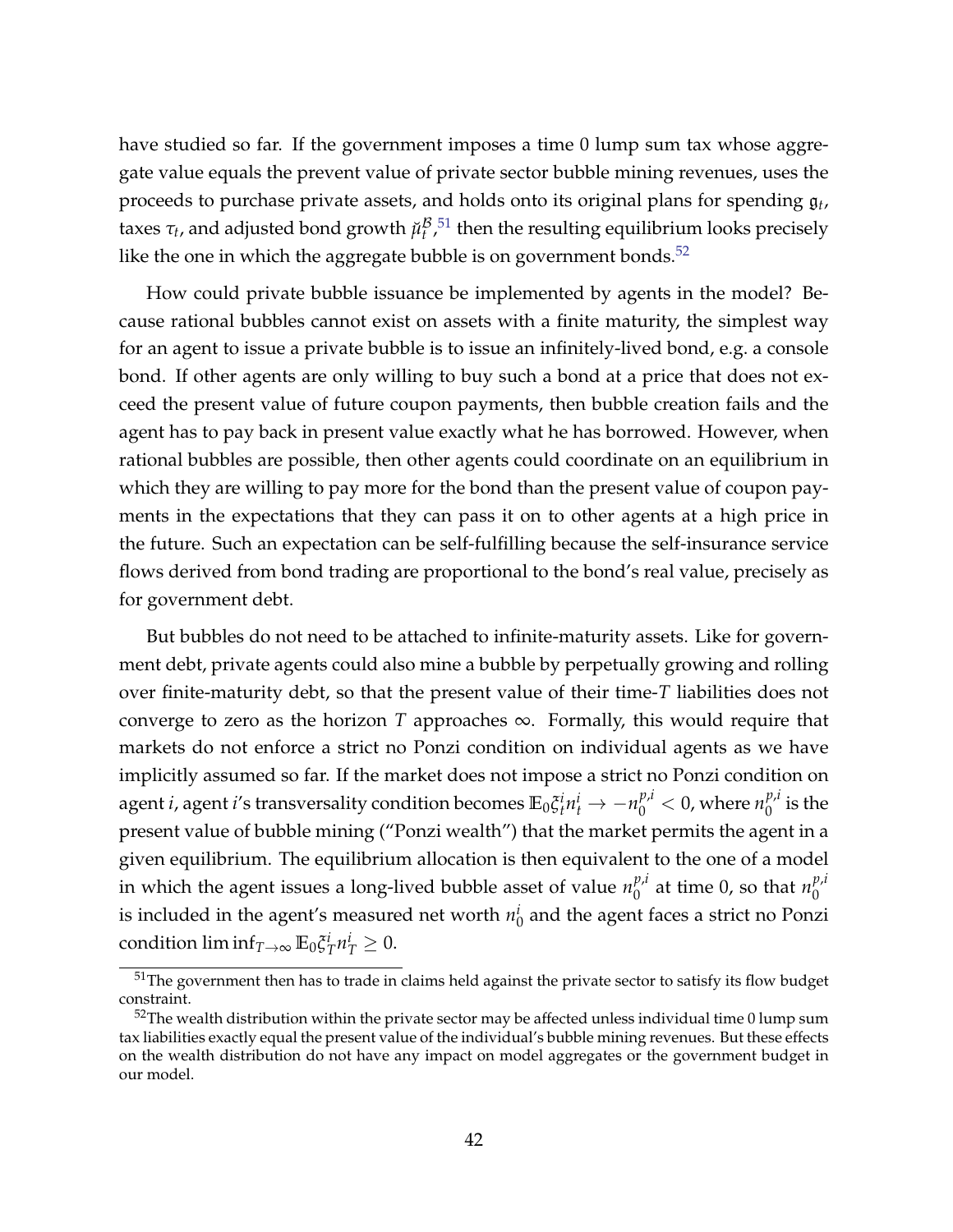Bubbles could in theory also be attached to equity claims. While in our model, outside equity claims are short-term contracts that are bubble-free, one could easily incorporate shares that circulate as bubbles by bundling the outside equity claims with any other private bubble claim like a console bond without coupon payments. Because this arrangement does not affect the asset span that agents face, it would not affect the equilibrium allocation in any way relative to a situation where the equity claim and the bubble are unbundled and can be held separately.<sup>[53](#page-0-0)</sup> Equity bubbles would, however, affect the pricing of the aggregate stock market. If there was a bubble component on equity, the counter-cyclical valuation of the bubble would reduce the *β* of equity shares and turn them into safe $(r)$  assets. As such a safe asset bubble on stocks is clearly counterfactual, these equilibria appear to be a mere theoretical curiosity.

While there is a rich set of equilibria with bubbles on private assets, ultimately government policy can eliminate such equilibria in precisely the same way as it can eliminate the no-bubble equilibrium by following an (off-equilibrium) tax policy that makes its debt a more attractive safe asset than alternative private claims. For example, the government could make its off-equilibrium primary surplus stream positive and less pro-cyclical than in equilibrium. The reason why this works is the same as for the elimination of no-bubble equilibria discussed in the previous subsection. Private corporations do not have such an off-equilibrium threat to eliminate all bubbles and therefore cannot force the bubble onto their stocks. $54$ 

Even if a private company ever discovered a technology that generated a sufficiently safe cash flow stream growing at the same rate as the economy, the government would still have an advantage: it could use countercyclical corporate or capital income taxes to make the company's or the company's investors' after-tax cash flows more procyclical and thus the company's stock or bonds less suitable as safe assets.

 $53$  Here we maintain the assumption that there are no idiosyncratic bubble creation opportunities. If the ability to create equity bubbles was related to the agent's capacity to issue equity claims, the agent's capital holdings and thus idiosyncratic capital shocks would affect bubble creation ability and thereby alter idiosyncratic risk exposures.

<sup>&</sup>lt;sup>54</sup>It is a natural hypothesis that the government would want to select the equilibrium in which government debt contains the aggregate bubble and thus all seigniorage revenues are captured by the government. However, the government does not need to select this specific equilibrium. It could also select a different equilibrium with private bubbles, e.g. the government could allow certain tech firms or banks to capture some seigniorage rents.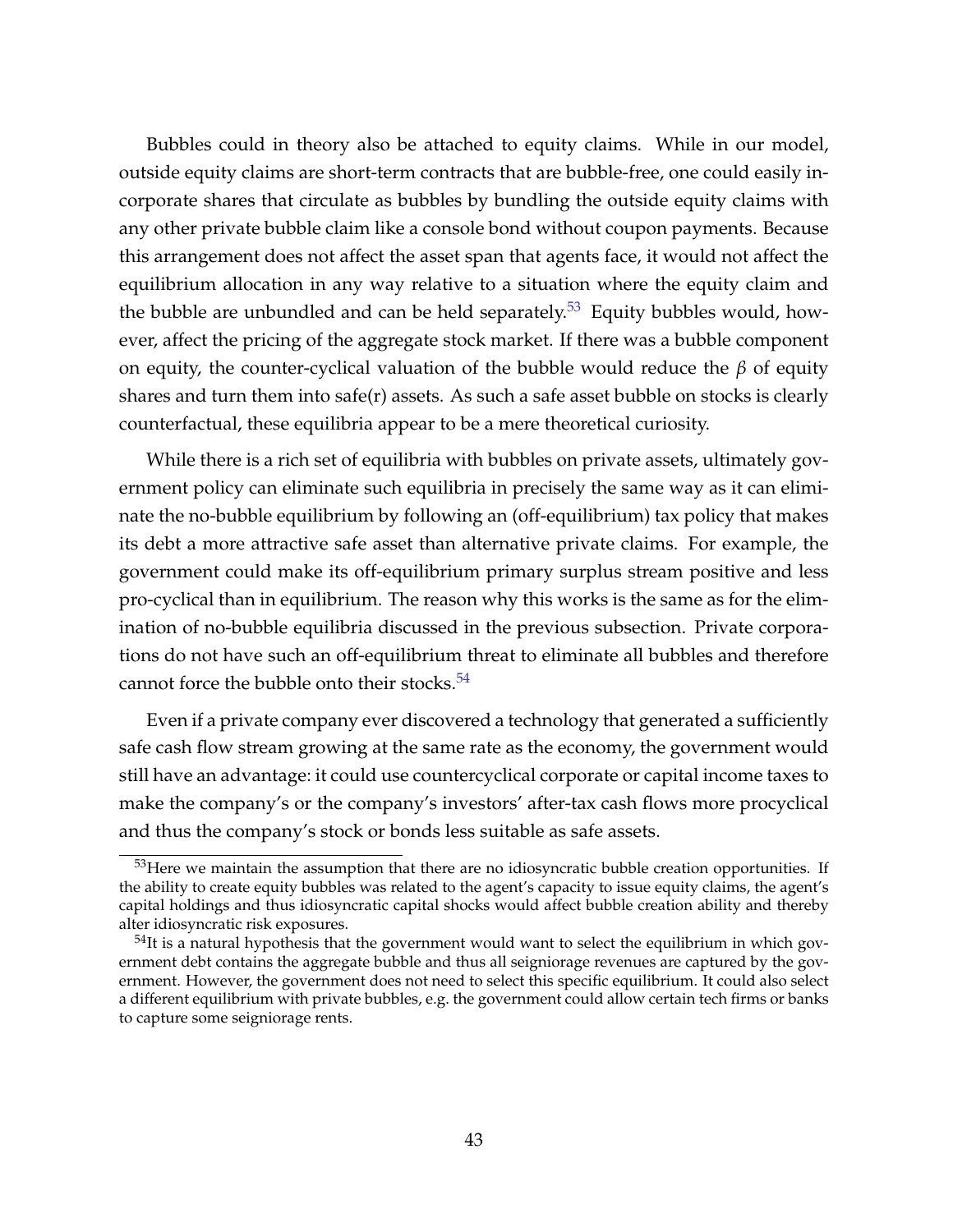## **8 Conclusion**

In this paper we have developed a safe asset theory of government debt based on time-varying idiosyncratic insurance service flows generated by trading government bonds. Our model matches properties of US government debt qualitative and quantitatively and can resolve the empirical puzzles emphasized by [Jiang et al.](#page-45-0) [\(2019,](#page-45-0) [2020\)](#page-45-6). The theory also features a novel explanation for the large equity return volatility based on flight to safety into government bonds.

Throughout this paper we have assumed that government bonds are traded on liquid markets. The bubbly safe asset status rests on this assumption because the service flow that citizens derive from government debt is directly tied to their ability to trade it as they experience adverse shocks. The government through its central bank can engage as market maker of last resort so that citizens can trade the asset facing only small bid-ask spreads. This ensures that government debt retains the safe asset status. Private assets do not enjoy this privilege.

## **References**

- <span id="page-43-3"></span>**Aiyagari, S. Rao**, "Uninsured Idiosyncratic Risk and Aggregate Saving," *Quarterly Journal of Economics*, 1994, *109* (3), 659–684.
- <span id="page-43-2"></span>**and Ellen R. McGrattan**, "The optimum quantity of debt," *Journal of Monetary Economics*, 1998, *42* (3), 447–469.
- <span id="page-43-4"></span>**Angeletos, George-Marios**, "Uninsured Idiosyncratic Investment Risk and Aggregate Saving," *Review of Economic Dynamics*, 2007, *10* (1), 1–30.
- <span id="page-43-5"></span>**Bassetto, Marco and Wei Cui**, "The fiscal theory of the price level in a world of low interest rates," *Journal of Economic Dynamics and Control*, 2018, *89*, 5–22.
- <span id="page-43-1"></span>**Bewley, Truman F.**, "The Optimum Quantity of Money," in John H. Kareken and Neil Wallace, eds., *Models of Monetary Economies*, Federal Reserve Bank of Minneapolis, 1980, pp. 169–210.
- <span id="page-43-0"></span>**Blanchard, Olivier**, "Public debt and low interest rates," *American Economic Review*, 2019, *109* (4), 1197–1229.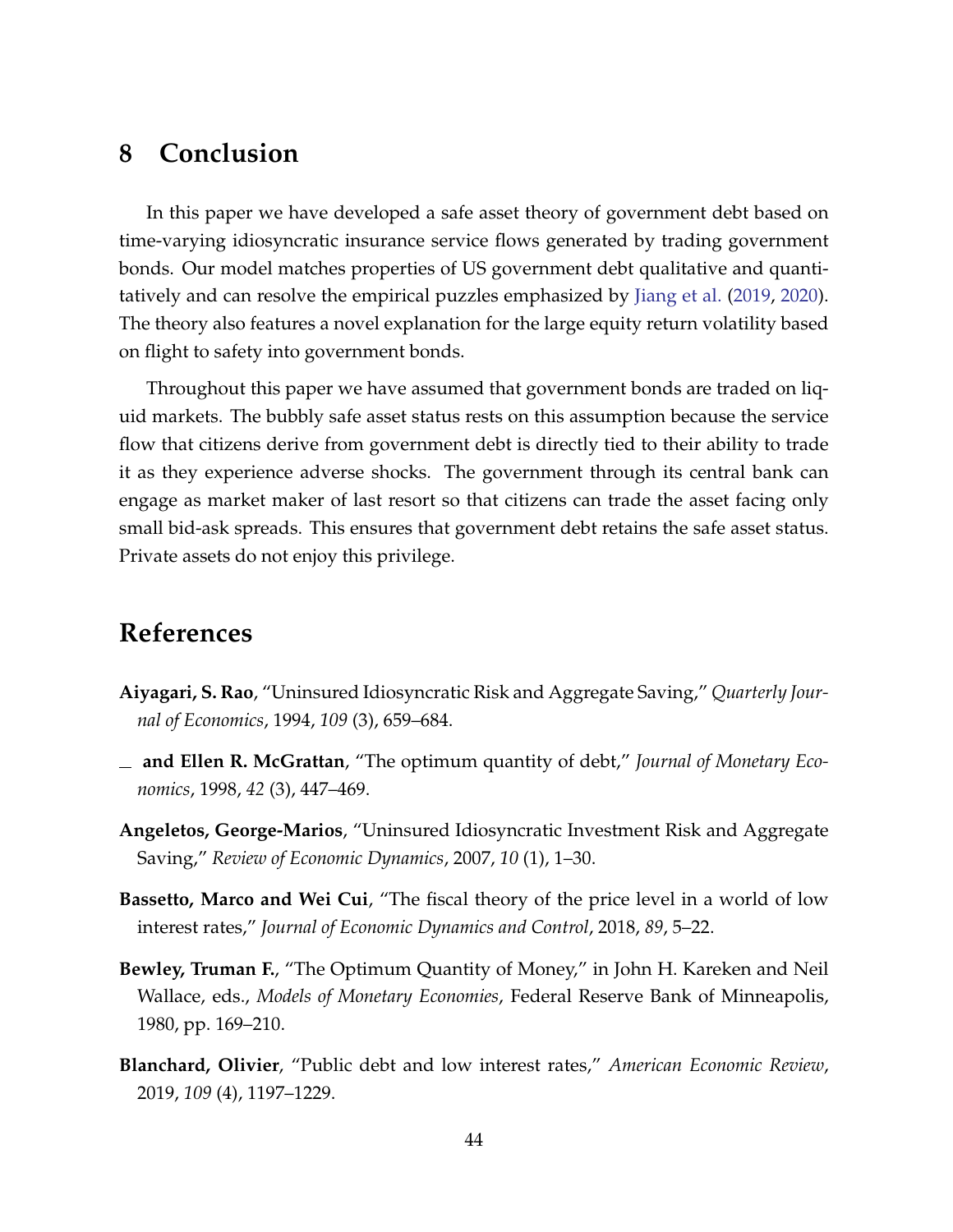- <span id="page-44-11"></span>**Bloom, Nicholas, Max Floetotto, Nir Jaimovich, Itay Saporta-Eksten, and Stephen J. Terry**, "Really Uncertain Business Cycles," *Econometrica*, May 2018, *86* (3), 1031–1065.
- <span id="page-44-5"></span>**Bohn, Henning**, "The sustainability of budget deficits in a stochastic economy," *Journal of Money, Credit and Banking*, 1995, *27* (1), 257–271.
- <span id="page-44-0"></span>**Brunnermeier, Markus K. and Valentin Haddad**, "Safe Assets," 2012. Working Paper.
- <span id="page-44-6"></span>**and Yuliy Sannikov**, "The I Theory of Money," 2016. Working Paper, Princeton University.
- <span id="page-44-7"></span> $\Box$  **and**  $\Box$ , "On the Optimal Inflation Rate," *American Economic Review Papers and Proceedings*, 2016, *106* (5), 484–489.
- <span id="page-44-3"></span>**, Luis Garicano, Philip Lane, Marco Pagano, Ricardo Reis, Tanos Santos, David Thesmar, Stijn Van Nieuwerburgh, and Dimitri Vayanos**, "The Sovereign-Bank Diabolic Loop and ESBies," *American Economic Review Papers and Proceedings*, May 2016, *106* (5), 508–512.
- <span id="page-44-2"></span>**, Sam Langfield, Marco Pagano, Ricardo Reis, Stijn Van Nieuwerburgh, and Dimitri Vayanos**, "ESBies: Safety in the Tranches," *Economic Policy*, 2017, *32* (90), 175–219.
- <span id="page-44-10"></span>**Brunnermeier, Markus, Sebastian Merkel, and Yuliy Sannikov**, *Lecture Notes on Macro, Money and Finance: A Heterogeneous-Agent Continuous Time Approach* 2020. Princeton University.
- <span id="page-44-8"></span> $\mu$ ,  $\mu$ , and  $\mu$ , "The Fiscal Theory of the Price Level with a Bubble," 2021. Working Paper, Princeton University.
- <span id="page-44-4"></span> $\mu$ ,  $\mu$ , and  $\mu$ , "A Safe Asset Perspective for an Integrated Policy Framework," in Stephen J. Davis, Edward S. Robinson, and Bernard Yeung, eds., *The Asian Monetary Policy Forum: Insights for Central Banking*, 2021.
- <span id="page-44-1"></span>**Caballero, Ricardo J., Emmanuel Farhi, and Pierre-Olivier Gourinchas**, "The Safe Assets Shortage Conundrum," *Journal of Economic Perspectives*, August 2017, *31* (3), 29– 46.
- <span id="page-44-9"></span>**Constantinides, George M. and Darrell Duffie**, "Asset Pricing with Heterogeneous Consumers," *Journal of Political Economy*, 1996, *104* (2), 219–240.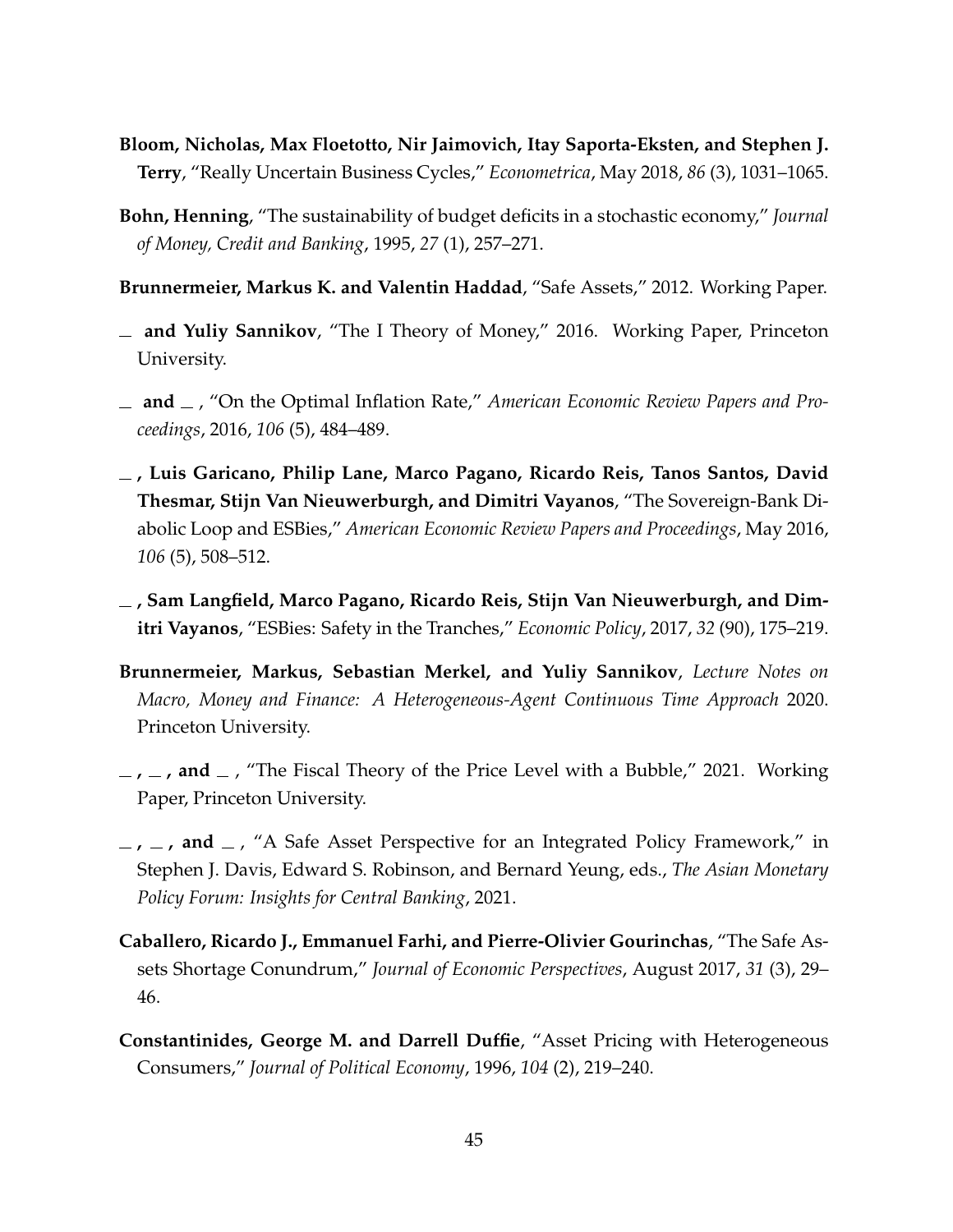- <span id="page-45-11"></span>**Cox, John C., Jonathan E. Ingersoll, and Stephen A. Ross**, "A Theory of teh Term Structure of Interest Rates," *Econometrica*, 1985, *53* (2), 385–408.
- <span id="page-45-1"></span>**Dang, Tri Vi, Gary Gorton, and Bengt Holmstrom**, "The Information Sensitivity of a Security," in "in" 2015.
- <span id="page-45-3"></span>**, , Bengt Holmström, and Guillermo Ordoñez**, "Banks as Secret Keepers," *American Economic Review*, April 2017, *107* (4), 1005–29.
- <span id="page-45-7"></span>**Diamond, Peter A.**, "National Debt in a Neoclassical Growth Model," *American Economic Review*, 1965, *55* (5), 1126–1150.
- <span id="page-45-12"></span>**DiTella, Sebastian and Robert Hall**, "Risk Premium Shocks Can Create Inefficient Recessions," 2020. Working paper, Stanford University.
- <span id="page-45-8"></span>**Duffie, Darrell and Larry G. Epstein**, "Stochastic differential utility," *Econometrica: Journal of the Econometric Society*, 1992, pp. 353–394.
- <span id="page-45-9"></span>**Epstein, Larry G. and Stanley E. Zin**, "Substitution, Risk Aversion, and the Temporal Behavior of Consumption and Asset Returns: A Theoretical Framework," *Econometrica*, 1989, *57* (4), 937–969.
- <span id="page-45-2"></span>**Gorton, Gary and George Pennachi**, "Financial Intermediaries and Liquidity Creation," *The Journal of Finance*, 1990, *45* (1), 49–71.
- <span id="page-45-4"></span>**Greenwood, Robin, Samuel Gregory Hanson, and Jeremy C. Stein**, "The Federal Reserve's Balance Sheet as a Financial-Stability Tool," in "Jackson Hole Symposium," Vol. 1 Federal Reserve Bank of Kansas City Kansas City, KS 2016, pp. 335–397.
- <span id="page-45-5"></span>**He, Zhiguo, Arvind Krishnamurthy, and Konstantin Milbradt**, "A model of safe asset determination," *American Economic Review*, 2019, *109* (4), 1230–62.
- <span id="page-45-10"></span>**Heston, Steven L.**, "A Closed-Form Solution for Options with Stochastic Volatility with Applications to Bond and Currency Options," *The Review of Financial Studies*, 1993, *6* (2), 327–343.
- <span id="page-45-0"></span>**Jiang, Zhengyang, Hanno Lustig, Stijn Van Nieuwerburgh, and Mindy Z. Xiaolan**, "The US Public Debt Valuation Puzzle," December 2019. NBER Working Paper 26583.
- <span id="page-45-6"></span> $\mathbf{I}$ ,  $\mathbf{I}$ ,  $\mathbf{I}$ , **and**  $\mathbf{I}$ , "Manufacturing Risk-Free Government Debt," 2020.